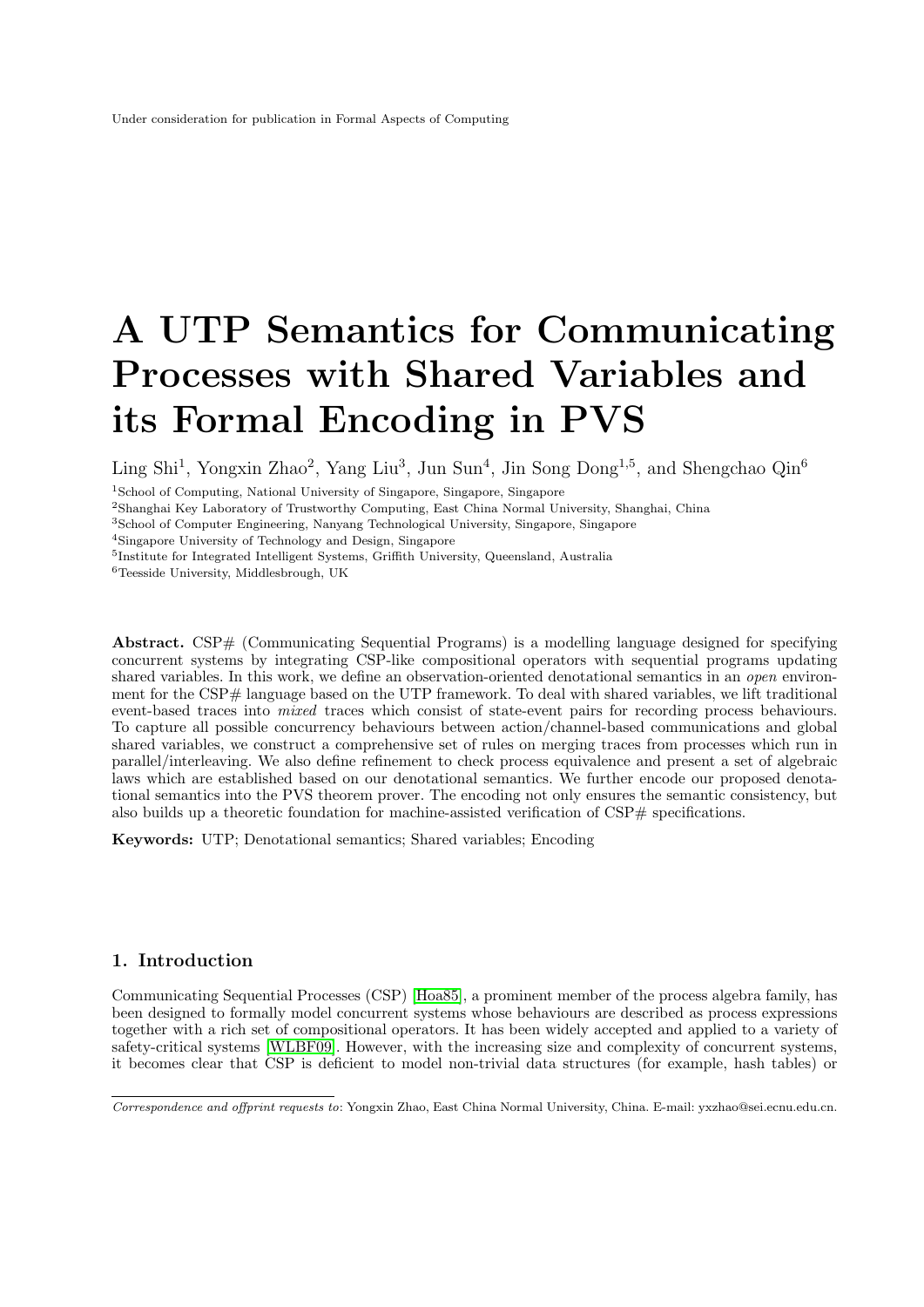functional aspects. To solve this problem, considerable efforts on enhancing CSP with data aspects have been made. One approach is to integrate CSP (or CCS [\[Mil89\]](#page-28-1), another popular process algebra) with state-based specification languages, such as Circus [\[WC02\]](#page-29-1), CSP-OZ [\[Fis97,](#page-28-2) [Smi97\]](#page-29-2), TCOZ [\[MD00,](#page-28-3) [MD02,](#page-28-4) [QDC03\]](#page-29-3),  $CSP_{\sigma}$  [\[CH09\]](#page-28-5), CSP||B [\[ST05\]](#page-29-4), and CCS+Z [\[GS97,](#page-28-6) [TA97\]](#page-29-5).

Inspired by the related works, CSP# [\[SLDC09\]](#page-29-6) has been proposed to specify concurrent systems which involve shared variables. It combines the event-based specifications with the state-based programs by introducing data operations to handle state transitions.  $CSP\#$  integrates CSP-like compositional operators with sequential program constructs such as assignments and while loops, for the purpose of expressive modelling and efficient system verification. In addition,  $CSP\#$  is supported by the PAT model checker [\[SLDP09\]](#page-29-7) and has been applied to a number of systems available at the PAT website (<http://pat.comp.nus.edu.sg/>).

An operational semantics of  $CSP\#$  was defined by interpreting the behaviour of  $CSP\#$  models using labelled transition systems (LTS) [\[SLDC09\]](#page-29-6). Based on this semantics, model checking CSP# becomes possible. Nevertheless, the proposed operational semantics is not compositional and thus lacks the support of compositional verification of process behaviours. Meanwhile, the model checking method based on the operational semantics is certainly limited by the state explosion problem. In practice, the method can only be used for checking the finite state transition systems. Therefore, there is a need for defining a compositional denotational semantics to explain the notations of the CSP# language and further developing a theorem proving approach to complement the model checking approach for system verification.

In this article, we propose a denotational semantics for CSP# and develop an interactive theorem proving framework to support compositional verification. We firstly present an observation-oriented denotational semantics for the  $CSP#$  language based on the UTP [\[HH98\]](#page-28-7) framework in an *open* environment, where process behaviours can be interfered with by the environment. The proposed semantics not only provides a rigorous meaning of the language, but also allows one to deduce algebraic laws [\[HHH](#page-28-8)+87] describing the properties of CSP# processes. To deal with shared variables, we lift traditional event-based traces into mixed traces (consisting of state-event pairs) for recording process behaviours. To handle different types of synchronisation in  $CSP\#$  (i.e., action-based and synchronised handshake), we construct a comprehensive set of rules on merging traces from processes which run in parallel/interleaving. These rules capture all possible concurrent behaviours between event/channel-based communications and global shared variables.

Proving our deduced algebraic laws is important as such proofs can validate the correctness of our proposed CSP# denotational semantics. However, manual proving is tedious, and subtle mistakes or omissions can easily occur at any stage of the proofs. Moreover, a high grade of automated verification of system properties can save much human effort. Therefore, a tool that allows semantics encoding and supports machine-assisted proof is needed. In this work, we further encode the proposed observation-oriented denotational semantics into the Prototype Verification System (PVS) [\[ORS92\]](#page-28-9), which is an integrated framework for formal specification and verification. PVS is an interactive theorem prover based on classical higher-order logic, similar to other theorem provers such as HOL [\[GM93\]](#page-28-10), Isabelle [\[Pau94\]](#page-28-11) and Coq [\[BBC](#page-28-12)+96]. Nonetheless, PVS supports a richer type system and provides the ability to define subtypes. In our encoding, we apply the built-in PVS theories for sets to the  $CSP\#$  semantics, including the encoding of the semantic model, expressions, sequential programs, and  $CSP#$  processes. In addition, we use the predefined function subset? to represent the refinement relationship, and apply the predefined fixed point theory to formalising recursive processes.

Contribution We highlight our contributions below.

- We propose a denotational semantics for the CSP# language based on the UTP framework, including a semantic model and process semantics. The proposed semantic model deals with both communicating processes and shared variables. It can also model both action-based synchronisation and synchronised handshake over channels. Moreover, our model can be adapted/enhanced to define the denotational semantics for other languages with similar concurrency mechanisms.
- We encode the proposed denotational semantics in the PVS theorem prover. The encoding not only checks the consistency of the semantics, but also provides a framework for developing machine-assisted verification for CSP# specifications. In addition, the proved laws can act as auxiliary reasoning rules to improve verification automation.

The remainder of this article is organised as follows: Section [2](#page-2-0) briefly introduces the  $CSP#$  language, the UTP framework and the features of PVS. Section [3](#page-6-0) constructs the observation-oriented denotational semantics in an open environment based on the UTP framework; healthiness conditions are also defined to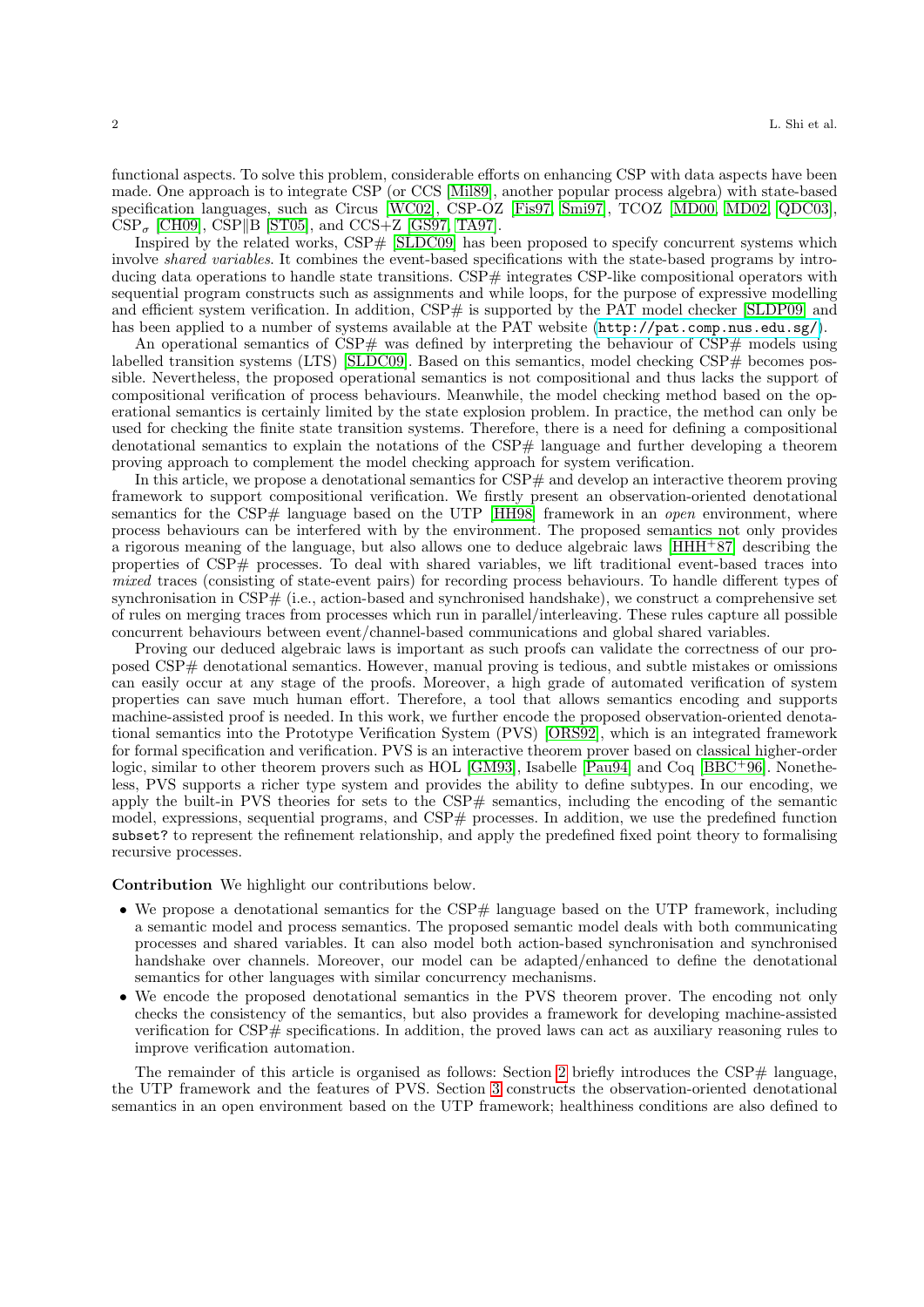characterise the semantic domain. Section [4](#page-14-0) discusses the algebraic laws. Section [5](#page-15-0) formalises our denotational semantics in PVS. Section [6](#page-26-0) discusses related work. Section [7](#page-27-0) concludes this article with possible future work. This article is based on the publication  $[SZL+13]$  $[SZL+13]$  with a complete denotational semantics of CSP# and the encoding of CSP# denotational semantics in PVS.

# <span id="page-2-0"></span>2. Preliminaries

In this section, we first introduce  $CSP\#$  covering its syntax, informal descriptions, and an illustrative example using the Dekker's mutual exclusion algorithm. We next introduce the UTP theory which will be used in Section [3.](#page-6-0) Finally, we introduce some knowledge of PVS that will be used in the encoding of  $CSP#$ denotational semantics.

# <span id="page-2-2"></span>2.1. The  $CSP#$  Language

CSP# [\[SLDC09\]](#page-29-6) integrates CSP-like compositional operators with sequential program constructs such as assignments and while loops. It directly supports shared variables which are not available in the original CSP [\[Hoa85\]](#page-28-0). Shared variables can be updated in sequential programs.

#### <span id="page-2-1"></span>2.1.1. Syntax

A CSP# model may consist of definitions of constants, variables, channels, and processes. A constant is defined by keyword  $\#$ define followed by a name and a value, e.g.,  $\#$ define max 5. A variable is declared with keyword **var** followed by a name and an initial value, e.g., **var**  $x = 2$ , and its scope is global. A channel is declared using keyword channel with a name, e.g., channel ch. A process is specified in the form of  $Proc(i_1, i_2, \ldots, i_n) = P$ , where Proc is the process name,  $(i_1, i_2, \ldots, i_n)$  is an optional list of process formal parameters and  $\ddot{P}$  is a process expression.

| $Program ::= CSP#Par^*$                                    | - model                     |
|------------------------------------------------------------|-----------------------------|
| $CSP\#Par ::= \#define \ cons \ v$                         | $-$ constant                |
| var $x = v_1$                                              | - variable                  |
| $channel$ $ch$                                             | $-$ channel                 |
| ProcDel                                                    | $-$ process                 |
| $Proofel$ ::= $Proc(ParDel) = P   Proc = P$                | - process declaration       |
| $ParDel \t ::= i \mid i, ParDel$                           | - parameter declaration     |
| $P, Q \qquad ::= Stop \mid Skip$                           | $-$ primitives              |
| $a \rightarrow P$                                          | - event prefixing           |
| $ch!exp \rightarrow P \mid ch?m \rightarrow Proc(m)$       | $-$ channel output/input    |
| $\{prog\} \rightarrow P$                                   | - data operation prefixing  |
| [b]P                                                       | $-$ state guard             |
| $P \square Q   P \square Q$                                | - external/internal choices |
| P:Q                                                        | - sequential composition    |
| P<br>$\setminus X_1$                                       | $-$ hiding                  |
| $P \parallel_{(X_1, X_2)} Q \parallel P \parallel_{X_2} Q$ | $-$ parallel/interleaving   |
| $N \mid \mu N \bullet P$                                   | - recursion                 |

where cons is an identifier for a constant whose value is  $v, x$  is an identifier for a variable whose initial value is  $v_1$ , ch is an identifier for a channel, *Proc* is a process name, i is an identifier for a variable denoting a process formal parameter,  $P$  and  $Q$  are processes,  $a$  is an action name,  $exp$  is an arithmetic expression,  $m$  is a bound variable, prog is a sequential program updating global shared variables, b is a Boolean expression,  $X_1$  is a set of actions,  $X_2$  is a set of synchronous channel inputs and outputs, and N is an identifier. In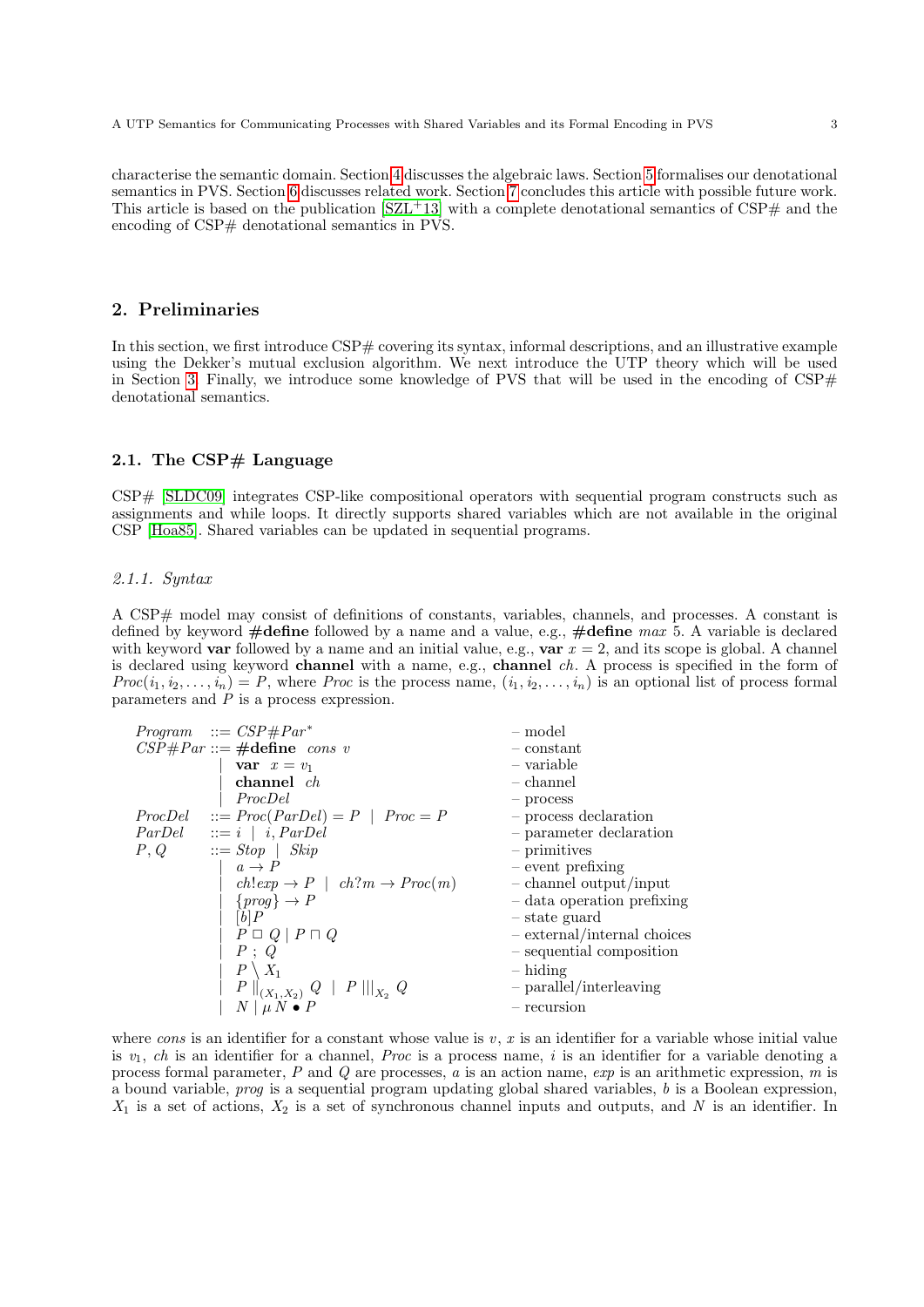addition, the syntax of prog is illustrated as follows.

|                  | $prog ::= skip$                                                   | $-$ idle        |
|------------------|-------------------------------------------------------------------|-----------------|
|                  | abort                                                             | - abort         |
|                  | $x = exp$                                                         | $-$ assignment  |
|                  | prog; prog                                                        | - composition   |
|                  | if $b$ then $prog$ else $prog$                                    | $-$ conditional |
|                  | while $b$ do $prog$                                               | $-$ iteration   |
|                  | $exp := v   x   exp + exp   exp - exp   exp * exp$                |                 |
| $\boldsymbol{b}$ | $ ::= true   false   exp op exp   \neg b   b \wedge b   b \vee b$ |                 |
|                  | where $op \in \{ ==, \, ! =, <, \leq, >, \geq \}$                 |                 |
|                  |                                                                   |                 |

Stop is the process that communicates nothing and Skip is the process that terminates successfully. Event prefixing  $a \to P$  engages in action a first and afterwards behaves as process P. In CSP#, channels are  $synchronous$  and their communications are achieved by a handshaking mechanism<sup>[1](#page-3-0)</sup>. Specifically, a process  $ch!exp \rightarrow P$  which is ready to perform an output through ch will be enabled if another process  $ch?m \rightarrow$  $Proc(m)$  is ready to perform an input through the same channel ch at the same time, and vice versa. The expression  $exp$  in ch!exp is evaluated atomically with the occurrence of the output. In process {prog}  $\rightarrow P$ , *prog* is executed *atomically*, and after that process behaves as  $P$ . Process  $[b]P$  waits until condition  $b$  becomes true and then behaves as  $\tilde{P}$ . The checking of condition b is conducted atomically with the occurrence of the first event or state transition in P. External choice  $P \square Q$  is resolved only by the occurrence of a *visible* event or a state transition, and internal choice  $P \cap Q$  is resolved non-deterministically. Sequential composition P ; Q behaves as P until P terminates and then behaves as Q. Process  $P \setminus X_1$  hides all occurrences of actions in  $X_1$ . In process  $P \parallel_{(X_1,X_2)} Q$ , P and Q run in parallel, and they synchronise on common communication events in  $X_1$  and communications through synchronous channels in  $X_2$ . In contrast, in process  $P\|_{X_2} Q$ ,  $P$ and Q run independently (except for communications through synchronous channels in  $X_2$ ) [\[SLS](#page-29-9)<sup>+</sup>12].

# 2.1.2. Concurrency

As mentioned earlier, concurrent processes in CSP# can communicate through shared variables, events, or synchronous channels.

Shared variables in  $CSP#$  are globally accessible; they can be read and written by different (parallel) processes. Shared variables can be used in guard conditions, sequential programs in data operations, and expressions in the channel outputs; nonetheless, they can only be updated in sequential programs. Furthermore, to avoid any possible data race problem when programs execute atomically, sequential programs from different processes are not allowed to execute simultaneously.

A synchronisation event, which is also called an action, occurs instantaneously, and its occurrence may require simultaneous participation by multiple processes. In contrast, a communication over a synchronous channel is two-way between a sender process and a receiver process. Namely, a handshake communication ch.exp occurs when both processes ch!exp  $\rightarrow P$  and ch?m  $\rightarrow Q(m)$  are enabled simultaneously. We remark that this two-way synchronisation in  $\text{CSP}_{\#}$  [\[SLS](#page-29-9)+12] is different from  $\text{CSP}_M$  where multi-part synchronisation between many sender and receiver processes is allowed [\[Ros97\]](#page-29-10).

#### 2.1.3. Example

Dekker's algorithm [\[Dij68\]](#page-28-13) is the first correct solution to the mutual exclusion problem between two processes. It allows two processes to share a single-use resource without conflicts using shared memory for communication only. The mutual exclusion requirement is assured by three aspects: (1) no process will enter its critical section without setting its flag, (2) one process checks the flag of the other process after setting its own, and (3) if both flags are set, the turn variable is used to allow only one process to proceed. In our

<span id="page-3-0"></span> $1$  Asynchronous channels are supported as well but not discussed in this article; and they can be simulated easily with global variables.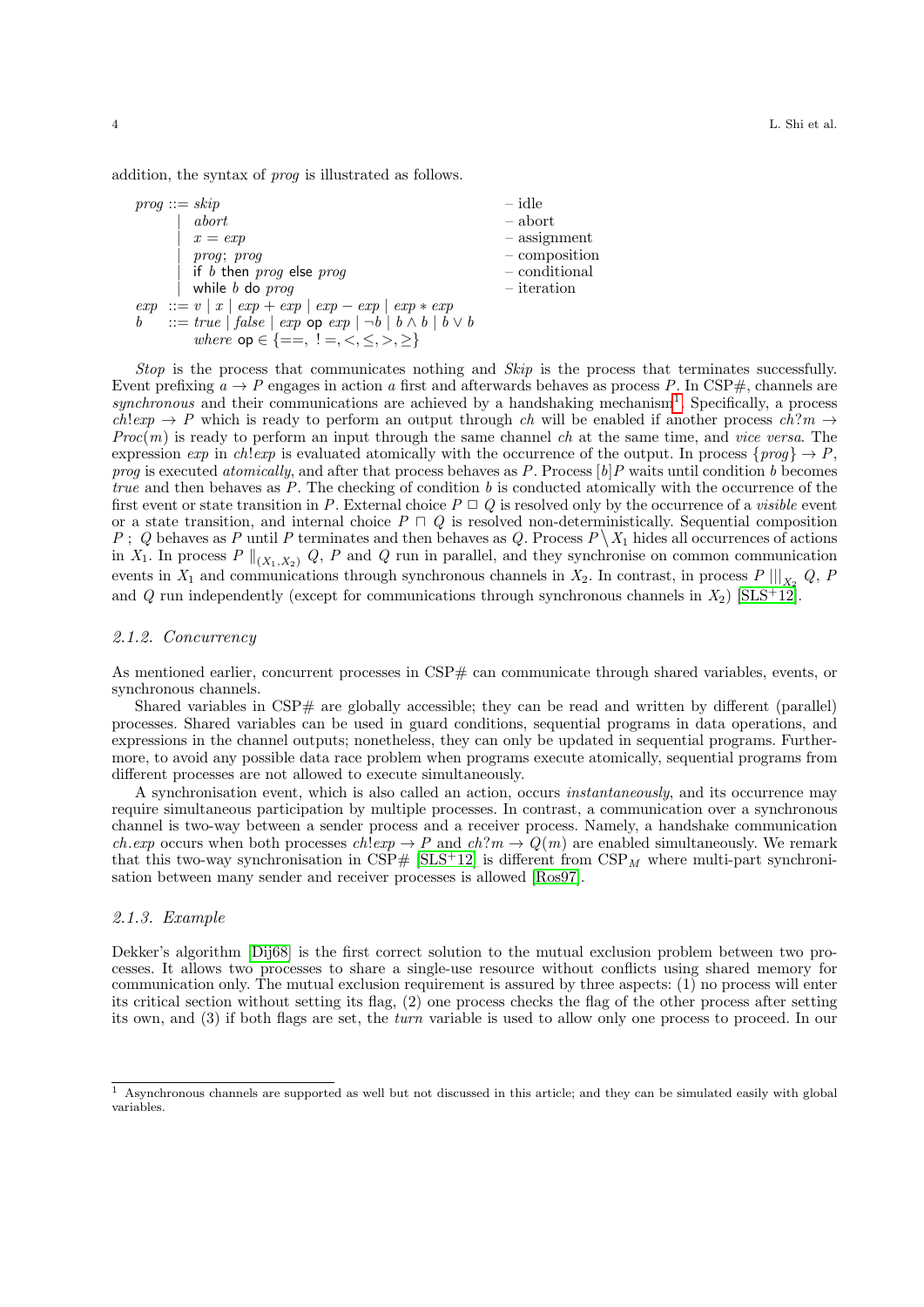CSP# model, we define shared variables to specify concurrency using shared-memory communication.

1. var  $turn = 0$ 2. var  $flag0 = false$ 3. var  $flag1 = false$ 4.  $P0 = \{flag0 = true\} \rightarrow (POCheck; (css0 \rightarrow cse0 \rightarrow {turn = 1} \rightarrow {flag0 = false} \rightarrow P0))$ 5.  $POCheck = [flag1] flag1 read T \rightarrow ([turn == 0] turn Read 0 \rightarrow POCheck$  $\Box$  [turn ! = 0]turnRead1  $\rightarrow$  {flag0 = false}  $\rightarrow$  P0Wait)  $\Box$  [¬flag1]flag1readF  $\rightarrow$  Skip 6. P0Wait =  $[turn == 0] \text{turnRead0} \rightarrow \{flag0 = true\} \rightarrow POCheck$  $\Box$  [turn ! = 0]turnRead1  $\rightarrow$  P0Wait 7.  $P1 = \{flag1 = true\} \rightarrow (PlCheck; (css1 \rightarrow cse1 \rightarrow \{turn = 0\} \rightarrow \{flag1 = false\} \rightarrow P1))$ 8. P1Check =  $[flag0]$ flag0read $T \rightarrow ([turn == 1]$ turnRead1  $\rightarrow$  P1Check  $\Box$  [turn ! = 1]turnRead0  $\rightarrow$  {flag1 = false}  $\rightarrow$  P1Wait)  $\Box$  [¬flag0]flag0readF  $\rightarrow$  Skip 9. P1Wait =  $[turn == 1] turnRead1 \rightarrow {flag1 = true} \rightarrow P1Check$  $\Box$  [turn ! = 1]turnRead0  $\rightarrow$  P1Wait <sup>10</sup>. Dekker = (({turn = 0} → (P<sup>0</sup> |||<sup>∅</sup> <sup>P</sup>1)) ✷ ({turn = 1} → (P<sup>0</sup> |||<sup>∅</sup> <sup>P</sup>1))) \ {turnRead0,turnRead1, flag0readT, flag0readF,  $flag1readT, flag1readF$ 

In the above model, shared variable turn denotes who has a priority to enter the critical section, and shared variables flag0 and flag1 denote the status of acquiring the resource to enter the critical section of process 0 and 1, respectively. Our model corresponds to the pseudocode of the Dekker's algorithm [\[Dek\]](#page-28-14) step by step and uses an event to specify the condition checking over a shared variable and a data operation to specify the value updating of the shared variable in [\[Dek\]](#page-28-14).

 $CSP#$  process P0 specifies that before entering the critical section, process 0 first sets its flag to be true (capturing mutual exclusion requirement (1)) and then checks the other process's flag (capturing mutual exclusion requirement (2)) modelled by CSP# process  $P0Check$ . P0Check specifies two possible behaviours, on one hand, if the other process's flag is also set (captured by condition flag1), then the turn variable is checked (capturing mutual exclusion requirement (3)). Event  $flag1readT$  captures the operation on checking the true value of the variable flag1 in the pseudocode, and condition checking flag1 is performed simultaneously with the occurrence of  $flag1readT$ . If it is the process 0's turn (condition  $turn == 0$  being true), it moves to process P0Check for another checking modelled by process recursion. If the turn belongs to the other process (condition  $turn != 0$  being true), the flag of process 0 is cleared (modelled by data operation  ${flag0 = false}$  before busy waiting. Process P0Wait models the busy waiting for the turn assigned to process 0. After the turn being assigned, process 0 sets its flag (modelled by data operation  $\{flag0 = true\}$ ), and moves to the checking process  $P0Check$ . On the other hand, if process 1's flag is not set  $(\neg flag1$  at line 5), then process 0 starts to enter the critical section. We specify event css0 and cse0 at line 4 to represent a critical section start and a critical section end respectively. After exiting its critical section, process 0 passes the turn ( $\{turn = 1\}$  at line 4), and releases the resource ( $\{flag0 = false\}$  at line 4). The behaviour of process 1 is similar.

Process Dekker specifies the whole behaviour of the algorithm where the initial value of turn is set nondeterministically, and processes 0 and 1 run concurrently modelled by the interleaving operator  $\|\|_{\alpha}$ . Events turnRead0, turnRead1, flag0readT, flag0readF, flag1readT, flag1readF are hidden by the hiding operator in the process Dekker as these events only specify the condition checking and they do not add anything to the meaning of the program. Note that when processes P0 and P1 run interleaving, sequential programs (e.g.,  $flag0 = true$  and  $flag1 = true$ ) in P0 and P1 respectively will not execute simultaneously according to CSP#'s modelling feature.

# 2.2. UTP Theory

The Unifying Theories of Programming (UTP) [\[HH98\]](#page-28-7) uses relations as a unifying basis to define denotational semantics for programs across different programming paradigms. For each programming paradigm, programs are generally interpreted as relations between initial observations and subsequent (intermediate or final) observations of the behaviours of their execution. Relations are represented as predicates over observational variables to capture all aspects of program behaviours.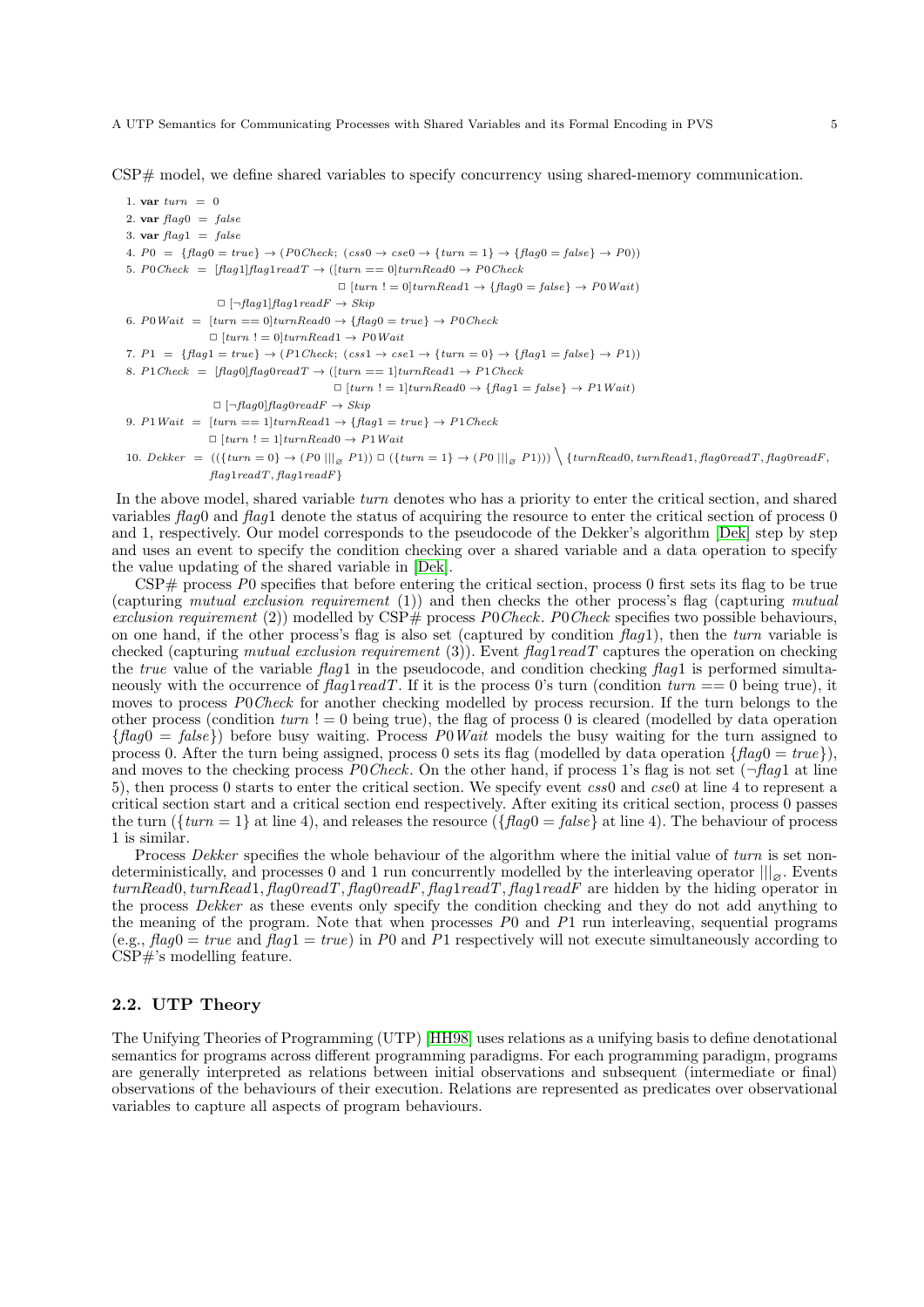Theories of programming paradigms in the UTP framework are differentiated by their alphabet, signature and healthiness conditions. The alphabet is a set of observational variables recording external observations of the program behaviour. The signature defines the syntax to represent the elements of a theory. The healthiness conditions are a selection of laws identifying valid predicates that characterise a theory.

The observational variables in the alphabet of a theory record the observations that are relevant to program behaviours. Variables of initial observations are undashed, constituting the input alphabet of a relation, and variables of subsequent observations are dashed, constituting the output alphabet of a relation. For example, in the imperative paradigm, variables  $x, y, \ldots, z$  record the initial state of program variables, and  $x', y', \ldots, z'$  record the final state of program variables. In a theory of reactive processes, the Boolean variable wait distinguishes the intermediate observations of a waiting state from the observations of a final state for reactive processes; the Boolean variable  $ok$  records the stability of program, i.e., whether it is in a stable state or in a divergent state; variable tr records the interaction between a process and its environment; ref records the set of events that could be refused before the observation.

The signature of a theory is a set of atomic components called *primitives* and *combinators*. The primitives in the signature of relational programming are assignment  $x = e$ , empty skip, top  $\top$  for miracle and bottom  $\perp$  for abort. The combinators are conditional  $P \triangleleft b \triangleright Q$ , composition P; Q, nondeterminism  $P \sqcap Q$  and recursion  $\mu X \bullet F(X)$ . Here, x is a variable in the alphabet, e is an expression, P and Q are predicates describing behaviours of two programs,  $X$  is a bound variable standing for a predicate, and  $F$  is a monotonic function.

A healthiness condition is associated with observational variables in the alphabet. It is defined by an idempotent function  $\phi$  on predicates. A healthy program represented by predicate P satisfies healthiness condition  $\phi$  if it is a fixed point of  $\phi$ :

$$
P = \phi(P).
$$

For example, if a program P has not started, the observation of its behaviour is impossible. This can be captured by a healthiness condition  $H(P) = ok \Rightarrow P$  requiring that program P satisfies the following equation:

$$
P = H(P)
$$
 or  $P = (ok \Rightarrow P)$ .

In the above example, if Boolean variable  $ok$  is *true*, then program starts and its behaviour is described by predicate P. If ok is false, then its behaviour is not restricted as predicate ok  $\Rightarrow$  P is true.

#### 2.3. Prototype Verification System

Prototype Verification System (PVS) [\[ORS92,](#page-28-9) [COR](#page-28-15)<sup>+95]</sup> is an integrated environment for the development and analysis of formal specifications. It combines an expressive modelling language with an interactive prover that has powerful theorem proving capabilities.

The specification language is based on classical typed higher-order logic. Its type system consists of base types such as *Boolean* (bool), integer (int), real numbers (real) and type constructors for function types, tuple types, and record types. A function type is usually of the form  $[D \rightarrow R]$ , where D and R are type expressions, denoting the domain and range of the function respectively. Tuple types (also called product types) have the form [T1, ..., Tn], where the Ti are type expressions. Projection function 'i is used to project the *i*th element of the tuple. Record types are of the form  $[# a1: T1, \ldots, an: Tn #],$  where the ai are called record accessor or fields and the Ti are types. For example, a record type R consisting of an integer number x and a Boolean variable b is specified as  $R: TYPE = [\# x: int, b: bool #]$ , given a record  $\mathbf{r}$ : VAR R, its x-component is accessed by  $\mathbf{r}^t$  x. The type system of the PVS is augmented with predicate subtypes. Subtypes can be specified in two different ways. Given a type X and predicate P on the elements of X, a subtype of X with respect to P can be specified as either T: TYPE= $\{x: X|P(x)\}$  or T: TYPE = (P). The type checking of subtypes is undecidable, and may lead to proof obligations, called type correctness conditions (TCCs). Users are required to discharge these TCCs with the assistance of the PVS prover. Another important feature of PVS type system is the provision of abstract datatypes. Familiar data structures of programming languages such as lists and binary trees can be specified in PVS using the abstract datatypes. For example, the following PVS specification declares a list using abstract datatype.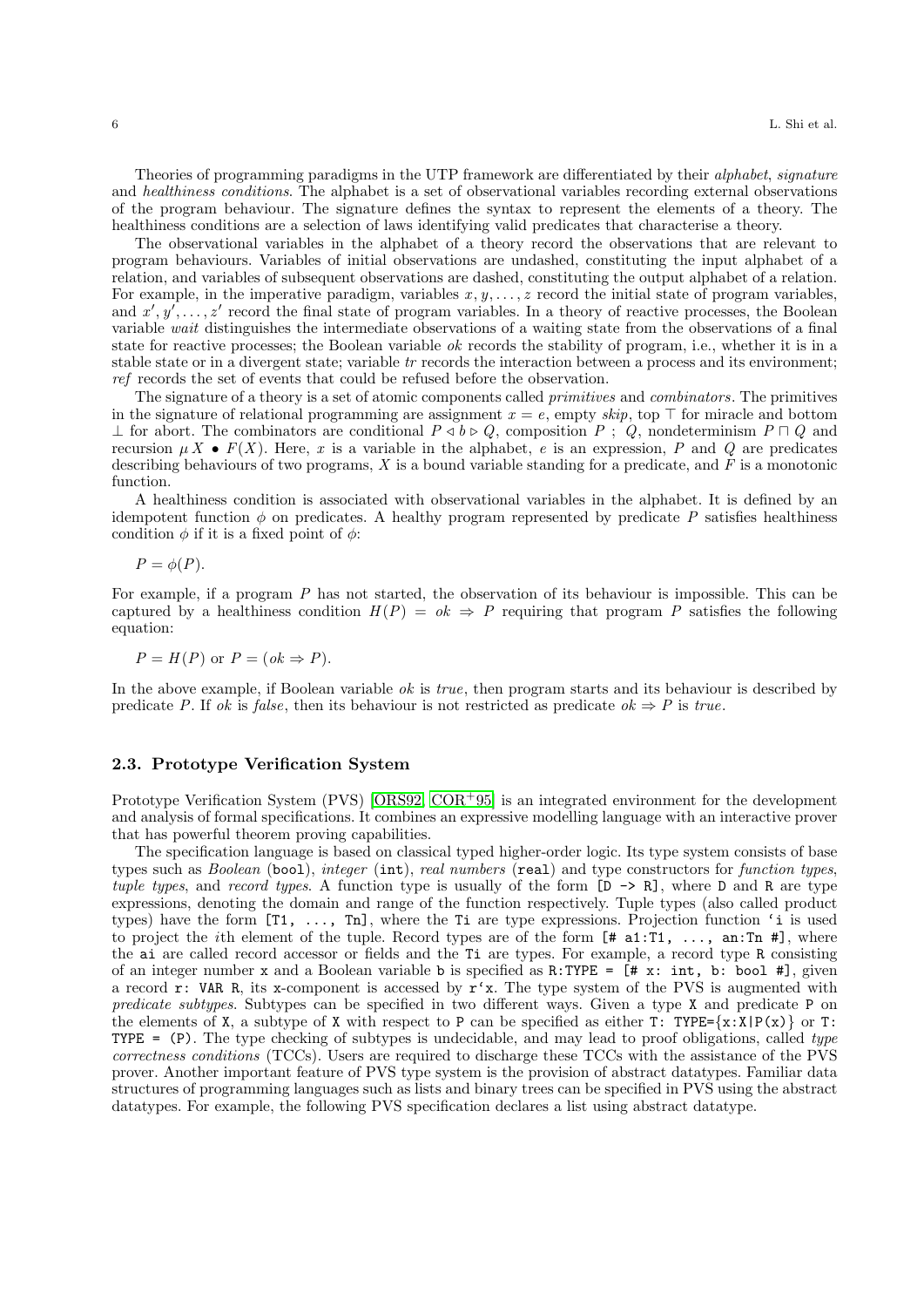|              |          | list [T: TYPE]: DATATYPE |                                |  |
|--------------|----------|--------------------------|--------------------------------|--|
| <b>BEGIN</b> |          |                          |                                |  |
|              |          | min1:min12               |                                |  |
|              |          |                          | cons(car: T, cdr: list): cons? |  |
|              | END list |                          |                                |  |

To be specific, list is parametric in type T, and has two constructors null and cons: null takes no arguments and cons takes two arguments, where the first is of the type T and the second is a list. Two predicates null? and cons? are recognisers: null? holds for exactly those elements of the list datatype that are identical to null, and cons? holds for exactly those elements of the list datatype that are constructed using cons. Note that two accessors, car and cdr, correspond to the two arguments of cons; they can only be applied to lists which satisfy the cons? predicate.

A PVS specification is given as a collection of parameterised theories. Each theory may consist of declarations, definitions and formulas. Declarations are used to define types, variables, constants, and so on. Note that *constant declarations* introduce new constants with their associated types and a value optionally, and constants can be functions, relations or the usual (0-ary) constants. PVS supports recursive definitions, which are total functions. Hence, it must be ensured that all recursive functions terminate, specified by a measure expression. The measure expression follows the MEASURE keyword and ends with an optional order relation following a BY keyword. The recursive definition generates a termination TCC which denotes that the measure function applied to recursive arguments decreases with respect to a well-formed ordering. A proof obligation must be discharged by users. A formula can be declared to introduce an axiom using the keyword AXIOM and a theorem using the keyword LEMMA. Axioms can be referenced by the command lemma during proofs. The body of the formula is a Boolean expression. Moreover, PVS supports the *name overload*ing which allows the same name from different theories or within a single theory. The collections of theories are organised by means of importings.

The interactive PVS prover [\[SORSC01\]](#page-29-11) provides a collection of powerful proof commands to perform induction, propositional and equality reasoning, rewriting, model checking and so on. For example, a frequently used powerful proof command is grind, which does skolemization, instantiation, simplification, rewriting and applying decision procedures.

# <span id="page-6-0"></span>3. The Observation-oriented Semantics for  $CSP#$

In this section, we first define the semantic model including the observational variables and healthiness conditions. We then define the meanings of arithmetic and Boolean expressions as well as the denotational semantics of sequential programs. Based on the semantic model and the semantics of expressions and programs, we define the denotational semantics of  $CSP#$  processes.

# 3.1. Semantic Model

The challenge of defining a denotational semantics for  $CSP#$  is to design an appropriate model which can cover not only communications but also the shared variable paradigm and satisfy the compositional property. To address the challenge, we blend communication events with states containing shared variables. Namely, we introduce mixed traces to record the interactions of processes with the global environment; each trace is a sequence of communication events or (shared variable) state pairs.

# <span id="page-6-1"></span>3.1.1. Observational Variables

The following variables are introduced in the alphabet of observations of CSP# process behaviours. Some of them (i.e.,  $\overline{ok}$ ,  $\overline{ok}'$ , wait, wait', ref, and ref') are similar to those in the UTP theory for CSP [\[HH98\]](#page-28-7). The key difference is that the event-based traces in CSP are changed to mixed traces consisting of state-event pairs.

 $\bullet$  ok, ok': Boolean describe the stability of a process.  $ok = true$  records that the process has started in a stable state, whereas  $ok = false$  records that the process has not started as its predecessor has diverged.  $ok' = true$  records that the process has reached a stable state, whereas  $ok' = false$  records that the process has diverged.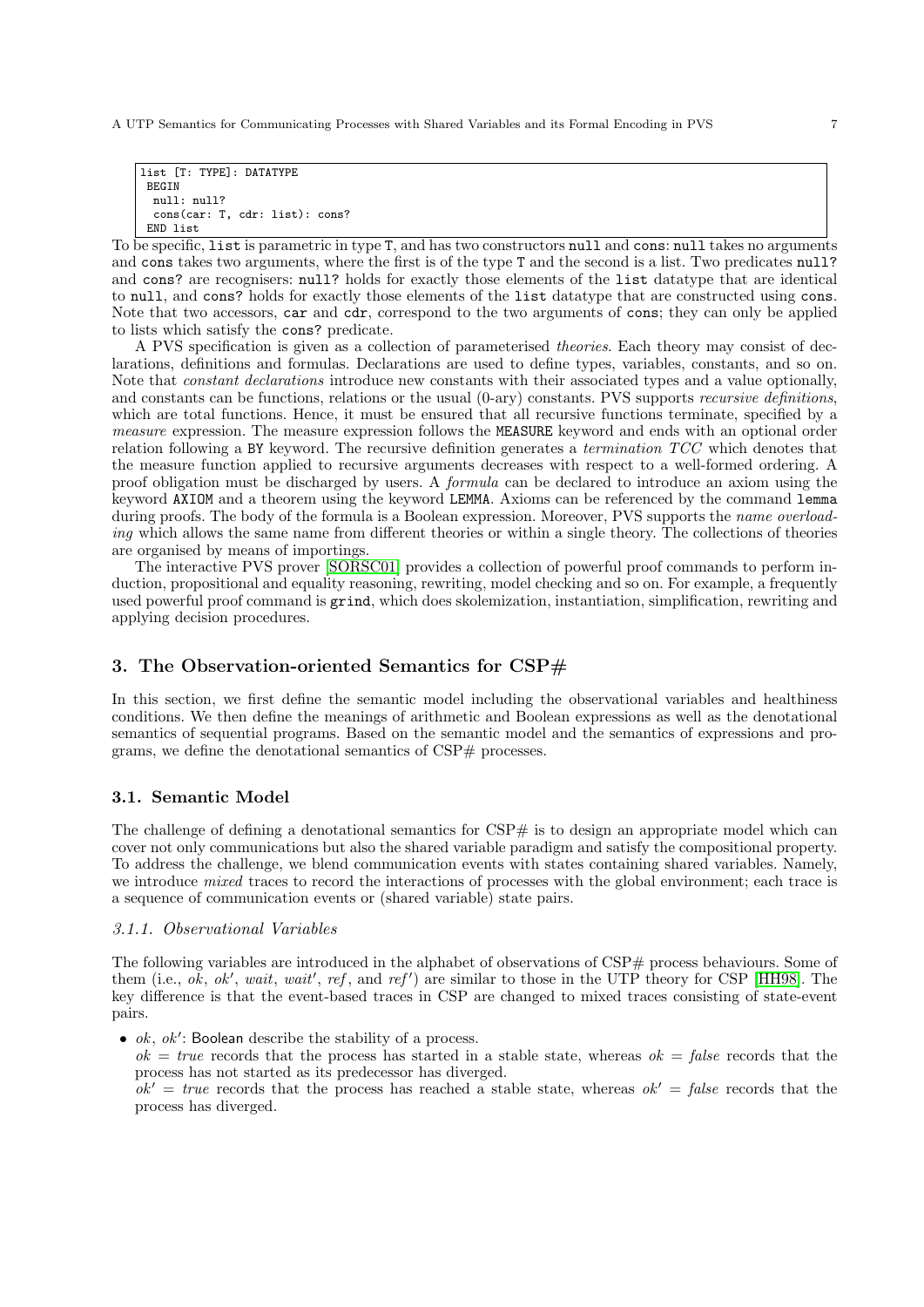• wait, wait': Boolean distinguish the intermediate observations of waiting states from the observations of final states.

 $wait = true$  records that the execution of the previous process has not finished, and the current process starts in an intermediate state, while  $wait = false$  records that the execution of the previous process has finished and the current process may start.

wait<sup> $t'$ </sup> = true records that the next observation of the process is in an intermediate state, while wait<sup> $t'$ </sup> false records that the next observation is in a terminated state.

- ref, ref':  $\mathbb P$  Event denote a set of actions and channel inputs/outputs that can be refused before or after the observation. The set Event denotes all possible actions and channel input/output directions (e.g.,  $ch?, ch!)$ . An input direction  $ch?$  denotes any input through channel  $ch$ , and a channel output direction ch! denotes any output through channel ch. The set Act denotes all possible actions.
- $tr, tr': \text{seq}((S \times S^{\perp}) \cup (S \times E))$  record a finite sequence of observations (state pairs or communication events) on the interaction of the processes with the global environment.
	- S is the set of all possible mappings (states), and a state  $s : VAR \rightarrow int$  is a total function which maps global shared variables names from VAR into values of integer int. Notice that the types of variable values and channel messages are integer in our proposed semantics.
	- E is the set of all possible events, including actions, channel inputs/outputs and synchronous channel communications.
	- $S \times S^{\perp}$  is the set of state pairs, and each pair consists of a pre-state recording the initial variable values before the observation and a post-state recording the final values after the observation.  $S^{\perp} \cong S \cup \{\perp\}$ <br>represents all states, where the improper state  $\perp$  indicates pop-termination. Note that the state pair represents all states, where the improper state ⊥ indicates non-termination. Note that the state pair is used to record the observation for the data operation.
	- $-$  S  $\times$  E denotes a set of occurring events under the pre-states. The reason of recording the pre-state is that the value of the expression which may contain shared variables in a channel output shall be evaluated under this state.

#### 3.1.2. Healthiness Conditions

Healthiness conditions are defined as equations in terms of an idempotent function  $\phi$  on predicates. Every healthy program represented by predicate P must be a fixed point under the healthiness condition of its respective UTP theory, i.e.,  $P = \phi(P)$ .

In CSP#, a process can never change the past history of the observations; instead, it can only extend the record, captured by healthiness condition R1. We use predicate P to represent the semantics of the CSP# process below. Predicate  $tr \leq tr'$  states that tr is a prefix of tr'.

R1:  $\mathbf{R1}(P) = P \wedge tr \leq tr'$ 

The execution of a process is independent of the history before its activation, captured by function R2. **R2:**  $\mathbf{R2}(P(tr, tr')) = \bigcap_{s} P(s, s \cap (tr' - tr))$ 

As mentioned earlier, variable wait distinguishes a waiting state from the final state. A process cannot start if its predecessor has not finished, or otherwise, the values of all observational variables are unchanged, characterised by function R3.

**R3:**  $R3(P) = II \triangleleft wait \triangleright P$ 

where  $P \triangleleft b \geq \hat{Q} \cong b \wedge P \vee \neg b \wedge Q$  and  $H \cong (\neg ok \wedge tr \leq tr') \vee (ok' \wedge tr' = tr \wedge wait' = wait \wedge ref' = ref)$ .<br>Here H states that if a process is in a divergent state, then only the trace can be extended or otherwise, it Here II states that if a process is in a divergent state, then only the trace can be extended, or otherwise, it is in a stable state, and the values of all observational variables remain unchanged.

When a process is in a divergent state, it can only arbitrarily extend the trace. This feature is captured by function CSP1.

CSP1:  $CSP1(P) = (\neg \text{ok} \land \text{tr} \leq \text{tr}') \lor P$ 

Every process is monotonic in the observational variable  $ok'$ . This monotonicity property is modelled by function  $\text{CSP2}$  which states that if an observation of a process is valid when  $ok'$  is false, then the observation should also be valid when  $ok'$  is true.

**CSP2: CSP2** $(P) = P$ ;  $((ok \Rightarrow ok') \land tr' = tr \land wait' = wait \land ref' = ref)$ 

We below use  $H$  to denote all healthiness conditions satisfied by the CSP $#$  process.

 $H = R1 \circ R2 \circ R3 \circ CSP1 \circ CSP2$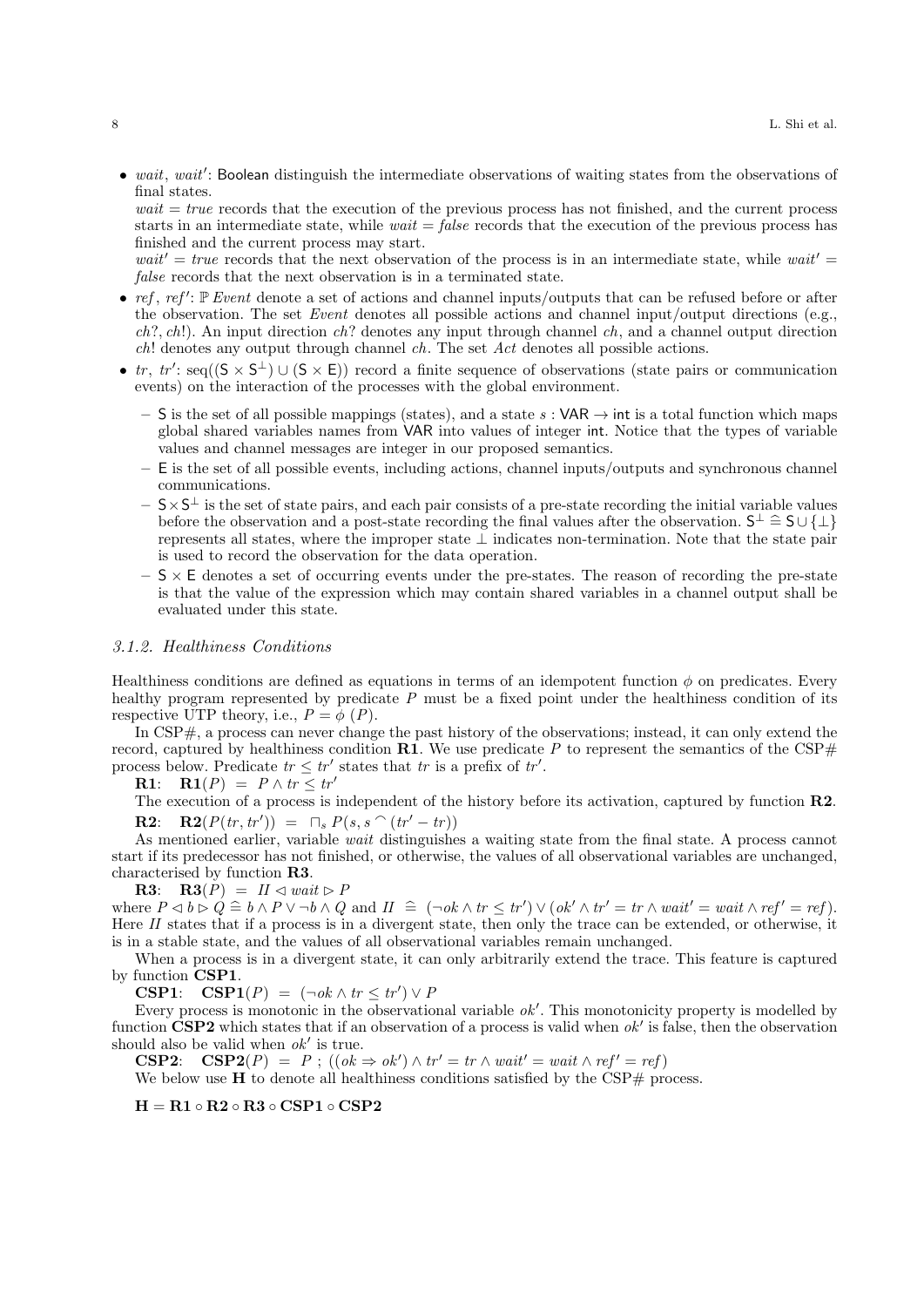From the above definition, we can see that although  $CSP\#$  satisfies the same healthiness conditions of CSP, observational variables  $tr$ ,  $tr'$  in our semantic model record additional information for shared variable states. We adopt the same names for the idempotent functions used in CSP for consistency. In addition, function H is idempotent and monotonic [\[CW06,](#page-28-16) [HH98\]](#page-28-7).

#### 3.2. Semantics of Expressions and Programs

In this section, we define the semantics of arithmetic expressions, Boolean expressions and programs. The definitions will be used in Section [3.3.](#page-8-0)

Definition 1 (Arithmetic Expression). Let Aexp be the set of arithmetic expressions defined in Sec-tion [2.1.1](#page-2-1) ( $exp \in$  Aexp), the evaluation of the expression is defined as a function A : Aexp  $\rightarrow$  (S  $\rightarrow$  int).

<span id="page-8-1"></span> $\mathcal{A}[[v]](s)$  $\mathcal{A}[[x]](s) = s(x)$  $\mathcal{A} \llbracket exp_1 + exp_2 \rrbracket(s) = \mathcal{A} \llbracket exp_1 \rrbracket(s) + \mathcal{A} \llbracket exp_2 \rrbracket(s)$  $\mathcal{A}$ [[exp<sub>1</sub> – exp<sub>2</sub>]](s) =  $\mathcal{A}$ [[exp<sub>1</sub>]](s) –  $\mathcal{A}$ [[exp<sub>2</sub>]](s)  $\mathcal{A}$ [[exp<sub>1</sub> \* exp<sub>2</sub>]](s) =  $\mathcal{A}$ [[exp<sub>1</sub>]](s) \*  $\mathcal{A}$ [[exp<sub>2</sub>]](s)

<span id="page-8-3"></span>Definition 2 (Boolean Expression). Let Bexp be the set of Boolean expressions defined in Section [2.1.1](#page-2-1)  $(b \in \text{Bexp})$ , given a valuation, function B returns whether a Boolean expression is valid, defined as B:  $Bexp \rightarrow (S \rightarrow Boolean).$ 

 $\mathcal{B}[[true](s) = true$  $\mathcal{B}[[false](s) = false$  $\mathcal{B}[\![exp_1 \text{ op } exp_2]\!](s) = \begin{cases} \text{ true } & \text{ if } \mathcal{A}[\![exp_1]\!](s) \text{ op } \mathcal{A}[\![exp_2]\!](s), \text{ where } \text{ op } \in \{ ==, !=, <, \le, >, \ge \} \end{cases}$ false otherwise  $\mathcal{B}[\neg b](s) = \neg(\mathcal{B}[[b]](s))$  $\mathcal{B}[\![b_1\wedge b_2]\!](s) \qquad \quad \ = \mathcal{B}[\![b_1]\!](s) \wedge \mathcal{B}[\![b_2]\!](s)$  $\mathcal{B}[\![b_1\vee b_2]\!](s) \qquad \quad \quad = \mathcal{B}[\![b_1]\!](s) \vee \mathcal{B}[\![b_2]\!](s)$ 

<span id="page-8-2"></span>Definition 3 (Sequential Program). Let Prog be the set of sequential programs defined in Section [2.1.1](#page-2-1)  $(p\,reg \in Prop)$ , function C returns the updated valuations after executing the program, defined as C : Prog  $\rightarrow$  $(S \times S^{\perp}).$ 

$$
C[[skip]] = \{(s, s) \mid s \in S\}
$$
  
\n
$$
C[[abort]] = \{(s, s') \mid s \in S, s' \in S^{\perp}\}
$$
  
\n
$$
C[[r \cup s'] = \{(s, s') \mid \exists s_0 \in S \bullet (s, s_0) \in C[[prog_1] \land (s_0, s') \in C[[prog_2]]\} \cup \{(s, \perp) \mid s \in S\}
$$
  
\n
$$
C[[if b then prog_1 else prog_2]] = \{(s, s') \mid B[b](s) \land (s, s') \in C[[prog_1]]\} \cup \{(s, s') \mid \neg(B[b](s)) \land (s, s') \in C[[prog_2]]\}
$$
  
\n
$$
C[[while b do prog]] = \{(s, s') \mid (\neg(B[b](s)) \land (s, s') \in C[[prog_2]]\}
$$
  
\n
$$
= \{(s, s') \mid (s, s') \in C[[\mu X \bullet F(X)]]\}
$$

In the above definition, continuous function  $F(X) \triangleq$  if b then prog; X else skip, and  $\mathcal{C}[\![\mu X \bullet F(X)]\!] \triangleq$  $\bigcap_n \mathcal{C}[F^n(abort)].$ 

### <span id="page-8-0"></span>3.3. Semantics of Processes

In this section, we construct an observation-oriented semantics for all CSP# process operators based on our proposed UTP semantic model for CSP#. We define the semantics in an open environment to achieve the compositionality property; namely, a process may be interfered with by the environment. In Section [3.1.1,](#page-6-1) we defined a mixed trace to record the potential events and state transitions in which a process  $P$  may engage; for example, the trace  $tr' = \langle (s_1, s'_1), (s_2, a_2) \rangle$  describes the transitions of process P. In an open environment,  $tr'$  may contain an (implicit) transition  $(s'_1, s_2)$  as the result of interference by the environment where states  $s'_1$  and  $s_2$  can be different.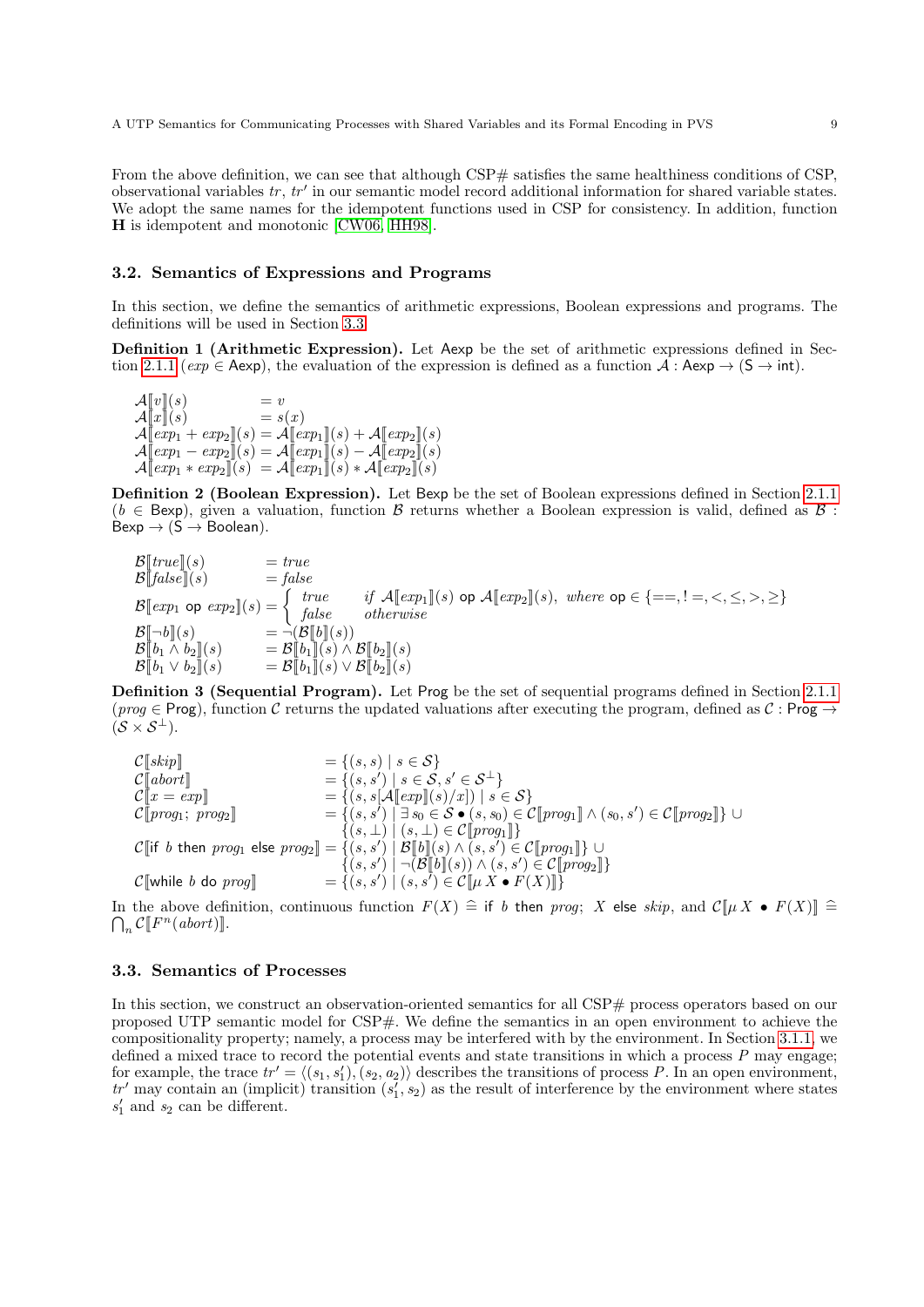In the following, we illustrate our semantic definitions for the  $\text{CSP#}$  process operators, and present the refinement definition.

#### 3.3.1. Primitives

Deadlock process Stop never engages in any event or updates shared variables, and it is always waiting.

 $Stop \cong \mathbf{H}(ok' \wedge tr' = tr \wedge wait')$ 

The semantics shows that the trace is unchanged and process is in a waiting state (represented by  $wait'$  being true). In addition, *Stop* refuses all events, so the final value of the refusal set,  $ref'$ , is left unconstrained.

Process *Skip* terminates immediately without any event or state change occurring.

 $Skip \triangleq H(\exists \text{ ref} \bullet H)$ 

Reactive identity II constrains that if a process terminates, then there is no change on the trace. The initial refusal of Skip is irrelevant to its behaviour, defined by the existential quantifier. After termination, the refusal set  $ref'$  is arbitrary.

## <span id="page-9-0"></span>3.3.2. Sequential Composition

In process  $P$ ;  $Q$ ,  $P$  takes control first and  $Q$  starts only when  $P$  has finished.

$$
P \; ; \; Q \cong \exists \; obs_0 \bullet (P[obs_0/obs'] \land Q[obs_0/obs])
$$

The semantics of sequential composition shows that if process  $P$  diverges, then so does the process  $P$ ;  $Q$ . If process  $P$  is in a waiting state, then the following process  $Q$  cannot start. If  $P$  terminates, then process  $Q$  starts immediately and the final observation of process  $P$  is the initial observation of process  $Q$ . In the above definition, the term *obs* represents the set of observational variables *ok*, wait, tr, and ref, as is the case for  $obs_0$  and  $obs'$ .

# 3.3.3. Event Prefixing

Process  $a \to P$  engages in event a first and afterwards behaves as process P. Event a defined here is an action which occurs instantaneously, and may require simultaneous participation by more than one processes.

$$
a \to P \stackrel{\frown}{=} \mathbf{H}\left(\begin{array}{c} a \notin \mathit{ref'} \land \mathit{tr'} = \mathit{tr} \\ \lhd \mathit{wait'} \rhd \\ \exists \, s \in \mathsf{S} \bullet \mathit{tr'} = \mathit{tr} \land (\langle s, a \rangle \rangle \end{array}\right)\right); \; P
$$

The above semantics shows two possible behaviours: when a process is waiting to engage in action  $a$ , it cannot refuse this action during the waiting period (represented by predicate  $a \notin ref'$ ), and its trace is unchanged; or a process performs action a and terminates with its trace extended with this observation (by predicate  $tr' = tr \,\Omega(s, a)$ . Since the environment may interfere with the process behaviour and make a transition on the shared variable states, we use state  $s$  from the variable state set S to denote the initial state before the observation. Note that the semantics of sequential composition "; " is defined in Section [3.3.2.](#page-9-0)

# 3.3.4. Synchronous Channel Output/Input

In CSP#, messages can be sent/received synchronously through channels. The synchronisation is pairwise, involving two processes. Specifically, a synchronous channel communication *ch.exp* can take place only if an output  $\text{ch}! \text{exp}$  is enabled and a corresponding input  $\text{ch}! \text{m}$  is also ready.

$$
ch!exp \to P \cong \mathbf{H}\left(\begin{array}{c} ch? \notin ref' \land tr' = tr \\ \text{d} \lor \land \left( \begin{array}{c} \text{d} \lor \text{d} \lor \text{d} \lor \text{d} \lor \text{d} \lor \text{d} \lor \text{d} \lor \text{d} \lor \text{d} \lor \text{d} \lor \text{d} \lor \text{d} \lor \text{d} \lor \text{d} \lor \text{d} \lor \text{d} \lor \text{d} \lor \text{d} \lor \text{d} \lor \text{d} \lor \text{d} \lor \text{d} \lor \text{d} \lor \text{d} \lor \text{d} \lor \text{d} \lor \text{d} \lor \text{d} \lor \text{d} \lor \text{d} \lor \text{d} \lor \text{d} \lor \text{d} \lor \text{d} \lor \text{d} \lor \text{d} \lor \text{d} \lor \text{d} \lor \text{d} \lor \text{d} \lor \text{d} \lor \text{d} \lor \text{d} \lor \text{d} \lor \text{d} \lor \text{d} \lor \text{d} \lor \text{d} \lor \text{d} \lor \text{d} \lor \text{d} \lor \text{d} \lor \text{d} \lor \text{d} \lor \text{d} \lor \text{d} \lor \text{d} \lor \text{d} \lor \text{d} \lor \text{d} \lor \text{d} \lor \text{d} \lor \text{d} \lor \text{d} \lor \text{d} \lor \text{d} \lor \text{d} \lor \text{d} \lor \text{d} \lor \text{d} \lor \text{d} \lor \text{d} \lor \text{d} \lor \text{d} \lor \text{d} \lor \text{d} \lor \text{d} \lor \text{d} \lor \text{d} \lor \text{d} \lor \text{d} \lor \text{d} \lor \text{d} \lor \text{d} \lor \text{d} \lor \text{d} \lor \text{d} \lor \text{d} \lor \text{d} \lor \text{d} \lor \text{d} \lor \text{d} \lor \text{d} \lor \text{d} \lor \text{d} \lor \text{d} \lor \text{d} \lor \text{d} \lor \text{d} \lor \text{d} \lor \text{d
$$

The above semantics of synchronous channel output depicts two possible behaviours: when a process is waiting to communicate on channel  $ch$ , it cannot refuse any channel input over  $ch$  provided by the environment to perform a channel communication (represented by predicate  $ch \bar{?} \notin ref'$ ), and its trace is unchanged; or a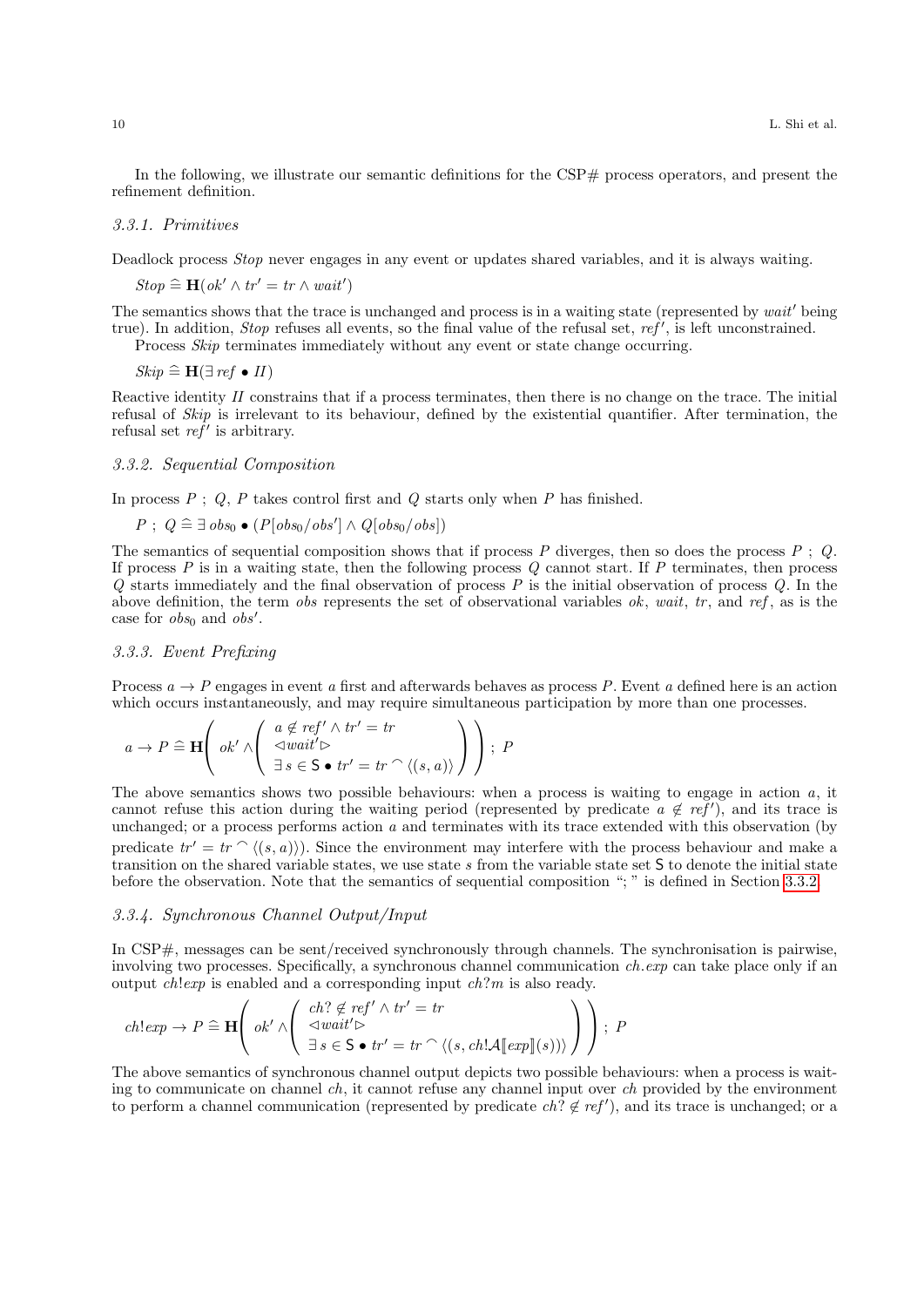process performs the output through ch and terminates without divergence. The observation of the trace is recorded as a tuple  $(s, ch.\mathcal{A}[\exp](s))$ , where the value of the output message is evaluated under the pre-state s. Here function A defines the semantics of arithmetic expressions, and its definition is in Definition [1.](#page-8-1) After the output occurs, the process behaves as P.

$$
ch?m \to \text{Proc}(m) \cong \exists v \in \text{int} \bullet \left( \mathbf{H} \left( \begin{array}{c} ch! \notin \text{ref'} \land \text{tr'} = \text{tr} \\ \text{4wait'} \triangleright \\ \exists s \in \mathbf{S} \bullet \text{tr'} = \text{tr} \end{array} \right) \setminus \text{Proc}(v) \right)
$$

As shown above, the semantics of synchronous channel input is similar to channel output except that when a process is waiting, it cannot refuse any channel output provided by the environment, and after the process receiving a message v from channel ch, its trace is appended with a tuple  $(s, ch?v)$ . In addition, parameter m cannot be modified in process *Proc*; namely, it becomes constant-like and its value is replaced by value v.

# 3.3.5. Data Operation Prefixing

In process  $\{prog\} \rightarrow P$ , the sequential program prog, which is executed atomically, is called a data operation. The observation of the data operation is the updates on shared variables which are observed after the execution of all programs as illustrated below.

$$
\{prog\} \rightarrow P \cong \mathbf{H} \left( ok' \land \exists s \in \mathbf{S} \bullet \left( \begin{array}{c} wait' \land tr' = tr \land \langle (s, \bot) \rangle \\ \lhd(s, \bot) \in C[\mathit{prog}]\rhd \\ \lnot wait' \land \exists s' \in \mathbf{S} \bullet (tr' = tr \land \langle (s, s') \rangle \\ \land (s, s') \in C[\mathit{prog}]\rhd \end{array} \right) \right); P
$$

If the evaluation of the program does not terminate (represented by predicate  $(s, \perp) \in \mathcal{C}[[prog]]$ ), then the process is in a waiting state, and its trace is extended with the record of non-termination. On the other hand, if the evaluation succeeds and terminates, then the process terminates and the state transition is recorded in the trace. Note that post-state  $s'$  after the observation is associated with the pre-state  $s$  under the semantics of sequential programs  $((s, s') \in \mathcal{C}[[prog]])$ . Function C defines the semantics of the sequential programs by inductive definition [\[Win93\]](#page-29-12), and its definition is in Definition [3.](#page-8-2) After the data operation occurs, the process behaves as P.

#### 3.3.6. Choice

Internal choice denotes that process  $P \sqcap Q$  behaves like either P or Q. The selection is made internally and non-deterministically, not affected by the environment.

$$
P \sqcap Q \mathrel{\widehat{=}} P \vee Q
$$

External choice denotes that for process  $P \square Q$ , the selection of process P or Q is controlled by the environment, i.e., the choice is resolved by the occurrence of the first visible event or the first state transition.

$$
P \sqcup Q \cong \mathbf{H}((P \land Q) \lhd \mathit{Stop} \triangleright (P \lor Q))
$$

The above definition shows that if no observation has been made and termination has not occurred (i.e., process Stop is true), then the process has both possible behaviours of P and Q. Alternatively, if an observation had been made (i.e., process  $Stop$  is false), then process behaviour will be either that of P or that of Q depending on from which choice is made.

# <span id="page-10-0"></span>3.3.7. State Guard

Process  $[b]$  waits until condition b becomes true and then behaves as P. The checking of condition b is performed simultaneously with the occurrence of the first event or state transition of process P. But note that in some situation, the process  $P$  behaves like  $Skip$ ; that is, no state could be observed to judge the truth of condition b. In order to deal with this issue, we construct process  $\hat{P}$  from P by adding a stuttering step. Obviously, all possible difference  $(tr' - tr)$  of  $\hat{P}$  are non-empty traces. Thus we can always judge the truth of b according to the behaviours of  $\hat{P}$ .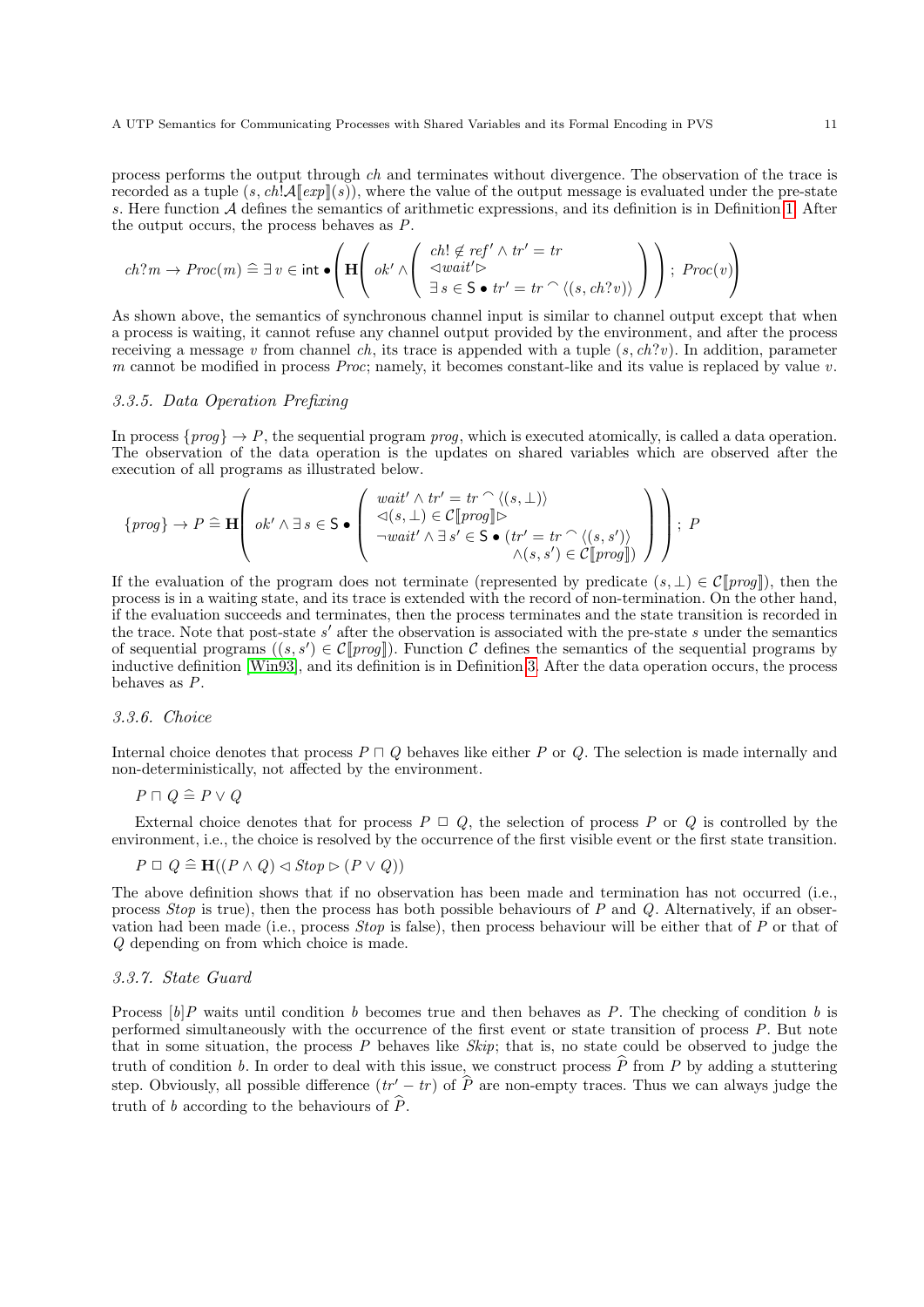12 L. Shi et al.

$$
[b]P \cong \widehat{P} \triangleleft (\mathcal{B}(b)(\pi_1(head(tr' - tr))) \wedge tr < tr') \triangleright Stop
$$
\n
$$
\widehat{P} \cong P \wedge tr < tr' \vee P(tr, tr) \wedge \exists s \in S \cdot tr' - tr = \langle (s, s) \rangle
$$

The semantics states that if the Boolean guard b is satisfied under the state from the initial observation of  $\hat{P}$ , represented by  $\pi_1(head(tr' - tr))$ , then the observation of whole process is the same as  $\hat{P}$ , or otherwise, process behaves as process *Stop*. Function  $\pi_1$  selects the first element of a tuple and head returns the first element of a sequence. Note that the semantics of traditional conditional choice if (b)  $\{P\}$  else  $\{Q\}$  can be equivalent to the semantics of  $[b]P \vee \neg b]Q$ .

# <span id="page-11-0"></span>3.3.8. Parallel Composition

The parallel composition  $P \parallel_{(X_1,X_2)} Q$  executes P and Q in the following way: (1) common actions of P and Q require simultaneous participation, (2) synchronous channel output in one process occurs simultaneously with the corresponding channel input in the other process, and (3) other events of processes occur independently.

In CSP, the semantics of parallel composition is defined in terms of the merge operator  $\parallel_M$  in UTP [\[HH98\]](#page-28-7), where the predicate M captures how to merge two observations. To deal with channel-based communications and shared variable updates in CSP#, we here define a new merge predicate  $M(X_1, X_2)$  to model the merge operation. The set  $X_1$  defined in Section [2.1.1](#page-2-1) contains common actions of both processes and the set  $X_2$  all synchronous channel inputs and outputs. Namely,

$$
P \parallel_{(X_1,X_2)} Q \cong \mathbf{H} \left( \begin{array}{cc} \exists\, 0. ok, 0. wait, 0. ref, 0. tr, \\ 1. ok, 1. wait, 1. ref, 1. tr \end{array} \bullet \left( \begin{array}{c} P[0. ok, 0. wait, 0. ref, 0. tr/ ok', wait', ref', tr'] \land \\ Q[1. ok, 1. wait, 1. ref, 1. tr/ ok', wait', ref', tr'] \land \\ M(X_1, X_2) \end{array} \right) \right)
$$

where

$$
M(X_1, X_2) \stackrel{\triangle}{=} \left( \begin{array}{c} (ok' = 0. ok \wedge 1. ok) \wedge \\ (wait' = 0. wait \vee 1. wait) \wedge \\ (ref' = (0. ref \cap 1. ref \cap X_2) \cup ((0. ref \cup 1. ref) \cap X_1) \\ \cup ((0. ref \cap 1. ref) - X_1 - X_2)) \\ (tr' - tr \in (0. tr - tr ||_{X_1} 1. tr - tr)) \end{array} \right)
$$

The predicate  $M(X_1, X_2)$  captures four kinds of behaviours of a parallel composition. First, the composition diverges if either process diverges (represented by predicate  $\delta k' = 0 \delta k \wedge \hat{1} \delta k$ ). Second, the composition terminates if both processes terminate (wait<sup>'</sup> = 0.wait ∨1.wait). Third, the composition refuses synchronous channel outputs/inputs that are refused by both processes  $(0.ref \cap 1.ref \cap X_2)$ , all actions that are in the set  $X_1$  and refused by either process  $((0.ref \cup 1.ref) \cap X_1)$ , and events that are not in the set  $X_1$  and  $X_2$  but refused by both processes  $((0.ref \cap 1.ref) - X_1 - X_2)$ . Last, the trace of the composition is a member of the set of traces produced by the *trace synchronisation* function  $\mathcal{L}_{X_1}$  as elaborated below.

Function  $\|_{X_1}$  models how to merge two individual traces into a set of all possible traces; there are five cases covering both traces are empty, one of the trace is empty and both traces are non-empty. In the following definitions,  $s_1$ ,  $s'_1$ ,  $s_2$ ,  $s'_2$  are representative elements of variable states with termination, a,  $a_1$ ,  $a_2$ are representative elements of actions, ch is a representative element of channel names, and  $v$ ,  $v_1$ , and  $v_2$  are values with integer type.

- Firstly, function  $\|_{X_1}$  is symmetric, i.e.,  $t_1 \|_{X_1} t_2 = t_2 \|_{X_1} t_1$ .
- The first case covers two scenarios, (1) if both input traces are empty, the result is a set of an empty sequence; (2) if only one input trace is empty, the result is determined based on the first observation of that non-empty trace: if that observation is an action in the set  $X_1$  which requires synchronisation, then the result is a set containing only an empty sequence, or otherwise, the first observation is recorded in the merged trace.  $\}$

$$
\mathbf{case}\text{-}\mathbf{1} \quad 1^{\circ} \quad \langle \ \rangle \parallel_{X_1} \langle \ \rangle = \{ \langle \ \rangle
$$

$$
2^{\circ} \langle (s_1, h) \rangle \cap t \parallel_{X_1} \langle \rangle = \begin{cases} \{ \langle \rangle \} & \text{if } h \in X_1 \\ \{ \langle (s_1, h) \rangle \cap l \mid l \in t \parallel_{X_1} \langle \rangle \} & \text{otherwise} \end{cases}
$$
  
where  $h \in \{a, ch?v, ch!v, ch.v, s'_1, \perp\}$ 

• When a communication is over a synchronous channel, if the first observations of two input traces match (see Definition [4](#page-12-0) below), then a synchronisation may occur (denoted by the set  $\mathcal{G}_1$ ) or at this moment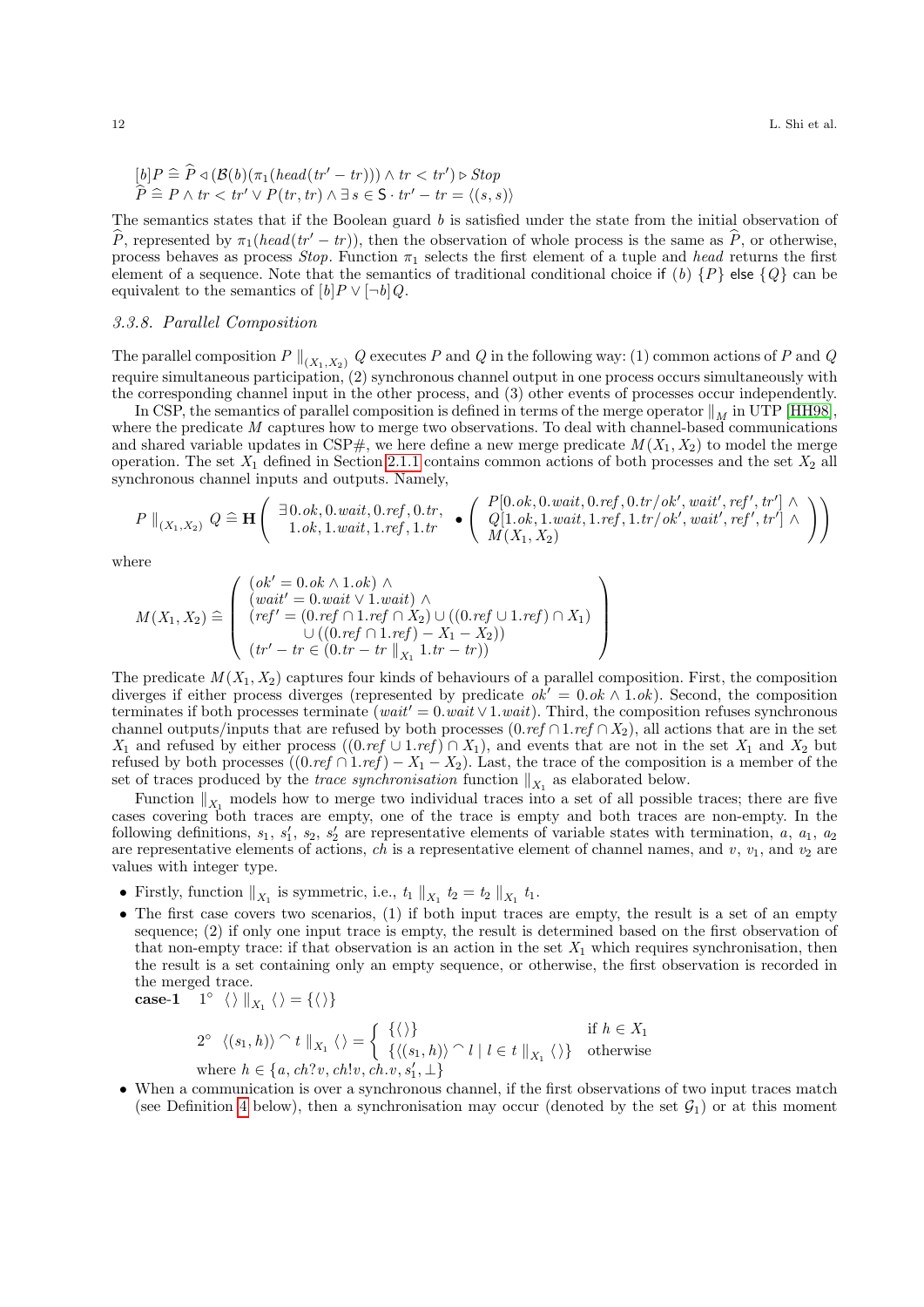<span id="page-12-0"></span>a synchronisation does not occur (denoted by the set  $\mathcal{G}_2$ ). Otherwise, a synchronisation cannot occur. Here, two observations are matched provided that both channel input and output from two processes respectively are enabled under the same pre-state.

**Definition 4 (Match).** Given two pairs  $p_1 = (s_1, h_1)$  and  $p_2 = (s_2, h_2)$ , where  $h_1 \in \{ch^2v_1, ch^2v_1, ch^2v_1\}$ ,  $h_2 \in \{ch?v_2, ch.v_2, ch.v_2\}$ , we say that they are matched if  $s_1 = s_2$ ,  $\{h_1, h_2\} = \{ch?v_1, ch.v_1\}$  and  $v_1 = v_2$ are satisfied, denoted as  $match(p_1, p_2)$ .

case-2 
$$
\langle (s_1, h_1) \rangle
$$
  $\cap$   $t_1 \parallel_{X_1} \langle (s_2, h_2) \rangle$   $\cap$   $t_2 = \begin{cases} \mathcal{G}_1 \cup \mathcal{G}_2 & \text{if match}((s_1, h_1), (s_2, h_2)) \\ \mathcal{G}_2 & \text{otherwise} \end{cases}$   
where  $h_1 \in \{ch?v_1, ch!v_1, ch.v_1\}$ ,  $h_2 \in \{ch?v_2, ch!v_2, ch.v_2\}$ ,  $\mathcal{G}_1 \subseteq \{ \langle (s_1, ch.v) \rangle \cap l \mid l \in t_1 \parallel_{X_1} t_2 \}$ , and  $\mathcal{G}_2 \subseteq \{ \langle (s_1, h_1) \rangle \cap l \mid l \in t_1 \parallel_{X_1} \langle (s_2, h_2) \rangle \cap t_2 \} \cup \{ \langle (s_2, h_2) \rangle \cap l \mid l \in \langle (s_1, h_1) \rangle \cap t_1 \parallel_{X_1} t_2 \}$ .  
When two actions  $(a_1 \text{ and } a_2)$  are synchronized, there are four scenarios with respect to the initial states

 $(s_1 \text{ and } s_2)$  and actions from the first observations of two traces: (1) both actions are in the set  $X_1$  but different or actions under different pre-states, (2) actions from  $\hat{X}_1$  are the same and under the same pre-state, (3) one of the actions is not in  $X_1$ , and (4) both actions are not in  $X_1$ . As shown in **case-3** below, the result is a set containing only an empty sequence for scenario (1). A synchronisation occurs under scenario (2), although it is postponed to occur under scenario (3). Either action can occur for scenario (4).

case-3 
$$
\langle (s_1, a_1) \rangle
$$
  $t_1 ||_{X_1} \langle (s_2, a_2) \rangle$   $t_2 =$   
\n
$$
\begin{cases}\n\{\langle \rangle\} & a_1, a_2 \in X_1 \land (a_1 \neq a_2 \lor s_1 \neq s_2) \\
\{\langle (s_1, a_1) \rangle \cap l | l \in t_1 ||_{X_1} t_2\} & a_1, a_2 \in X_1 \land a_1 = a_2 \land s_1 = s_2 \\
\{\langle (s_2, a_2) \rangle \cap l | l \in \langle (s_1, a_1) \rangle \cap t_1 ||_{X_1} t_2\} & a_1 \in X_1 \land a_2 \notin X_1 \\
\{\langle (s_1, a_1) \rangle \cap l | l \in t_1 ||_{X_1} \langle (s_2, a_2) \rangle \cap t_2\} & a_1 \notin X_1 \land a_2 \notin X_1 \\
\langle (s_2, a_2) \rangle \cap l | l \in \langle (s_1, a_1) \rangle \cap t_1 ||_{X_1} t_2\}\n\end{cases}
$$

• When the first observation of one input trace is in a waiting state (captured by ⊥) which indicates the evaluation of the sequential program does not terminate, the result depends on the other first observation, (1) if both observations are in waiting states, the result is a set of either observation, (2) if the other first observation is an action requiring the synchronisation ( $h \in X_1$ ), the result contains the waiting observation only, (3) or otherwise, either observation from two processes occurs. Note that a process could not perform any further if its trace ends with a state pair  $(s, \perp)$ . case-4  $\vec{1}^{\circ} \langle (s_1, \perp) \rangle \parallel_{X_1} \langle (s_2, \perp) \rangle = \{ \langle (s_1, \perp) \rangle, \langle (s_2, \perp) \rangle \}$ 

$$
\begin{array}{ll}\text{2}^{\circ} & \langle (s_1, \bot) \rangle \parallel_{X_1} \langle (s_2, h) \rangle \cong t = \left\{ \begin{array}{l} \{ \langle (s_1, \bot) \rangle \} & \text{if } h \in X_1 \\ \{ \langle (s_1, \bot) \rangle \} \cup \{ \langle (s_2, h) \rangle \cap l \mid l \in \langle (s_1, \bot) \rangle \mid \vert_{X_1} \ t \} & \text{otherwise} \end{array} \right. \\ \text{where } h \in \{a, ch?v, ch!v, ch.v, s_2' \} \end{array}
$$

• When the first observation of one trace is an action  $a$  or a post-state  $s_1'$ , and the other is a channel input  $ch?v$ , output  $ch!v$ , communication  $ch.v$ , or a post-state  $s'_{2}$ , the merged observation is different, (1) if a is from the set  $X_1$ , then its occurrence is postponed  $(\mathcal{G}_3)$ ,  $(2)$  or otherwise, either observation from two processes occurs  $(\mathcal{G}_3 \cup \mathcal{G}_4)$ .

**case-5** 
$$
\langle (s_1, h_1) \rangle \cap t_1 ||_{X_1} \langle (s_2, h_2) \rangle \cap t_2 = \begin{cases} \mathcal{G}_3 & \text{if } h_1 \in X_1 \\ \mathcal{G}_3 \cup \mathcal{G}_4 & \text{otherwise} \end{cases}
$$
  
where  $h_1 \in \{a, s'_1\}, h_2 \in \{ch?v, ch!v, ch.v, s'_2\}, \mathcal{G}_3 \cong \{ \langle (s_2, h_2) \rangle \cap l | l \in \langle (s_1, h_1) \rangle \cap t_1 ||_{X_1} t_2 \}$ , and  $\mathcal{G}_4 \cong \{ \langle (s_1, h_1) \rangle \cap l | l \in t_1 ||_{X_1} \langle (s_2, h_2) \rangle \cap t_2 \}$ .

# 3.3.9. Interleave

In the open environment, processes  $P$  and  $Q$  run independently (except communications through synchronous channels) for  $P \parallel_{X_2} Q$ . The semantics of the interleave operator defined below is based on the definition of parallel operator where the set  $X_1$  is empty.

 $P \parallel_{X_2} Q \widehat{=} P \parallel_{(\varnothing, X_2)} Q$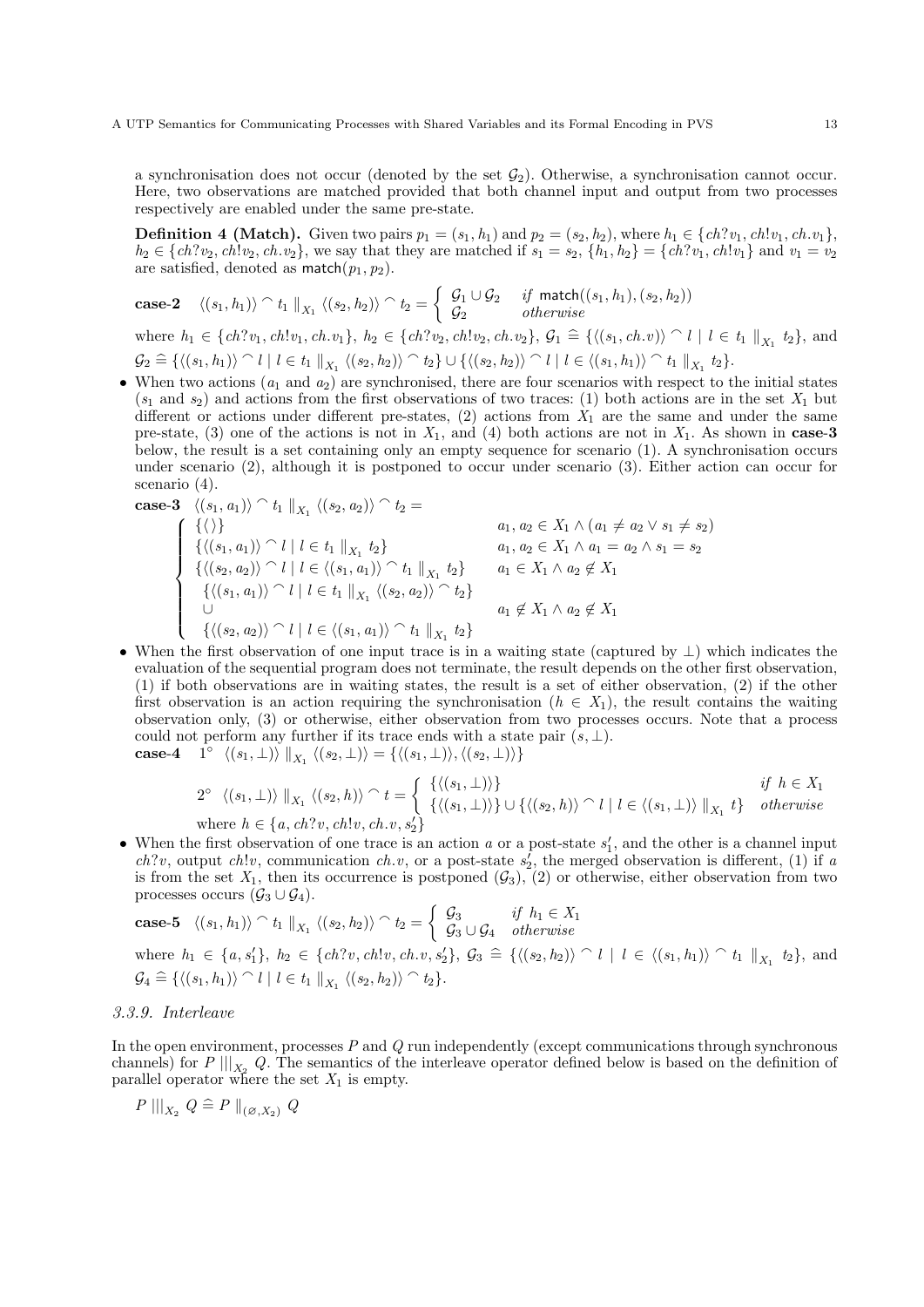#### 3.3.10. Hiding

The hiding operator makes all occurrences of actions in  $X_1$  hidden from the environment of the process. Thus the actions in set  $X_1$  are not recorded in the process trace.

$$
P\setminus X_1 \cong \mathbf{H}(\exists t \bullet P[t, X_1 \cup ref'/tr', ref'] \land (tr'-tr) = hide(t-tr, X_1)); \; Skip
$$

The definition of hiding is defined by renaming the final trace of  $P$  as  $t$ , and restricting  $t$  to the trace which contains all the events of process  $P$  except those in set  $X_1$ , captured by the function hide. The refusal set of P is the union of the final refusal set and set  $X_1$ . Note that Act denotes a set of actions.

$$
hide : seq((S \times E) \cup (S \times S^{\perp})) \times \mathbb{P} \text{ } Act \rightarrow seq((S \times E) \cup (S \times S^{\perp}))
$$
\n
$$
hide(\langle \rangle, X_1) \cong \langle \rangle
$$
\n
$$
hide(\langle \langle s, e \rangle \rangle \cap t, X_1) \cong \left\{ \begin{array}{ll} hide(t, X_1) & \text{if } e \in X_1 \\ \langle \langle s, e \rangle \rangle \cap hide(t, X_1) & \text{otherwise} \end{array} \right.
$$

#### 3.3.11. Refinement

Refinement calculus is designed to produce correct programs, assisting in the software development. In the UTP theory, it is expressed as logic implication; an implementation (denoted as predicate  $P$ ) satisfying a specification (denoted as predicate  $S$ ) is formally expressed by universal quantification implication  $\forall a, a', \cdots$   $\bullet$   $P \Rightarrow S$ , where  $a, a', \cdots$  are all observational variables of the alphabet, which must be the same for the specification and implementation. The universal quantification implication is usually denoted as  $[P \Rightarrow S]$ . The definition of refinement in CSP# is given as below.

**Definition 5 (Refinement).** Let P and Q be predicates for  $CSP#$  processes with the same shared variable state space, the refinement  $P \supseteq Q$  holds iff  $[P \Rightarrow Q]$ .

The refinement ordering in our definition is strong; every observation that satisfies P must also satisfy Q. The observation includes all process behaviours, i.e., stability, termination, traces, and refusals. Moreover, the record of the trace considers both variable states and event occurrences. For example, given a process  $P = [x = 2]b \rightarrow Skip \square [x] = 2]c \rightarrow Skip$ , and a process  $Q = [x = 2]b \rightarrow Skip \square [x] = 2]d \rightarrow Skip$ , the refinement  $P \sqsupseteq Q$  does not hold although one observation satisfies both processes when x is equal to 2. A counterexample is that when  $x$  is not equal to 2, processes  $P$  and  $Q$  perform action  $c$  and  $d$ , respectively.

Notice that we only allow that in the trace sequence of process  $\tilde{P}$ , every element shall be the same as its counterpart in Q. In other words, our refinement prevents atomic program operations updating shared variables from being refined by non-atomic program operations which make the same effect. For example, given a process  $P = \{x = x + 1\} \rightarrow \{x = x + 1\} \rightarrow Skip$ , and a process  $Q = \{x = x + 2\} \rightarrow Skip$ , the refinement  $P \sqsupseteq Q$  does not hold.

<span id="page-13-2"></span>**Definition 6 (Equivalence).** For any two CSP# processes P and Q, P is equivalent to Q if and only if  $P \sqsupseteq Q \wedge Q \sqsupseteq P$ .

#### 3.3.12. Recursion

Let p be a variable standing for a call to a recursive process, F be a monotonic function from  $CSP#$  processes to CSP# processes, we consider the explicit definition  $(\mu p \bullet F(p))$  of recursion whose semantics is defined as the weakest fixed point, which is the greatest lower bound of all the fixed points of  $P$  with the bottom element  $H(true)$  and the top element  $H(false)$ ; namely,  $\Box \{p \mid p \sqsupseteq F(p)\}.$ 

#### 3.3.13. Discussion

So far, we have defined the denotational semantics of  $CSP#$ . Based on the semantics,  $CSP#$  satisfies the following two properties.

<span id="page-13-1"></span>**Lemma 1 (Monotonicity).** All process combinators defined in the CSP# language are monotonic<sup>[2](#page-13-0)</sup>.

<span id="page-13-0"></span><sup>&</sup>lt;sup>2</sup> The proofs of Lemma [1](#page-13-1) are available online at  $\frac{http://www.comp.nus.edu.sg/~pat/semantics.zip.}$  $\frac{http://www.comp.nus.edu.sg/~pat/semantics.zip.}$  $\frac{http://www.comp.nus.edu.sg/~pat/semantics.zip.}$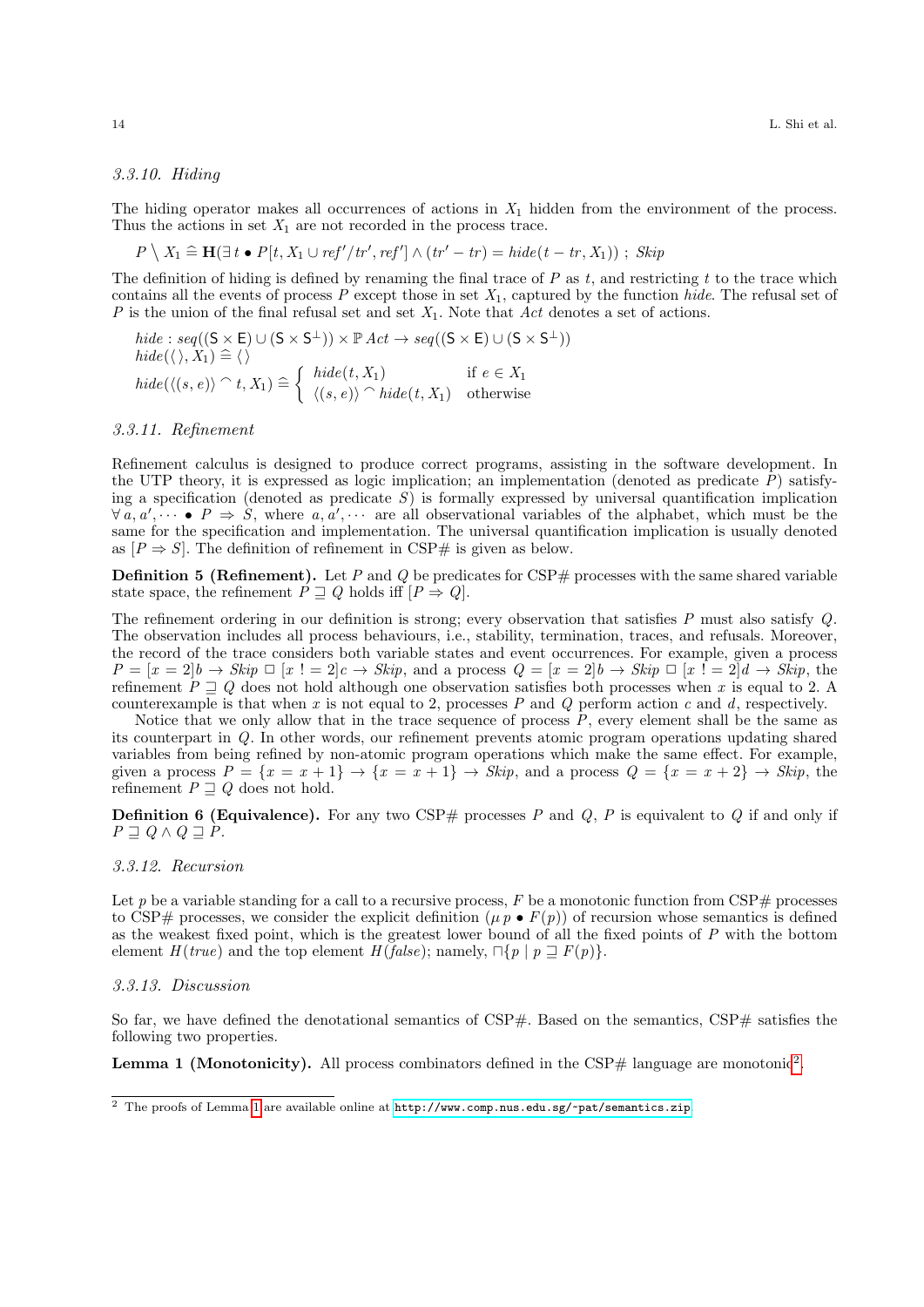**Theorem 3.1 (Compositionality).** The open semantics of  $CSP#$  is compositional.

*Proof.* Given a process combinator F and processes  $P, Q$  such that P and Q are equivalent with respect to the open semantics, we have  $P \supseteq Q$  and  $Q \supseteq P$  according to Definition [6.](#page-13-2) According to Lemma [1,](#page-13-1) both  $F(P) \supseteq F(Q)$  and  $F(Q) \supseteq F(P)$  are valid, which indicates  $F(P) = F(Q)$ , i.e., the open semantics is compositional. ✷

# <span id="page-14-0"></span>4. Algebraic Laws

In this section, we present a set of algebraic laws concerning the distinct features of  $CSP#$ .

#### State Guard

 $\, {\bf guard}$  -  $\, {\bf 1} \quad \, [b_1]([b_2]P) \ = \ [b_1 \wedge b_2]P$ guard - 2  $[b](P_1 \text{ op } P_2) = [b]P_1 \text{ op } [b]P_2$  where  $\text{op} \in \{ \|, \Box, \Box \}$ guard - 3  $[false]P = Stop$ 

guard - 1 enables the elimination of nested guards. guard - 2 shows the distribution of the state guard through parallel composition, external choice and internal choice. guard  $-3$  shows that process  $[false]$ behaves like Stop because its guard can never be fired.

#### Sequential Composition

seq - 1  $(P_1 ; P_2) ; P_3 = P_1 ; (P_2 ; P_3)$ <br>seq - 2  $P_1 : (P_2 \sqcap P_3) = (P_1 : P_2) \sqcap$ seq - 2  $P_1$ ;  $(P_2 \cap P_3) = (P_1 \cdot P_2) \cap (P_1 \cdot P_3)$ <br>seq - 3  $(P_1 \cap P_2)$ ;  $P_3 = (P_1 \cdot P_3) \cap (P_2 \cdot P_3)$  $\textbf{seq - 3} \quad (P_1 \; \sqcap \; P_2) ; P_3 = (P_1 ; P_3) \; \sqcap \; (P_2 ; P_3)$  $\sec q - 4$   $P = Skip ; P$  $\sec \theta - 5$   $P = P$ ; Skip

seq - 1 shows that sequential composition is associative. seq - 2, 3 show the distribution of sequential composition through internal choice.  $\sec q - 4$ , 5 show that process *Skip* is the left and right unit of sequential composition respectively, which show that  $CSP#$  processes also satisfy  $CSP3$  and  $CSP4$  healthiness conditions of CSP [\[HH98\]](#page-28-7), i.e.,  $CSP3(P) = Skip$ ; P and  $CSP4(P) = P$ ; Skip.

# Data Operation Prefixing

$$
\begin{array}{ll}\n\textbf{dat - 1} & \{ \text{while true do } prog \} \rightarrow P = \{ \text{while true do } prog \} \rightarrow Q \\
\textbf{dat - 2} & \{ prog_1 \} \rightarrow P \parallel_{(X_1, X_2)} \{ prog_2 \} \rightarrow Q = \{ prog_1 \} \rightarrow (P \parallel_{(X_1, X_2)} \{ prog_2 \} \rightarrow Q) \text{ op} \\
& \{ prog_2 \} \rightarrow (\{ prog_1 \} \rightarrow P \parallel_{(X_1, X_2)} Q) \text{ where } op \in \{\Box, \Box\} \\
\textbf{dat - 3} & \{ prog_1 \} \rightarrow P \parallel_{(X_1, X_2)} h \rightarrow Q = \{ prog_1 \} \rightarrow (P \parallel_{(X_1, X_2)} h \rightarrow Q) \Box \\
& \qquad h \rightarrow (\{ prog_1 \} \rightarrow P \parallel_{(X_1, X_2')} Q)\n\end{array}
$$

where  $h \in \{ch?x, ch!exp, ch.v\}$ , and  $X'_2$  is the set of all synchronous channel outputs and inputs of processes P and Q.

$$
\det - 4 \quad \{ \text{prog}_1 \} \to P \parallel_{(X_1, X_2)} a \to Q \quad = \quad \left\{ \begin{array}{l} \{ \text{prog}_1 \} \to (P \parallel_{(X_1, X_2)} a \to Q) \\ \{ \text{prog}_1 \} \to (P \parallel_{(X_1, X_2)} a \to Q) \; \Box \\ a \to (\{ \text{prog}_1 \} \to P \parallel_{(X_1, X_2)} Q) \end{array} \right. \quad \text{if } a \in X_1
$$

dat - 1 indicates that the loop operation would hold the execution of process. dat - 2 indicates that data operations running in parallel do not need to be synchronised and are executed independently. dat - 3 shows that the data operation and any type of channel communication running in parallel are executed independently. dat - 4 shows the data operation should be executed firstly if a is the common action of process P and Q; otherwise, they are executed independently.

The following non-law shows that the data operation in CSP# is atomic; that is the program  $prog_1$ ;  $prog_2$ completes in a single observation.

nla - 1  $\{prog_1\} \rightarrow \{prog_2\} \rightarrow P \neq \{prog_1; prog_2\} \rightarrow P$ 

Parallel Composition

**par - 1** 
$$
P_1 \|_{(X_1, X_2)} P_2 = P_2 \|_{(X_1, X_2)} P_1
$$
  
\n**par - 2**  $(P_1 \|_{(X_1, X_2)} P_2) \|_{(X_1, X_2)} P_3 = P_1 \|_{(X_1, X_2)} (P_2 \|_{(X_1, X_2)} P_3)$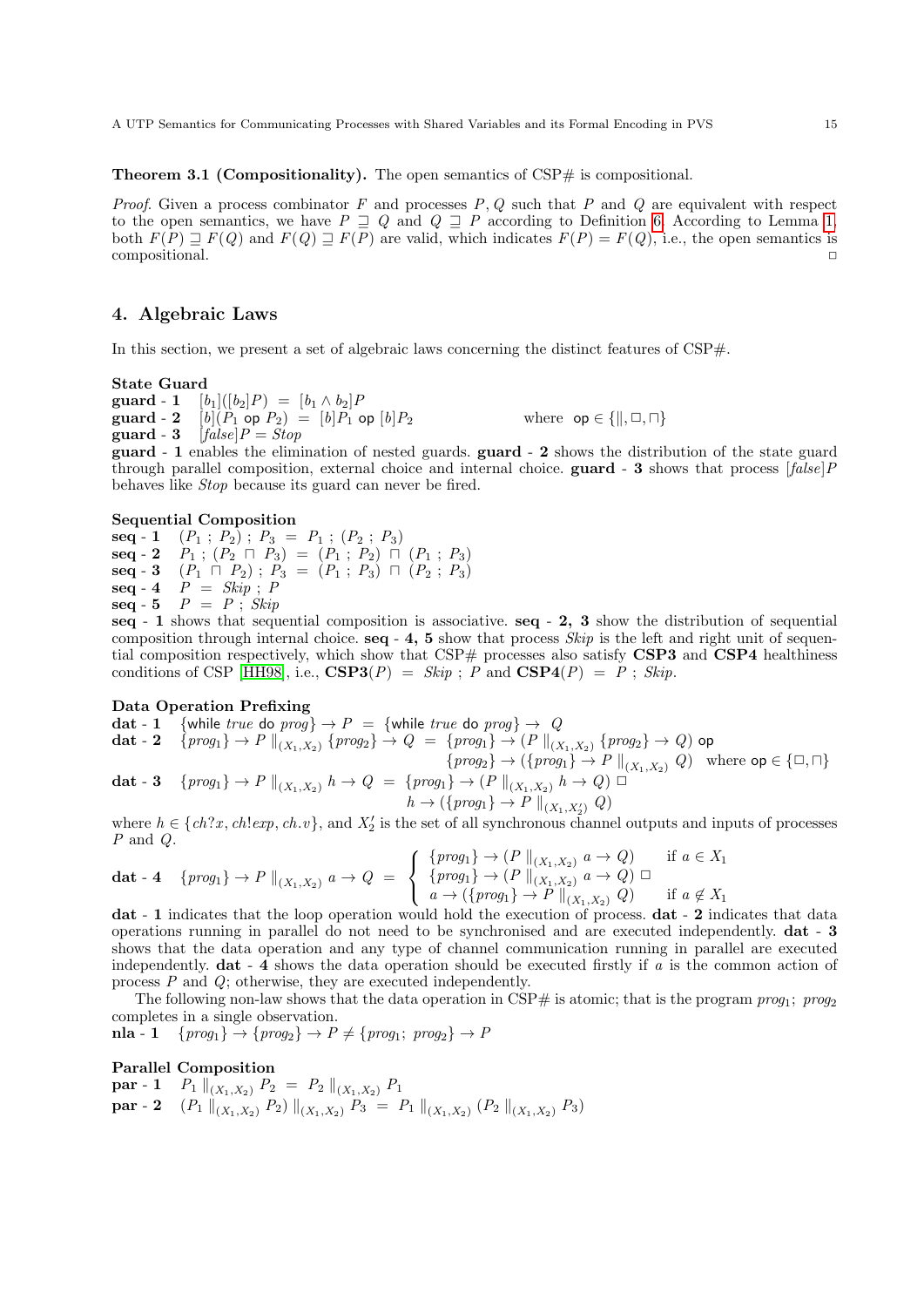**par - 3** Skip  $\|_{(\emptyset, X_2)} P = P = P \|_{(\emptyset, X_2)}$  Skip where  $X_2$  is the set of all synchronous channel outputs and inputs of process  $P$ .

par - 1, 2 show that parallel composition is commutative and associative. Consequently, the order of parallel composition is irrelevant.  $par - 3$  shows that process *Skip* is the unit of parallelism.

#### Interleave

 $\quad \quad \textbf{inter - 1} \quad P_1 \mid\mid\mid_{X_2} P_2 \ = \ P_2 \mid\mid\mid_{X_2} P_1$ 

 $\textbf{inter - 2} \quad (P_1 \mid ||_{X_2} P_2) \mid ||_{X_2} P_3 = P_1 \mid ||_{X_2} (P_2 \mid ||_{X_2} P_3)$ 

**inter** - 3 Skip  $\lim_{X_2} P = P = P \lim_{X_2} Skip$  where  $X_2$  is the set of all synchronous channel outputs and inputs of process P.

inter - 1, 2 show that interleaving is commutative and associative. Consequently, the order of interleaving is irrelevant. inter - 3 shows that process  $Skip$  is the unit of interleaving which shows that  $CSP#$  processes satisfy **CSP5** healthiness condition, i.e.,  $CSP5(P) = P \parallel \parallel_{X_2} Skip.$ 

Proof:

Hiding<br>hid - 1 hid - 1  $(P\backslash X)\backslash Y = (P\backslash Y)\backslash X$ hid - 2  $(P\backslash X)\backslash Y = P\backslash (X \cup Y)$ hid - 3  $P \overrightarrow{\otimes} = P$ hid - 4  $\ Skip \hbox{\it kip}\setminus X \ = \ Skip$ hid - 5  $(a \rightarrow P) \setminus X = \begin{cases} P \setminus X & \text{if } a \in X \\ a \setminus (B \setminus Y) & \text{if } a \neq Y \end{cases}$  $a \to (P \backslash X)$  if  $a \notin X$ 

hid - 6  $(\mu N \bullet (a \to N)) \setminus \{a\} = \text{CHAOS}$  where  $\text{CHAOS} \cong H (true)$ hid - 1 shows that the hiding operator is commutative and the order is not critical. hid - 2 shows that the

nested hiding can be combined. hid - 3 shows that the hiding is void if the hidden set is empty. hid - 4 shows that nothing will be hidden for the process Skip. hid - 5 indicates that the behaviours of the hiding operation depends on the relation between a and X. hid  $\cdot$  6 shows that if the only action in a recursive process is hidden, the behaviour of the hidden process leads to  $CHAOS$  is the worst  $CSP#$  process.

All algebraic laws can be established based on our denotational model. That is to say, if the equality of two syntactically different processes is algebraically provable, then the two processes are also equivalent with respect to the denotational semantics. Moreover, these algebraic laws can be used as auxiliary reasoning rules to prove process equivalence during theorem proving. Below we use guard - 3 as an example to show that this particular law can be proved using our proposed denotational semantics. The proofs of the soundness of some other algebraic laws with respect to the denotational semantics are available online[3](#page-15-1) . Law guard - 3  $[false]P = Stop$ 

 $[false]P$  [\[3](#page-10-0).3.7]  $=$   $\widehat{P} \triangleleft (\mathcal{B}(false)(\pi_1(head(tr' - tr))) = true \wedge tr < tr') \triangleright Stop$  [Def. [2\]](#page-8-3)  $=\hat{P}\triangleleft false \triangleright Stop$  [predicate calculus]<br>= Stop  $\Box$  $=$   $Stop$ where  $\hat{P} \triangleq P \wedge tr < tr' \vee P(tr, tr) \wedge \exists s \in S \cdot tr' - tr = \langle (s, s) \rangle$ 

# <span id="page-15-0"></span>5. Encoding CSP# Denotational Semantics in PVS

So far, we have defined the denotational semantics of CSP#. To validate the consistency of our proposed semantics and further provide a machine-assisted support for verification, we encode the UTP semantics for  $CSP#$  in the PVS theorem prover  $[OSRSC01]^{4}$  $[OSRSC01]^{4}$  $[OSRSC01]^{4}$  $[OSRSC01]^{4}$ .

Our encoding includes three parts which are illustrated in the following subsections. First the theory of semantic model defines observational variables and healthiness conditions. Based on the semantic model theory, we define the theory of expressions and programs which encodes carefully the syntax and semantics of arithmetic expressions, Boolean expressions and sequential programs. Further, the semantics of processes

<span id="page-15-1"></span><sup>3</sup> <http://www.comp.nus.edu.sg/~pat/semantics.zip>

<span id="page-15-2"></span><sup>4</sup> PVS theories and proofs for CSP# semantics are available online at <http://www.comp.nus.edu.sg/~pat/semantics.zip>.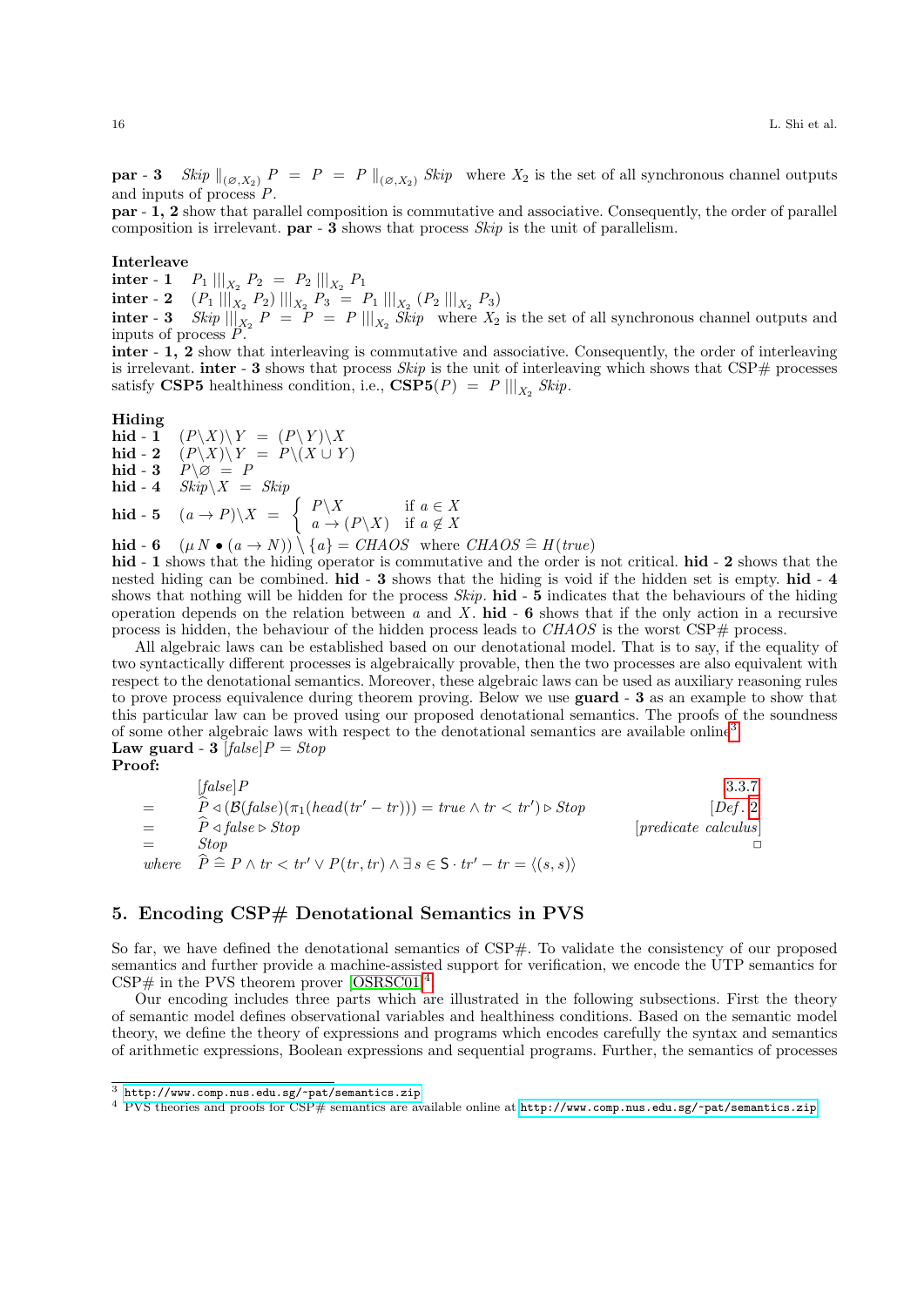and refinement relationship are formalised in the theory of process. At the end of this section, we discuss machine-assisted proofs of important algebraic laws and lemmas based on the encoding in PVS.

# 5.1. The Theory of Semantic Model

The first challenge of the semantic model encoding is to develop an appropriate data structure to represent the observational variables and relations over observational variables. The second challenge is to capture different types of events dedicated to CSP#. To address these challenges, we adopt PVS abstract datatype constructor to handle event types and PVS set theory to model relations as illustrated below.

#### <span id="page-16-0"></span>5.1.1. The Theory of Observational Variables

CSP# supports concurrency over communications and shared variables. We first define the shared variable state and event type in PVS. The following shows the formalised type for variable states (S) and all states  $(S<sub>=</sub>abort).$ 

```
Vars: TYPE+
S: TYPE+ = [Vars -> int]
S_abort: DATATYPE
BEGIN
  abort: abort?
  is_S(left_s: S): is_S?
 END S_abort
```
In the above specification, type S is encoded as a function from variable type Vars to int. We define all states as a disjoint union by using a PVS abstract datatype: abort and is S are constructors, predicates abort? and is S? are recognisers of the type [S\_abort -> bool], which determine whether the argument is constructed using the corresponding constructor. Note that a similar fashion of applying the PVS abstract datatype is used throughout the rest of the section to model complex CSP# types.

CSP# supports both event synchronisation and pairwise handshake through synchronous channels. Thus event E includes actions, synchronous channel inputs, outputs and communications. To represent E, we define a datatype as follows.

```
E: DATATYPE WITH SUBTYPES RefE, Channelcom
 BEGIN
  action(ac:Ta): action?: RefE
  input(ci:Ti): input?: RefE
  output(co:To): output?: RefE
  chancom(cm:Tm): chancom?: Channelcom
 END E
```
Here, Ta is the type of actions, Ti is the type of channel inputs, To is the type of channel outputs, and Tm is the type of channel communications. Subtypes RefE and Channelcom denote the set of refused events and channel communications, respectively.

In our semantics, CSP# processes are interpreted as relations between initial observations and subsequent observations of their execution behaviours. Namely, relations are represented as predicates over observational variables. In Section [3.1.1,](#page-6-1) we have defined eight variables for the alphabet of CSP# semantics to capture all aspects of process behaviours. In PVS, we use a record type AB to represent this alphabet of the observations of CSP# process behaviours, and a set of such records to represent a relation.

```
AB: TYPE = [# ok:bool, ok1:bool, wait:bool, wait1:bool, ref:set[RefE], ref1:set[RefE],
               tr:Trace, tr1:Trace #]
Relation: TYPE = set[AB]
```
In the above formalisation, a dashed variable is represented by its undashed variable name suffixed with number 1, e.g., ok1 denotes variable  $ok'$ . In our semantics for the trace, we use a sequence to record the observations on the interaction of the process with its environment. We use the PVS predefined datatype list below to represent the sequence. Thus an empty sequence can be represented by a null list (null), and sequence concatenation can be formalised by the predefined function append over lists. To simplify the PVS encoding, we define a function snoc for appending a single element to a list of type SE (the trace) and function <= for checking the trace prefixing relationship.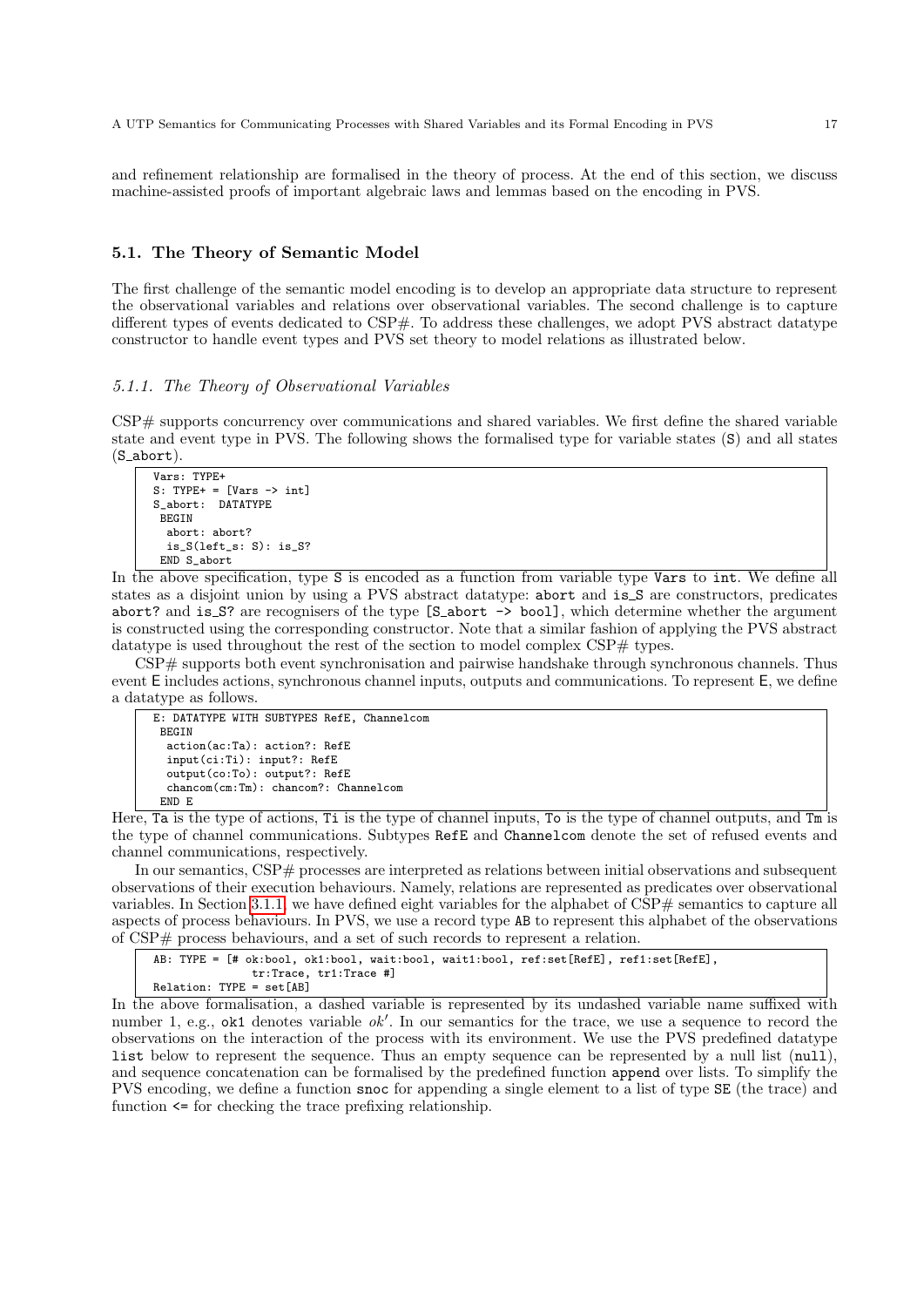| Predicate         | <b>PVS</b>                            |
|-------------------|---------------------------------------|
| $\neg P$          | $\{pre: AB  NOT P(pre)\}$             |
| $P \wedge Q$      | ${pre:AB P(pre)$ AND $Q(pre)$         |
| $P \vee Q$        | $\{pre: AB   P(pre) \ OR \ Q(pre) \}$ |
| $P \Rightarrow Q$ | ${pre:AB P(pre)$ IMPLIES $Q(pre)$     |

Table 1. Predicate formalisation in PVS

```
S_E: DATATYPE
  BEGIN
    state(s1:S_abort): state?
    event(e:E): event?
  END S_E
SE: TYPE++ = [S, S_E]t, t1: VAR Trace
se: VAR SE
snoc(t, se): Trace = append(t, cons(se, null))
\leq (t,t1): bool = EXISTS (t2: Trace): t1 = append(t, t2)
```
Based on the formalisation of the alphabet and relation, we next illustrate how to formalise the detailed predicates in PVS. In general, a predicate P on the alphabet is encoded as a set  ${pre:AB|P(pre)}$ , and logic operators ¬, ∧, ∨ and ⇒ are formalised as NOT, AND, OR, and IMPLIES respectively in PVS. A summary of the formalisation is shown in Table [1,](#page-17-0) where P and Q are predicates, and P and Q are sets in PVS.

#### 5.1.2. The Theory of Healthiness Conditions

 $CSP\#$  satisfies the healthiness conditions R1 to R3 for reactive processes.

```
P: VAR Relation
R1(P): Relation = {pre:AB|P(pre) AND pre'tr <= pre'tr1}
R2(P): Relation = {pre:AB|EXISTS(s:Trace): (EXISTS(pre0:AB): P(pre0) AND
  pre'tr = s AND pre'tr1 = append(s, pre0'tr1-pre0'tr) AND pre0'tr <= pre0'tr1 AND
  pre'ok = pre0'ok AND pre'wait = pre0'wait AND pre'ref = pre0'ref AND
 pre'ok1 = pre0'ok1 AND pre'wait1 = pre0'wait1 AND pre'ref1 = pre0'ref1) }
II: Relation = {pre:AB|(NOT pre'ok AND pre'tr <= pre'tr1) OR (pre'ok1 AND
  pre'tr1 = pre'tr AND pre'wait1 = pre'wait AND pre'ref1 = pre'ref) }
R3(P): Relation = {pre:AB|IF pre'wait THEN II(pre) ELSE P(pre) ENDIF}
```
In our encoding, P is declared as a variable with type Relation, specified by P: VAR Relation. Healthiness condition R1 is formalised as a function R1. Specifically R1 takes an arbitrary relation P as an input and returns a relation satisfying a predicate which is modelled as as a set of records; each record is a member of the relation (denoted as  $P(\text{pre})$ ) and its final trace extends the initial trace (denoted as  $\text{pre'}\text{tr} \leq$ pre'tr1). Function R2 specifies that observation of the process is not changed given the value s of pre'tr made arbitrary. Function R3 specifies that for each element pre, if the value of pre'wait is true, then pre is a member of the reactive identity relation II, or otherwise, it is a member of relation P.

In addition,  $CSP\#$  satisfies two healthiness conditions  $CSP1$  and  $CSP2$  for communicating sequential processes, defined as follows.

```
CSP1(P): Relation = {pre: AB|(NOT pre'ok AND pre'tr \le pre'tr1) OR P(pre)}CSP2(P): Relation = {pre: AB|EXISTS (p:AB): P(p) AND
  (pre'ok = p'ok AND pre'wait = p'wait AND pre'ref = p'ref AND pre'tr = p'tr) AND
  ((p'ok1 \Rightarrow pre'ok1) AND pre'tr1 = p'tr1 AND pre'wait1 = p'wait1 AND pre'ref1 = p'ref1) }
```
Function CSP1 denotes that for each element pre, when the value of pre'ok is false, its trace shall be extended, or it remains unchanged. The sequential composition ; in  $\mathbf{CSP2}(P) = P$ ;  $((ok \Rightarrow ok') \wedge tr' =$  $tr \wedge wait' = wait \wedge ref' = ref)$  is explicitly formalised; namely, for each element pre, its undashed variable value is the same as the undashed variable value of an element from relation P, e.g.,  $pre'ok = p'ok$ , while its dashed variable value is the same as the dashed variable value from the second program, e.g.,  $ok'$  is represented by pre'ok1. Meanwhile, the dashed variable value of an element from relation P is the same as the undashed variable value in the second program, e.g., ok in the second program is represented by p'ok1.

Finally, processes in CSP# are defined by satisfying all the healthiness conditions. Our definition of processes relies on PVS subtyping: process is a subtype of Relation, where function H is the composition of five healthiness condition functions, and predicate  $H(P) = P$  depicts relation P satisfies the condition H.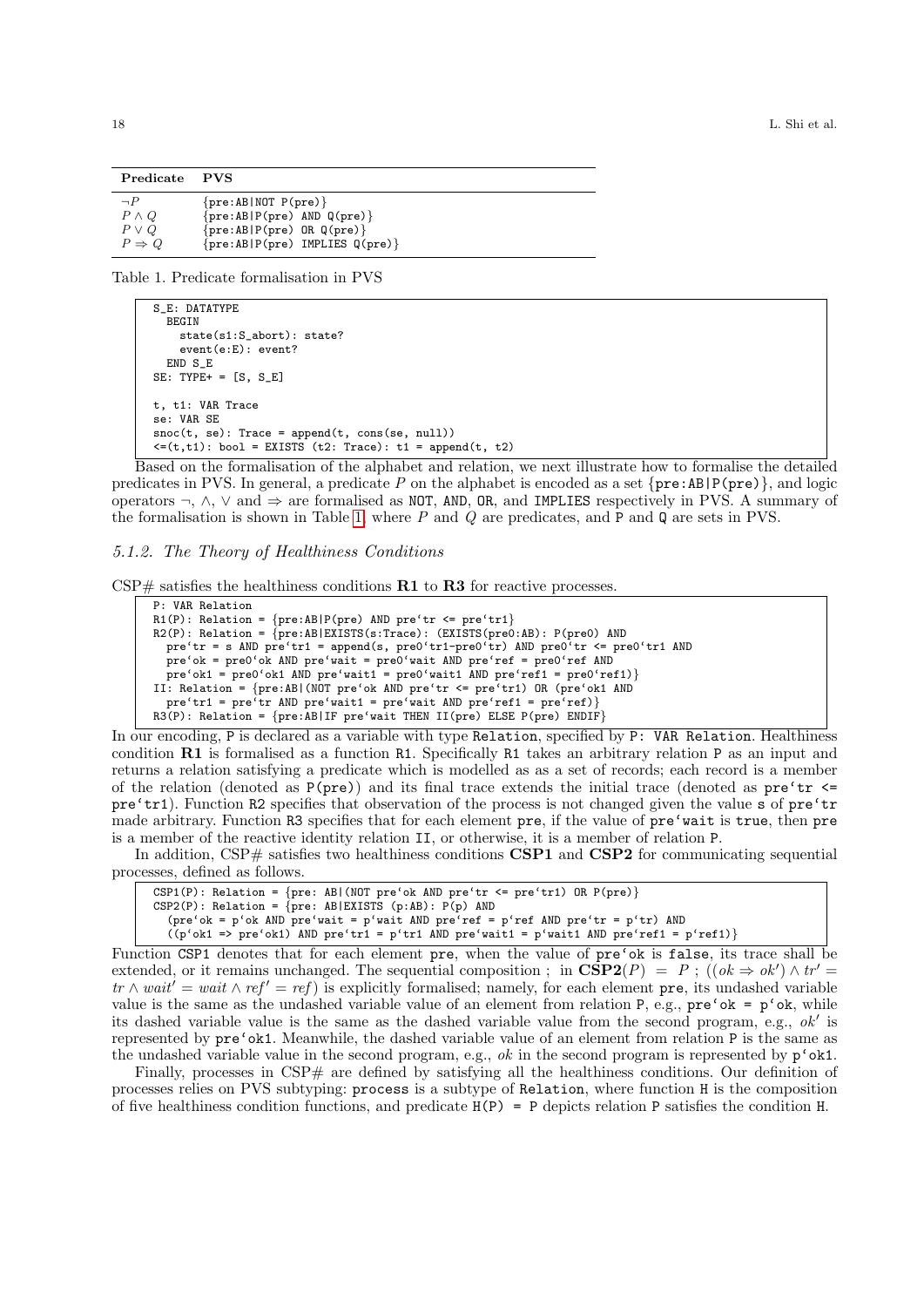```
H(P): Relation = CSP2(CSP1(R3(R2(R1(P)))))
process: TYPE = {P| H(P) = P}
```
#### <span id="page-18-0"></span>5.2. The Theories of Expressions and Programs

We present the encoding of program syntax and semantics as below. For simplicity, we omit the encoding of expressions here; the detailed encoding is available online at [http://www.comp.nus.edu.sg/~pat/](http://www.comp.nus.edu.sg/~pat/semantics.zip) [semantics.zip](http://www.comp.nus.edu.sg/~pat/semantics.zip).

```
1 % program syntax<br>2 Prog: Datatype
 2 Prog: Datatype
 3 BEGIN<br>4 skip
        skip: skip?
 5 abort_prog: abort_prog?<br>6 assign(x:Vars_exn:Aexn
 6 \text{assign}(x:\text{Vars}, \text{exp:Aexp}): \text{assign?}<br>7 \text{seq}(\text{proof}, \text{prog}): \text{Step?}7 seq(prog1,prog2: Prog): seq?<br>8 if prog(ifcond:Bexp, thp.els
 8 if_prog(ifcond:Bexp, thn,els:Prog): if?<br>9 while(whilecond:Bexp, hody:Prog): while
end the conduction of the while while while while while the conduct of the conduct of the conduct of the conduct of the conduct of the conduct of the conduct of the conduct of the conduct of the conduct of the conduct of t
     END Prog
11 % state relation
12 S_S_abort: TYPE+ = [S, S_abort]
13 Prog_State: TYPE = set[S_S_abort]
14 % type for arithmetic and Boolean expressions
15 S_int: TYPE+ = [S \rightarrow int]16 S_bool: TYPE+ = [S -> bool]
17 % skip
18 skip_ceval: Prog_State = {state: S_S_abort | state'2 = is_S(state'1)}
19 %abort_prog
20 abort_ceval: Prog_State = {state:S_S_abort| true}
21 % update
22 update_ceval (x: Vars, v: S_int): Prog_State = {state:S_S_abort|
        state'2 = is_S(state'1 WITH [(x) := v(\text{state}'1)])
23 % sequence
24 seq_ceval(s_prog1, s_prog2: Prog_State): Prog_State = {state:S_S_abort|
         IF s_prog1(state'1, abort) THEN state'2 = abort
         ELSE (EXISTS (mid:S): s_prog1(state'1, is_S(mid)) AND s_prog2(mid,state'2) ENDIF}
25 % if
26 if_ceval(s_b:S_bool, s_prog1, s_prog2: Prog_State): Prog_State =
        {state:S_S_abort|IF s_b(state'1) THEN s_prog1(state'1,state'2)
         ELSE s_prog2(state'1,state'2) ENDIF}
27 % while
28 while_ceval(s_b:S_bool, s_prog: Prog_State): Prog_State =
         mu (lambda (X:Prog_State): if_ceval(s_b, seq_ceval(s_prog, X), skip_ceval))
29 % sequential program semantics<br>30 ceval(p:Prog): RECURSIVE Prog
30 ceval(p:Prog): RECURSIVE Prog_State = 31 (CASES p of
31 (CASES p of 32 skip: ski
32 skip: skip_ceval,<br>33 abort_prog: abort
          abort_prog: abort_ceval,
34 assign(x,exp): update_ceval (x, aeval(exp)),
35 seq(prog1,prog2): seq_ceval(ceval(prog1),ceval(prog2)),<br>36 if prog(ifcond.thn.els): if ceval(beval(ifcond).ceval(t
36 if_prog(ifcond,thn,els): if_ceval(beval(ifcond),ceval(thn),ceval(els))<br>37 while(wcond.bprog): while ceval(beval(wcond), ceval(bprog))
          while(wcond,bprog): while_ceval(beval(wcond), ceval(bprog))
38 ENDCASES)
39 MEASURE p BY <<
```
In the above PVS specifications, we define data type Prog to encode the program syntax, data type Aexp for the syntax of arithmetic expressions, and data type Bexp for the syntax of Boolean expressions. We further model the program semantics by a recursive function ceval, which uses PVS case construct to capture different program types in Prog. For example, the evaluation of sequential composition program (at line 35) is defined by a function seq ceval which returns a set of all possible state pairs state, if the evaluation of program s\_prog1 does not terminate under a pre-state state'1 (captured by predicate s\_prog1(state'1, abort) being true), then the post-state state'2 is abort representing nontermination (at line 24), or otherwise, the post-state is the final state after the execution of two sequential programs (at line 24). Note that the type of  $mid$  is S, if it is directly encoded as the output of  $s$ -prog1, the typechecking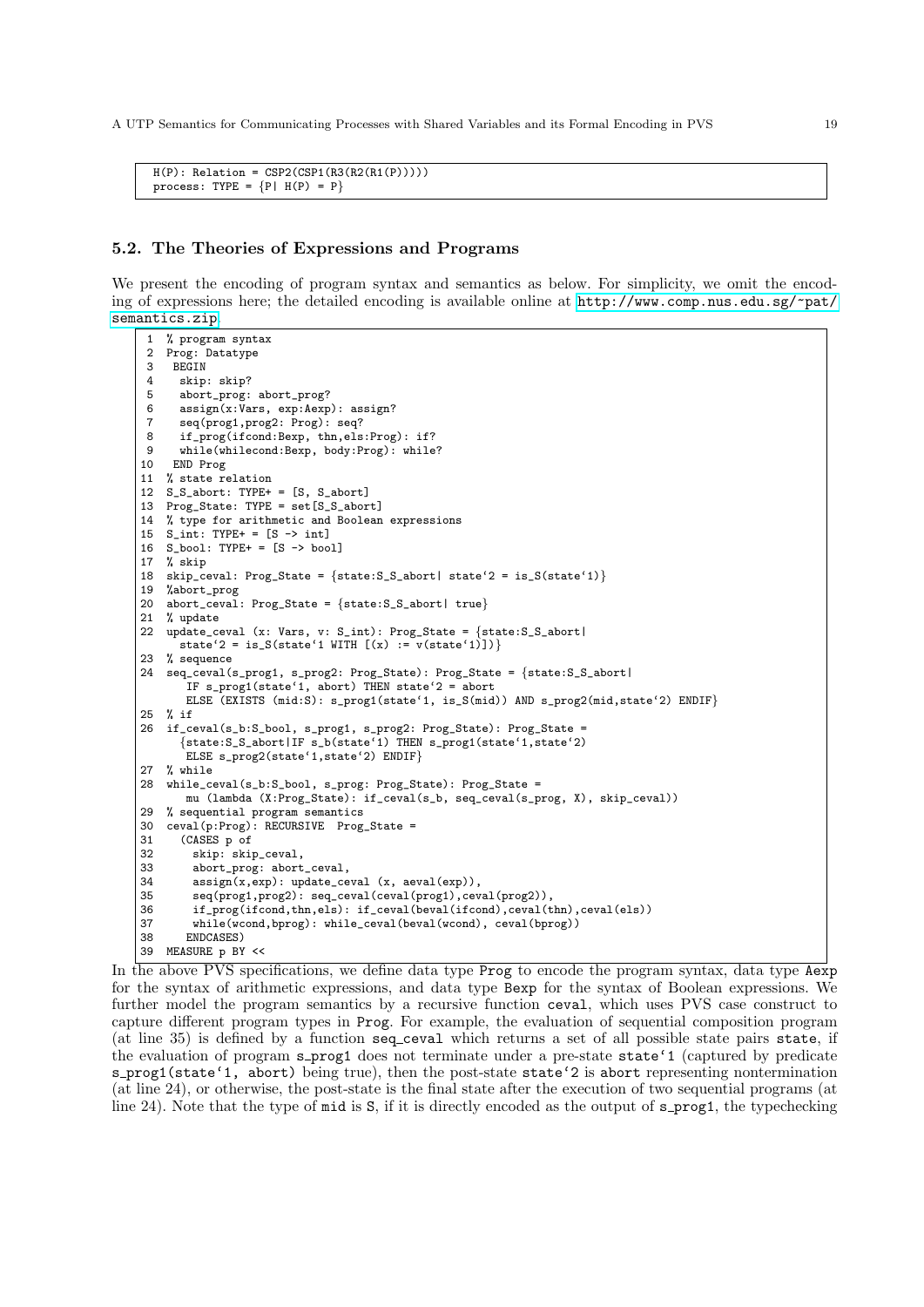| Operation                | CSP#                        | <b>PVS</b>            |
|--------------------------|-----------------------------|-----------------------|
| Stop                     | Stop                        | Stop                  |
| Skip                     | Skip                        | Skip                  |
| event prefixing          | $a \rightarrow P$           | $a \gg P$             |
| channel output           | $ch!exp \rightarrow P$      | $ch_0_{exp}$ >> P     |
| channel input            | $ch?m \rightarrow P(m)$     | $ch_i_m \gg Pi$       |
| data operation prefixing | $\{prog\} \rightarrow P$    | $prog \geq P$         |
| state guard              | $\lceil b \rceil P$         | [11](b, P)            |
| external choice          | $P \square Q$               | $P \leftrightarrow 0$ |
| internal choice          | $P \sqcap Q$                | $P \vee Q$            |
| sequential composition   | $P$ ; Q                     | $P$ ++ 0              |
| hiding                   | $\boldsymbol{P}$<br>$X_1$   | Hid(P,X1)             |
| parallel                 | $P \parallel_{(X_1,X_2)} Q$ | Par(P, Q)(X1, X2)     |
| interleaving             | $P\parallel_{X_2} Q$        | Inter(P, Q)(X2)       |

<span id="page-19-0"></span>Table 2. CSP# process syntax

finds an error which is a wrong type of the second argument to s\_prog1; namely, it expects type S\_abort but finds type S, thus we use the constructor to cast the type to be S\_abort (denoted as is\_S(mid)). Here, recursive functions aeval(a: Aexp): RECURSIVE S\_int at line 34 and beval(b: Bexp): RECURSIVE S bool at line 36 evaluate arithmetic and Boolean expressions respectively. We encode the semantics of the while-loop program at line 37 following the existing effort in [\[PDvHR96\]](#page-29-13). The recursive function ceval must terminate, which is specified by the measure expression at line 39. The expression follows the MEASURE keyword and ends with an order relation << which specifies an irreflexive subterm function/predicate. PVS generates four termination type correctness conditions (TCCs) and we have discharged the generated proof obligations.

# 5.3. The Theory of Processes

PVS has a fixed syntax, and users cannot introduce new symbols. Thus we cannot directly use the standard  $CSP\#$  process notations. Instead, we use the existing symbols in PVS, and summarize the standard  $CSP\#$ syntax (Section [2.1\)](#page-2-2) and our PVS encoding in Table [2,](#page-19-0) where X1 is a set of actions of the type Ta, and process Pi is a parametric process of the type [int -> process]. Note that recursive processes cannot be directly defined in PVS. We will apply mucalculus theory in PVS to formalising them, and the detailed formalisation is presented in Section [5.3.12.](#page-24-0)

# 5.3.1. Primitives

Following the guideline on how to formalise a relation in PVS (Section [5.1.1\)](#page-16-0), it is straightforward to define the primitive processes Stop and Skip in PVS, shown as follows. Here, pre is a declared as a variable with type AB.

pre: VAR AB Stop: process = H({pre|pre'ok1 AND pre'tr1=pre'tr AND pre'wait1}); Skip: process = H({pre|(NOT pre'ok AND pre'tr<=pre'tr1) OR (pre'ok1 AND pre'tr1=pre'tr AND pre'wait1=pre'wait)});

#### <span id="page-19-1"></span>5.3.2. Sequential Composition

The semantics of sequential composition P ; Q is defined as the merge of two processes with the value of dashed observational variables in P being the same as the value of undashed variables in Q. The formalisation of sequential composition in PVS is defined as follows.

```
p, q: VAR AB
P, Q: VAR process
equateUndashed(p,q): bool = p'ok=q'ok AND p'wait=q'wait AND p'ref=q'ref AND p'tr=q'tr;
equateMiddle(p,q): bool = p'ok1=q'ok AND p'wait1=q'wait AND p'ref1=q'ref AND p'tr1=q'tr;
equateDashed(p,q): bool = p'ok1=q'ok1 AND p'wait1=q'wait1 AND p'ref1=q'ref1 AND p'tr1=q'tr1;
++(P, Q): process = {pre|EXISTS (p,q: AB): P(p) AND Q(q) AND
  equateUndashed(p, pre) AND equateMiddle(p,q) AND equateDashed(q,pre)};
```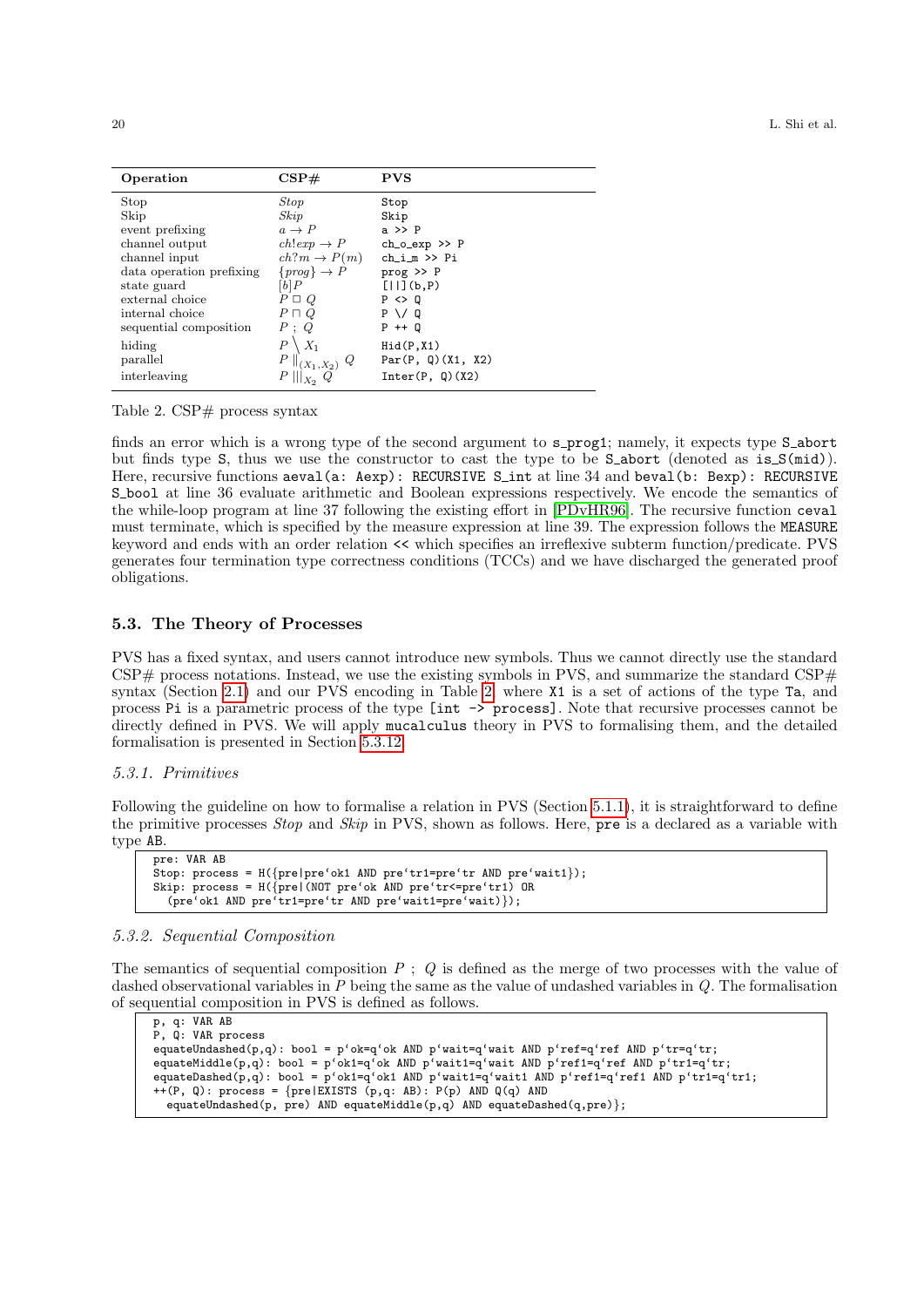We define three auxiliary functions to capture the merging operations. Function equateUndashed (p, q) equates the undashed observational variable values of  $p$  to  $q$ 's, function equateMiddle( $p,q$ ) equates the dashed observational variable values of  $p$  to the undashed ones of q, and function equateDashed( $p,q$ ) equates the dashed observational variable values of p to q's. In our encoding for sequential composition, for each element pre, its undashed variable values are the same as the undashed ones of an element p from process P (captured by equateUndashed(p, pre)), and its dashed variable values are the same as the dashed ones of an element q from Q (captured by equateDashed(q,pre)). Meanwhile, the dashed variable values of an element p from P is the same as the undashed ones of an element q from Q (captured by equateMiddle(p,q)).

### 5.3.3. Event prefixing

The formalisation of event prefixing  $a \gg P$  contains two parts: first we define a prefixed action  $\text{Skip}(a)$ , and then compose the action with process P. Variable a is an action with type Ta.

```
Ta: TYPE
a: VAR Ta
Skip(a): process = H({pre|pre'ok1 AND
  ((pre'wait1 AND NOT pre'ref1(action(a)) AND pre'tr1=pre'tr) OR
   (NOT pre'wait1 AND EXISTS(s:S): (pre'tr1=snoc(pre'tr, (s,event(action(a)))))))))));
>>(a, P): process = (Skip(a) ++ P);
```
Here our predefined function snoc appends a pair  $(s, event(action(a)))$  consisting of a pre-state and an event to the end of the list pre'tr.

#### 5.3.4. Synchronous Channel Output/Input

We first construct three tuples to respectively represent the type of synchronous channel input, output, and communication. Each tuple consists of three elements: the first is a string denoting a channel name, the second is a flag denoting the communication type, and the third is a number indicating the message.

```
% Type for input, output and communication symbol
T_i: TYPE+ = i
T_0: TYPE+ = o
T_m: TYPE+ = m
% Type for channel input, output and communication
Ti: TYPE = [string, T_i, int]
To: TYPE = [string, T_o, int]
Tm: TYPE = [string, T_m, int]
```
We next encode the syntax of channel input and output into PVS, similar to the way of defining above, where type Vars denotes variable names (Section [5.1.1\)](#page-16-0) and type Aexp denotes the syntax of arithmetic expressions (Section [5.2\)](#page-18-0).

```
% Syntax type for channel output/input/communication
Ti_syntax: TYPE = [string, T_i, Vars]
To_syntax: TYPE = [string, T_o, Aexp]
```
Based on the above encoding of event type and syntax definitions, the synchronous channel output is defined as follows.

```
1 ch_o_exp: VAR To_syntax %("ch",o,exp)
```

```
2 OutC(ch_o_exp): process = H({pre|pre'ok1 AND 3 (nref=valt1 AND FORAIL (v:int)) : (NOT pre'ref=0))
```

```
3 ((pre'wait1 AND FORALL (v:int):(NOT pre'ref1(input((ch_o_exp'1,i,v)))) AND pre'tr1=pre'tr) OR
```

```
4 (NOT pre'wait1 AND EXISTS(s:S): (pre'tr1=snoc(pre'tr,
```
 $(s,\mathtt{event}(\mathtt{output}((\mathtt{ch\_o\_exp'}1,\mathtt{ch\_o\_exp'}2,\mathtt{aeval}(\mathtt{ch\_o\_exp'}3)(s)))))))))\} \};$ 

```
5 \rightarrow (ch_o\_exp, P): process = (OutC(ch_o\_exp) ++ P);
```
In our proposed denotational semantics, predicate  $ch? \notin ref'$  denotes a process refuses all inputs. Here, we constrain explicitly that no input is in the refused set (shown at line 3).

Different from the above encoding of synchronous channel output, the formalisation of synchronous channel input below takes parametric process Pi into account. We model the input prefixing by a set of observational variable records, where each record is a member of the sequential composition of a channel input process  $InC(ch_i, w)$  and process  $Pi(v)$ . Value v denotes a possible message. In this way, parametric process Pi can also be applied to multiple indexed processes, for example, process Pi can be of the type  $[int, \ldots, int \rightarrow process].$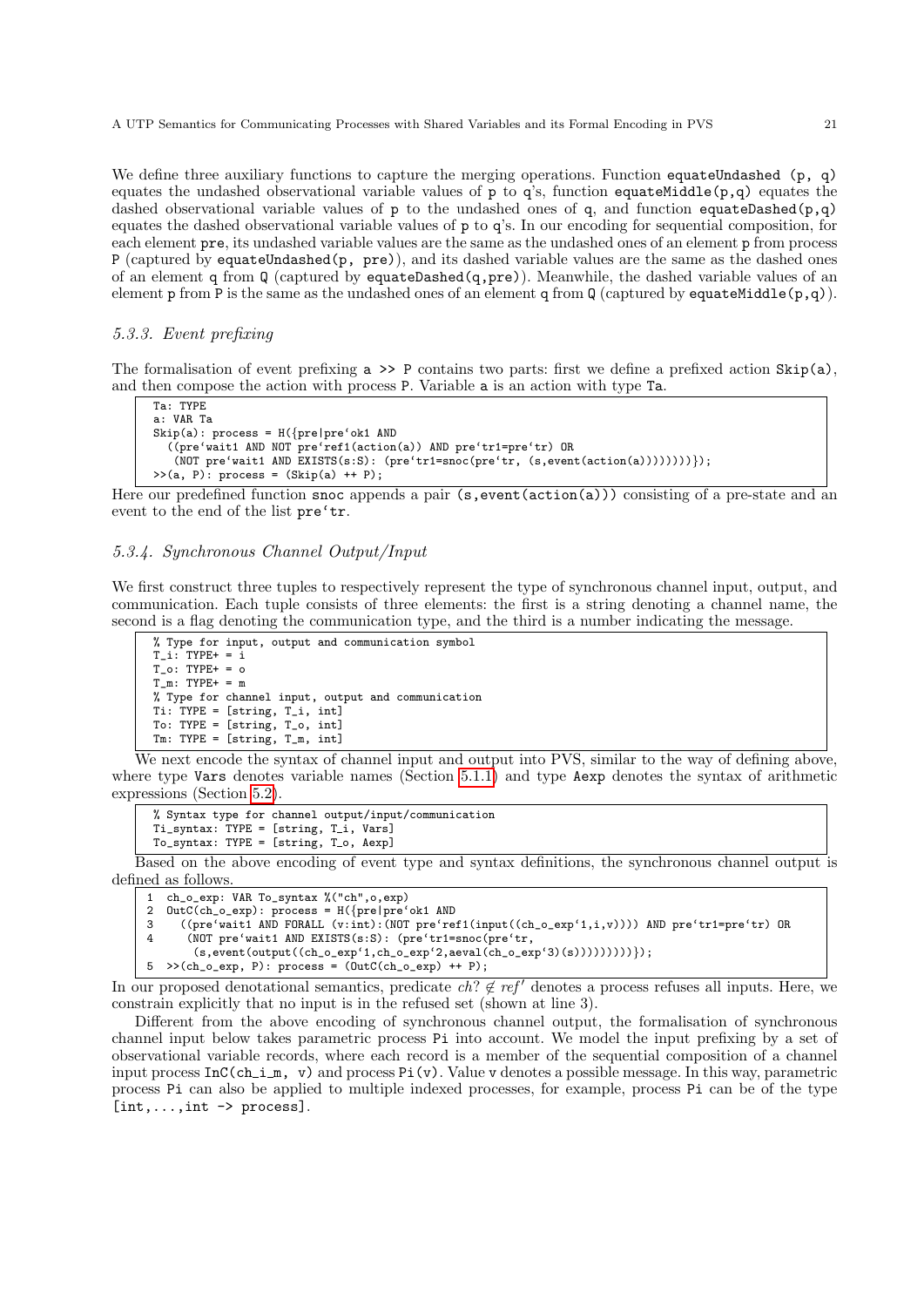```
ch_i_m: VAR Ti_syntax %("ch",i,m)
InC(ch_i_m, v): process = H({pre|pre'ok1 AND})((pre'wait1 AND FORALL (v1:int):(NOT pre'ref1(output((ch i m'1,o,v1)))) AND pre'tr1=pre'tr) OR
   (NOT pre'wait1 AND EXISTS(s:S):(pre'tr1=snoc(pre'tr, (s,event(input((ch_i_m'1,ch_i_m'2,v))))))))))););
\Rightarrow (ch_i_m, Pi): process = {pre|EXISTS(v:int):member(pre,(InC(ch_i_m, v) ++ Pi(v)))};
```
#### 5.3.5. Data Operation Prefixing

The formalisation of data operation prefixing process prog >> P contains two parts: first we define a data operation process Data(prog), and then compose the data operation with process P. In our formalisation, prog is declared as a variable with the sequential program type Prog, ceval is a function for evaluating the program (formalised in Section [5.2\)](#page-18-0), and ceval(prog)(s,abort) is a predicate capturing that the evaluation of the program does not terminate (represented by predicate  $(s, \perp) \in \mathcal{C}[[prog]]$  in the denotational semantics of data operation prefixing).

```
prog: VAR Prog
\overline{\text{Data}}(\text{prog}): process = H({pre|pre'ok1 AND EXISTS(s:S):
  ((pre'wait1 AND ceval(prog)(s,abort) AND
    pre'tr1=snoc(pre'tr,(s,state(abort)))) OR
   (NOT pre'wait1 AND NOT ceval(prog)(s,abort) AND
    E XISTS(s1:S):(ceval(prog)(s,is_S(s1)) AND pre'tr1=snoc(pre'tr,(s,state(is_S(s1))))))
  )});
>>(prog, P): process = (Data(prog) ++ P);
```
### 5.3.6. Choice

The internal choice indicates that process  $P \sqcap Q$  behaves like either P or Q.

```
\setminus/(P, Q): process = {pre|P(pre) OR Q(pre)};
```
Regarding the external choice of two processes  $P$  and  $Q$ , if no observation has been made and termination has not occurred (i.e., indicated by  $\text{Stop}(pre)$ ), then it behaves like the conjunction of P and Q, or otherwise, it behaves as the disjunction. The formalisation of external choice is shown below.

 $\langle P, Q \rangle$ : process = H({pre|(Stop(pre) AND P(pre) AND Q(pre)) OR  $(NOT^{[1]}(pre)$  AND  $(P(\text{pre})$  OR  $Q(\text{pre})))$ ;

# 5.3.7. State Guard

The behaviour of process  $[b]P$  is determined by the evaluation of Boolean condition b. The evaluation is modelled by function g beval, which first checks whether two input traces fulfill an extension relationship (specified by an overloading function  $\langle (t,t_1) \rangle$  for trace prefixing at line 3). If no, g beval returns false (at line 7). Otherwise, g beval evaluates b (beval(b)) under the pre-state of the first element from the extended trace (specified by  $\overline{(nth((t1-t),0))}$ <sup>1</sup> at line 6). In our encoding, the PVS predefined function nth returns the nth element from the trace. For example,  $nth($ t $t1-t)$ ,0) represents the predicate (head(t1 − t)) describing the initial observation on the trace of a process.

Further we define a function PSkip(P) at line 9 to formalise the semantics of a variant process  $\hat{P}$  in Section [3.3.7](#page-10-0) which adds a stuttering step. The state guard process is formalised as function  $\left[1\right]$ (b,P) at line 10 which indicates that the process behaves as the variant process (represented by PSkip(P)(pre)) if the guard is satisfied under the pre-state of the initial observation (represented by g beval(b,pre'tr,pre'tr1)), or otherwise it behaves as process Stop (represented by Stop(pre)).

```
1 b: VAR Bexp
2 t, t1: VAR^T Trace<br>3 \leq (t.t1): bool =
3 \langle (t,t1) : \text{bool} = \text{EXISTS} (t2: \text{Trace}) : (t2/\text{null AND } t1=\text{append}(t,t2));<br>4 g heval(h t + 1) : hool =
   g_{\text{1}}beval(b, t, t1): bool =
5 IF <(t,t1) THEN
6 beval (b)((int(t1-t,0))'1)
7 ELSE false<br>8 ENDIF:
8 ENDIF;<br>9 PSkin(P)
  PSkip(P): process = {pre|P(pre)|} AND pre'tr<sup>c</sup>ire'tr1 OR
       EXISTS (pre1:AB),(s:S):(pre1'tr1=pre1'tr AND P(pre1) AND
       pre = pre1 with ['tr1 := snoc(prel'tr, (s, state(is.S(s))))]];
```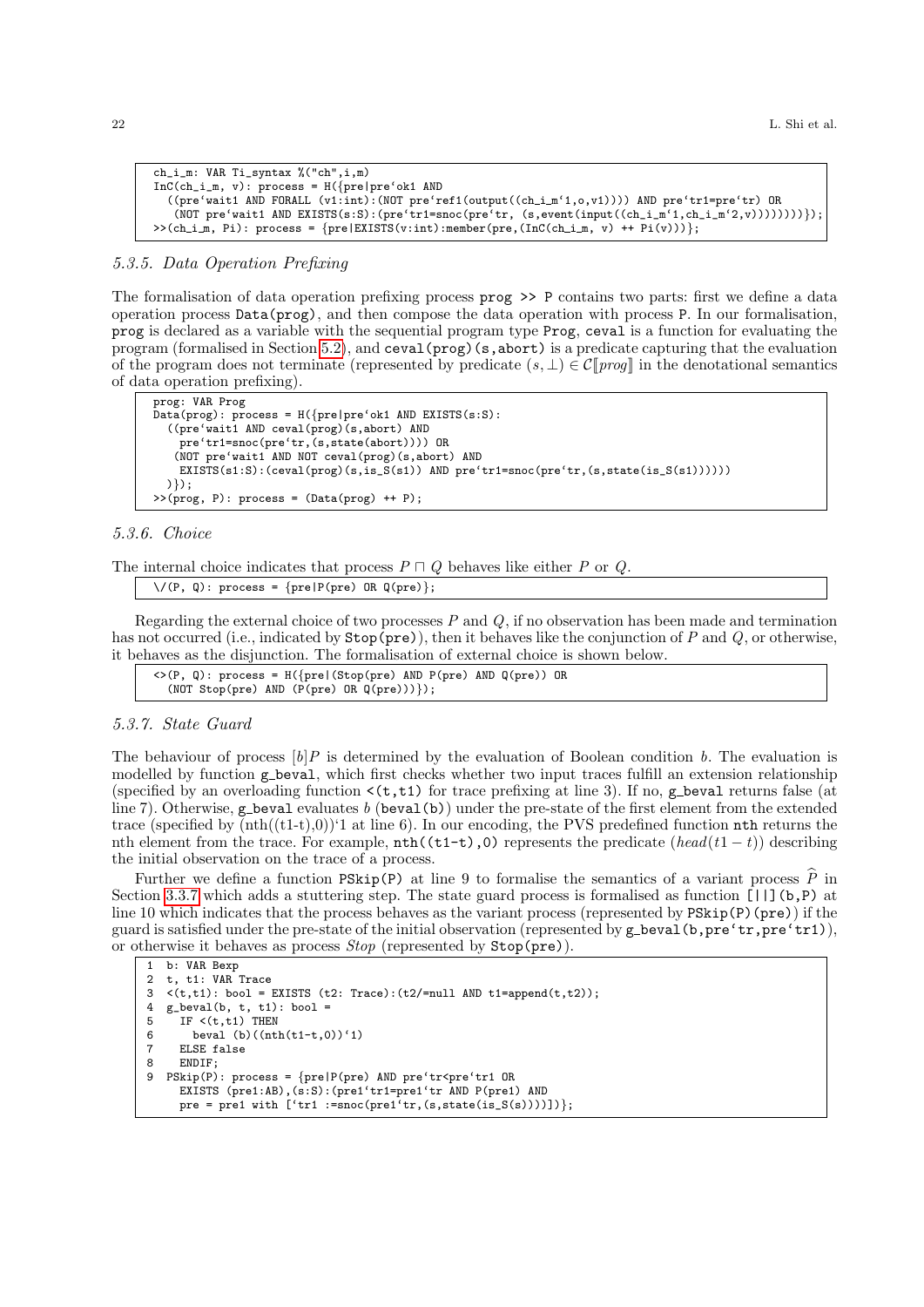10 [||](b,P): process = {pre|(g\_beval(b,pre'tr,pre'tr1) AND pre'tr<pre'tr1 AND PSkip(P)(pre)) OR (NOT (g\_beval(b,pre'tr,pre'tr1) AND pre'tr<pre'tr1) AND Stop(pre))};

### 5.3.8. Parallel Composition

As mentioned in Section [3.3.8,](#page-11-0) the semantics of parallel composition captures different types of merge. We model parallel composition in PVS below. Set  $X_1$  denotes the common actions of process  $\hat{P}$  and  $Q$ , and set X2 denotes all synchronous channel inputs and outputs of the two processes.

- 1 P, Q: VAR process<br>2 Tio: TYPE = {x:Ref}
- Tio: TYPE ={x:RefE|EXISTS(chi:Ti): x=input(chi) OR EXISTS(cho:To): x=output(cho)}
- 3 X1: VAR set[Ta]<br>4 X2: VAR set[Tio
- 4 X2: VAR set[Tio]<br>5 Par(P 0)(X1 X)

5 Par(P, Q)(X1, X2): process = H({pre|EXISTS (p,q: AB, X1a: set[RefE]): P(p) AND Q(q) AND

- equateUndashed(pre,p) AND equateUndashed(pre,q) AND
- 7 pre'ok1=(p'ok1 AND q'ok1) AND pre'wait1=(p'wait1 OR q'wait1) AND
- 8 pre'ref1= union(union(inter(inter(p'ref1,q'ref1),X2), inter(union(p'ref1,q'ref1), X1a)), (inter(p'ref1,q'ref1)-X1a-X2)) AND
- 
- 9  $X1a=\{x:RefE|EXISTS(a: Ta): X1(a) AND x=action(a)\} AND$ <br>10 member(pre'tr1-pre'tr tr syn(p'tr1-p'tr q'tr1-q'tr  $\begin{minipage}[c]{0.9\linewidth} \verb& member(pre{`tr1-pre{`tr}, tr_syn(p{`tr1-p{`tr}, q{`tr1-q{`tr}, X1)}}]& \end{minipage}$

In the above formalisation, the value of an undashed observational variable of the parallel composition is the same as the counterpart of processes P and Q, captured by auxiliary functions equateUndashed( $pre, p$ ) and equateUndashed( $pre, q$ ) defined in Section [5.3.2](#page-19-1) at line 6. On the other hand, the dashed variables capture four kinds of behaviour: 1. the divergence (pre'ok1=(p'ok1 AND q'ok1) at line 7), 2. the termination (pre'wait1=(p'wait1 OR q'wait1) at line  $\overline{7}$ ), 3. the refusal (at lines 8-9) where we construct a set X1a whose elements are of the type RefE from the set X1, 4. the trace of the composition is a member of the set of traces produced by the trace synchronisation function  $tr\_syn$  at line 10.

We remark that the definition of the trace synchronisation function in Section [3.3.8](#page-11-0) is composed of five cases. In PVS, we formalise the definition accordingly. The specification below at lines 4-9 and 12-13 covers the scenarios where one of the traces is an empty trace; we use null to indicate an empty trace. Line 5 models the result when both traces are empty  $(\text{case-1 1}^{\circ})$ . When one of the trace is not empty, the result is determined by the first observation of the non-empty trace. For example, lines 7-8 divide the the first case (case-1 2°) into two branches depending on whether the observation is an action (checked by recognisers event? and action?) and the action is in the set X1 (checked by  $X1(ac(e(se1'2)))$ ). Line 8 depicts the remaining scenarios where the first observation is not in the set X1, or it is a synchronous channel input/output/communication or a state transition. Lines 12-13 formalise the definition when the second trace is empty. Note that we have to formalise all scenarios of the definition of the trace synchronisation function although the definition in Section [3.3.8](#page-11-0) is simplified by imposing the symmetric property.

The specification at lines 15-18 formalises case-2, i.e., communications are over synchronous channels (checked by the predicates in the if condition at line 15). If the match condition is valid (line 16), there are two possible behaviours: whether a synchronous channel communication occurs or not at this moment (line 17). Otherwise, line 18 handles the case when the condition is invalid. We define a function chanCheck to check whether the first observations of two traces are channel inputs/outputs/communications, a function match to check whether the synchronisation is between one synchronous channel input and a corresponding output, and a function aux chancom to specify the synchronised channel communication. In particular, the match(s1, e1, s2, e2) function checks the equivalence of three entities: the pre-states of two input traces  $(s1=s2)$ , the channel names (e.g.,  $(\cot(1))^t1=(\cot(e2))^t1$ ), and the messages through the channel (e.g.,  $(co(e1))$ '3= $(ci(e2))$ '3).

```
e1, e2: VAR E
s1, s2: VAR S
se1: VAR SE
chanCheck(e1, e2): bool = (output?(e1) OR input?(e1) OR chancom?(e1))
  AND (output?(e2) OR input?(e2) OR chancom?(e2))
match(s1, e1, s2, e2): bool = s1 = s2 AND
  (output?(e1) AND input?(e2) AND (co(e1))'1=(ci(e2))'1 AND (co(e1))'3=(ci(e2))'3 OR
   input?(e1) AND output?(e2) AND (ci(e1))'1=(co(e2))'1 AND (ci(e1))'3=(co(e2))'3)aux_chancom(se1): set[SE] = {se3:SE|EXISTS(chm:Tm): se3'1=se1'1 AND event?(se1'2) AND
  event?(se3'2) AND chancom?(e(se3'2)) AND e(se3'2)=chancom(chm) AND chm'2=m AND
  (\text{output?}(e(se1'2)) AND \text{chm}'1=(\text{co}(e(se1'2)))'1 AND \text{chm}'3=(\text{co}(e(se1'2)))'3 OR
   input?(e(self2)) AND chn'1=(ci(e(self2)))'1 AND chn'3=(ci(e(self2)))'3)
```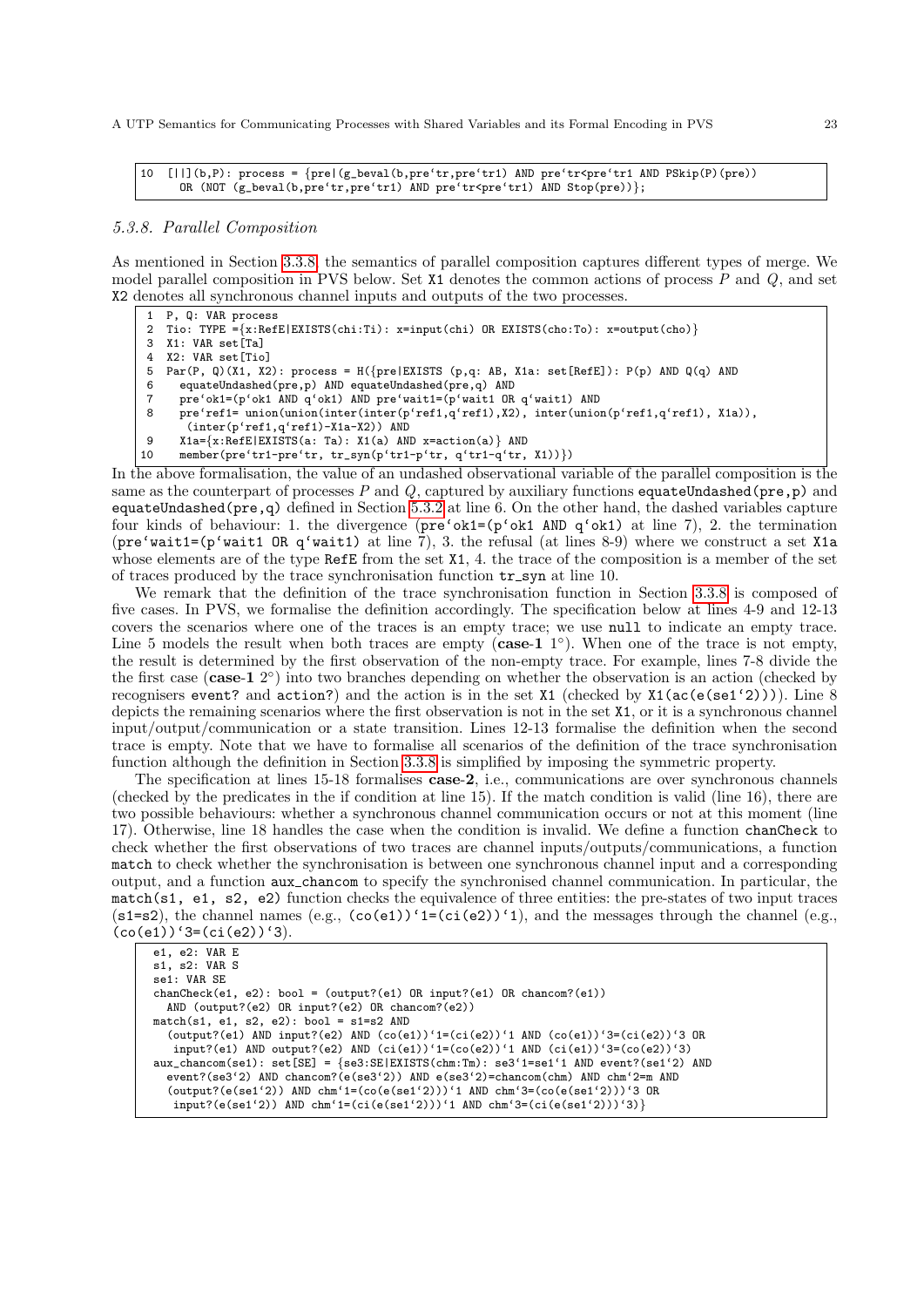| 1        | tr1, tr2: VAR Trace                                                                                                                                                    |
|----------|------------------------------------------------------------------------------------------------------------------------------------------------------------------------|
| 2        | $tr_syn(tr1, tr2, X1)$ : RECURSIVE set [Trace] =                                                                                                                       |
| 3        | CASES tr1 OF                                                                                                                                                           |
| 4        | null: CASES tr2 OF                                                                                                                                                     |
| 5        | $null: \{t1: Trace t1=null\},\$                                                                                                                                        |
| 6        | $cons(se,t2)$ :                                                                                                                                                        |
| 7        | IF event?(se'2) AND action?(e(se'2)) AND X1(ac(e(se'2))) THEN $\{t:\text{Trace} t = null\}$                                                                            |
| 8        | ELSE $\{t:Trace EXISTS(1:Trace):t=cons(se,1)$ AND member(1, $tr\_syn(tr1,t2,X1)\}$ ENDIF                                                                               |
| 9        | ENDCASES,                                                                                                                                                              |
| 10       | cons(self, t1):                                                                                                                                                        |
| 11       | CASES tr2 OF                                                                                                                                                           |
| 12       | null: IF event?(se1'2) AND action?(e(se1'2)) AND X1(ac(e(se1'2))) THEN {t1:Trace t1=null}                                                                              |
| 13       | ELSE $\{t:Trace EXISTS(1:Trace): t=cons(self,1)$ AND member $(1, tr\_syn(t1, tr2, X1))\}$ ENDIF,                                                                       |
| 14       | cons(se2, t2):                                                                                                                                                         |
| 15       | IF event?(se1'2) AND event?(se2'2) AND chanCheck((e(se1'2)), (e(se2'2))) THEN                                                                                          |
| 16       | IF match(se1'1, $e$ (se1'2), se2'1, $e$ (se2'2)) THEN                                                                                                                  |
| 17       | $\{t3:Trace(KXISTS(se3:SE)(1:Trace):member(se3,aux_chancom(se1))$ AND $t3=cons(se3,1)$ AND                                                                             |
|          | member(1, tr_syn(t1,t2,X1))) OR (EXISTS(1: Trace): t3=cons(se1,1) AND                                                                                                  |
|          | member $(1, tr\_syn(t1, tr2, X1))$ OR t3=cons(se2,1) AND member $(1, tr\_syn(tr1, t2, X1)))$                                                                           |
| 18       | ELSE $\{t3:Trace EXISTS(1: Trace): t3=cons(self,1)$ AND member $(1, tr_syn(t1, tr2, X1))$ OR                                                                           |
|          | $t3 = \text{cons}(se2,1)$ AND member(1, $tr_syn(tr1, t2, X1))$ ENDIF                                                                                                   |
| 19       | ELSIF event?(se1'2) AND event?(se2'2) AND action?(e(se1'2)) AND action?(e(se2'2)) THEN                                                                                 |
| 20       | IF X1(ac(e(se1'2))) AND X1(ac(e(se2'2))) AND (se1'1 /= se2'1 OR se1'2 /= se2'2) THEN                                                                                   |
| 21       | $\{t1: Trace t1=null\}$                                                                                                                                                |
| 22       | ELSIF X1(ac(e(se1'2))) AND X1(ac(e(se2'2))) AND se1'1=se2'1 AND se1'2=se2'2 THEN                                                                                       |
| 23       | $\{t3:Trace EXISTS(1:Trace): t3=cons(self,1) AND member(1,tr_syn(t1,t2,X1))\}$                                                                                         |
| 24       | ELSIF $X1(ac(e(se1'2)))$ AND NOT $X1(ac(e(se2'2)))$ THEN                                                                                                               |
| 25       | $\{t3:Trace EXISTS(1:Trace): t3=cons(se2,1)$ AND member $(1,tr\_syn(tr1,t2,X1))\}$                                                                                     |
| 26       | ELSIF NOT $X1(ac(e(se1'2)))$ AND $X1(ac(e(se2'2)))$ THEN                                                                                                               |
| 27       | $\{t3:Trace EXISTS(1:Trace): t3=cons(self,1)$ AND member $(1,tr\_syn(t1,tr2,X1))\}$                                                                                    |
| 28       | ELSE $\{t3:Trace EXISTS(1:Trace): (t3=cons(se1,1)$ AND member $(1, tr\_syn(t1, tr2, X1)))$ OR                                                                          |
|          | $(t3=cons(se2,1)$ AND member(1, $tr_syn(tr1, t2, X1))$ ) ENDIF                                                                                                         |
| 29       | ELSIF state?(se1'2) AND abort?(s1(se1'2)) THEN                                                                                                                         |
| 30<br>31 | IF state?(se2'2) AND abort?(s1(se2'2)) THEN $\{t3:Trace t3=tr1$ OR $t3=tr2\}$<br>ELSIF event?(se2'2) AND action?(e(se2'2)) AND X1(ac(e(se2'2))) THEN {t3:Trace t3=tr1} |
| 32       | ELSE $\{t3:Trace t3=tr1 \text{ OR EXISTS}(1:Trace):t3=cons(se2,1) \text{ AND member}(1,tr_syn(tr1,t2,X1))\}$                                                           |
| 33       | ENDIF                                                                                                                                                                  |
| 34       | ELSIF state?(se2'2) AND abort?(s1(se2'2)) THEN                                                                                                                         |
| 35       | IF state?(se1'2) AND abort?(s1(se1'2)) THEN $\{t3:Trace t3=tr1 \text{ OR } t3=tr2\}$                                                                                   |
| 36       | ELSIF event?(se1'2) AND action?(e(se1'2)) AND X1(ac(e(se1'2))) THEN {t3:Trace t3=tr2}                                                                                  |
| 37       | ELSE $\{t3:Trace t3=tr2 \text{ OR EXISTS}(1:Trace):t3=cons(self,1) \text{ AND member}(1, tr_syn(t1, tr2, X1))\}$                                                       |
| 38       | ENDIF                                                                                                                                                                  |
| 39       | ELSIF condCheck(se1,se2,X1) THEN                                                                                                                                       |
| 40       | $\{t3:Trace EXISTS(1:Trace): t3=cons(se2,1)$ AND member $(1,tr\_syn(tr1, t2, X1))\}$                                                                                   |
| 41       | ELSIF condCheck(se2,se1,X1) THEN                                                                                                                                       |
| 42       | $\{t3:Trace EXISTS(1:Trace): t3=cons(self,1) AND member(1, tr_syn(t1, tr2, X1))\}$                                                                                     |
| 43       | ELSE $\{t3:Trace EXISTS(1:Trace): (t3=cons(se1,1) AND member(1,tr_syn(t1,tr2,X1)))\}$                                                                                  |
|          | OR $(t3=cons(se2,1)$ AND member(1, $tr_syn(tr1,t2,X1))$ )                                                                                                              |
| 44       | ENDIF                                                                                                                                                                  |
| 45       | <b>ENDCASES</b>                                                                                                                                                        |
| 46       | <b>ENDCASES</b>                                                                                                                                                        |
| 47       | MEASURE length(tr1)+length(tr2)                                                                                                                                        |

When encoding **case-3**, namely, synchronisation between two actions (line 19), there are four scenarios: 1. both actions are in the set X1 but different or from different pre-states (lines 20-21), 2. actions are the same and from the same pre-states (lines 22-23), 3. an action is not in X1 (lines 24-27), and 4. both actions are not in X1 (line 28).

The specification at lines 29-38 covers the scenarios (case-4) where the first observation is in a waiting state (e.g., state?(se1'2) AND abort?(s1(se1'2)) at line 29). Line 30 models the result when the first observations of both traces are non-terminations (case-4 1<sup>o</sup>). When the first observation of the second trace is not in a waiting state, the result is determined by the first observation of the second trace ( $\cose-4$   $2^{\circ}$ ). If it is an action in X1, the result only contains the non-termination (line 31), or otherwise, either observation occurs (line 32). The formalisation of the case where the first observation of the second trace is in a waiting state is similar, specified at lines 34-38.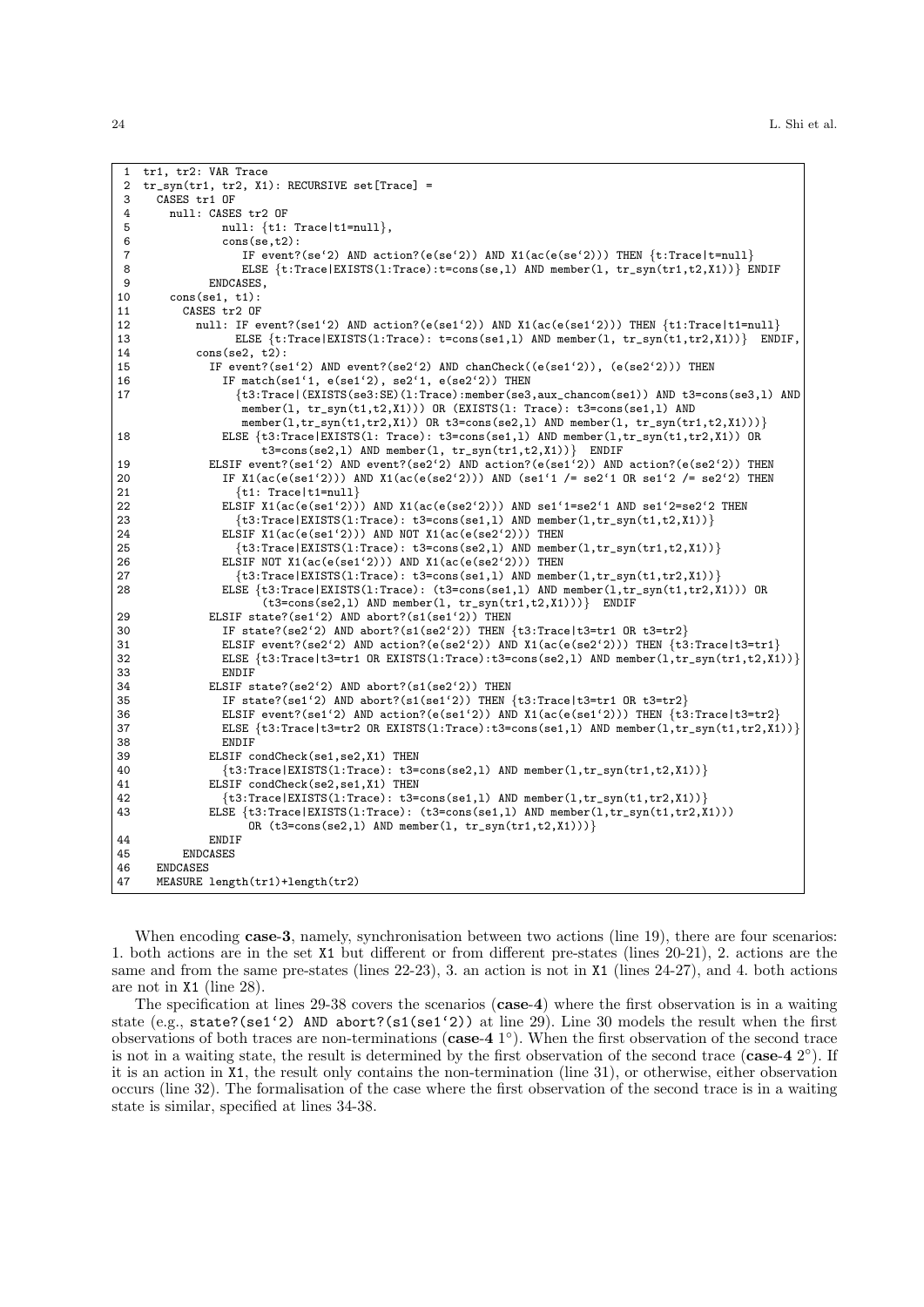When formalising case-5 that a synchronisation is between an action or a state transition and a synchronous channel input/output/communication or a state transition (specified by the auxiliary function condCheck at lines 39 and 41), two scenarios are considered: if one observation is an action in X1, then its occurrence is postponed (lines 39-42), or otherwise, either observation occurs (lines 43-44).

```
se2: VAR SE
condCheck(se1, se2, X1): bool = event?(se1'2) AND action?(e(se1'2)) AND X1(ac(e(se1'2))) AND
 (event?(se2'2) AND (input?(e(se2'2)) OR output?(e(se2'2)) OR chancom?(e(se2'2)))
  OR state?(se2'2) AND is_S?(s1(se2'2)))
```
# 5.3.9. Interleave

The semantics of interleaving process  $P \parallel \parallel Q$  is similar to the semantics of parallel operator, except the set X which only contains synchronous channel outputs and inputs.

| $Inter(P, Q)(X2)$ : process = Par $(P, Q)(empty set, X2)$ |  |  |  |
|-----------------------------------------------------------|--|--|--|
|-----------------------------------------------------------|--|--|--|

### 5.3.10. Hiding

In process  $P \setminus X_1$ , all the occurrence of actions in set  $X_1$  are not observed or controlled by the environment. We formalise the hiding operator as follows.

1 X1: VAR set $[Ta]$ <br>2 Hid $(PX1)$ : proc

2 Hid(P,X1): process = H(pre|EXISTS (s:AB, Xa:set[RefE]): P(s) AND equateUndashed(pre,s) AND<br>3 pre'ok1=s'ok1 AND pre'vait1=s'vait1 AND pre'tr1=spoc(pre'tr, hide(s'tr1-s'tr,X1)) AND 3 pre'ok1=s'ok1 AND pre'wait1=s'wait1 AND pre'tr1=snoc(pre'tr, hide(s'tr1-s'tr,X1)) AND<br>4 s'ref1=union(pre'ref1 Xa) AND Xa={refa:BefF|FXISTS (a: Ta): X1(a) AND refa = action(

 $s'$ ref1=union(pre'ref1, Xa) AND Xa={refa:RefE|EXISTS (a: Ta): X1(a) AND refa = action(a)}) ++ Skip;

The above definition depicts that the behaviour of hiding process is the same as P except the final value of refusals and traces. Specifically, the refusals are defined as that from P excluding the hiding actions in X1. Since the refusals has the type set[RefE] and set X1 is of the type set[Ta], we cannot directly use the set extraction function in PVS. Instead, we construct a set Xa whose elements are of the type RefE and contains actions in set X1 only (specified by line 4). Auxiliary function equateUndashed(pre,s) defined in Section [5.3.2](#page-19-1) returns true if the values of undashed variables (i.e., ok, wait, trace, and ref) of records pre and s are the same. To model the actions hiding in a trace, we define a function hide which is a recursive function over the trace structure.

```
1 hide(t, X1): RECURSIVE Trace =<br>2 CASES + OF
2 CASES t OF<br>3 null: nul
3 null: null,<br>4 cons(x1, x2)\begin{array}{lll} 4 & \cos(x1, x2) : \text{ (IF event?}(x1'2) & \text{AND action?}(e(x1'2)) & \text{AND } X1(\text{ac}(e(x1'2))) & \text{THEN} \\ & \text{hide}(x2.X1) & \end{array}5 hide(x2,X1)<br>6 ELSE cons(x1)
6 ELSE \cos(x1, \text{hide}(x2, X1))<br>
\overline{C} ENDIF)
7 ENDCASES ENDIF)
8 ENDCASES<br>9 MEASURE
    MEASURE length(t)
```
Here, we use PVS CASES expressions to discuss two patterns of the trace. If the trace contains an action from set X1 (specified as event?(x1'2) AND action?(e(x1'2)) AND X1(ac(e(x1'2))) at line 4), then we remove this action from the trace (specified as hide $(x2, x1)$  at line 5). Otherwise, this trace is unchanged (specified as  $cons(x1, hide(x2, X1))$  at line 6).

#### 5.3.11. Refinement

We define symbol  $\triangleright$  to represent the refinement operator  $\supseteq$  in the following PVS specifications, where the PVS predefined function subset? checks whether set P is a subset of set Q. Namely, process P refines Q iff the formalisation  $P$  is a subset of  $Q$  in our encoding.

|  |  |  | $ >(P,Q):$ bool = subset? $(P,Q)$ |
|--|--|--|-----------------------------------|
|--|--|--|-----------------------------------|

#### <span id="page-24-0"></span>5.3.12. Recursion

In CSP#, the semantics of a recursive process is defined using the weakest fixed point, which is the greatest lower bound of all the fixed points. PVS provides the formalisation of fixed points for sets, but we cannot directly use it because the process in our calculus is defined as set of constrained object, i.e, healthy predicate.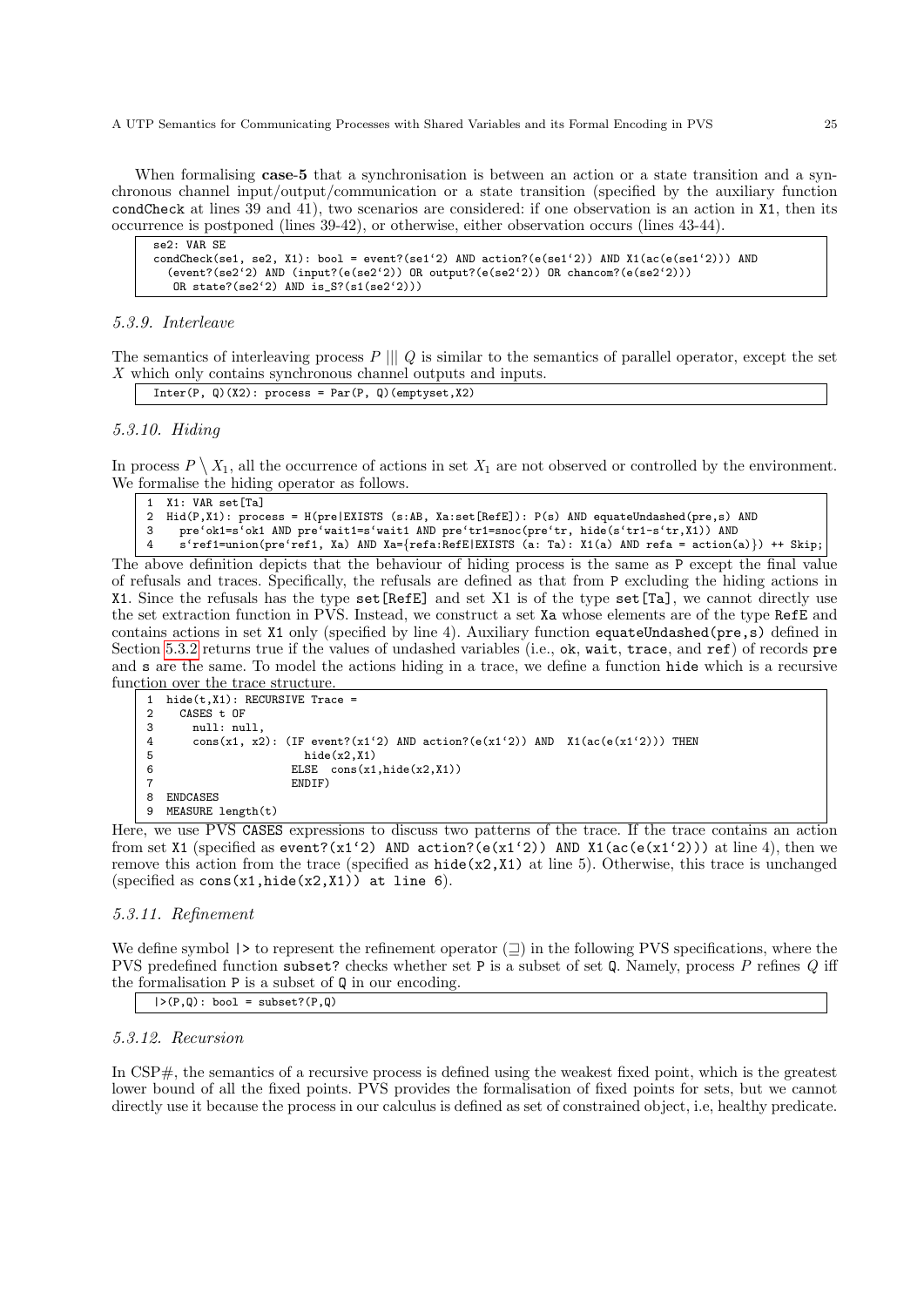Following the mucalculus theory in PVS, we define our own greatest lower bound glb(SX) of any set SX of processes, whereas monotonic?(F) which checks whether F is a monotonic mapping, and mu(G) which represents the weakest fixed point given a monotonic mapping G. Nonetheless, the main properties of weakest fixed point are still valid in our formalisation shown below.

```
SX: VAR set[process]
X, Y: VAR process
pre: VAR AB
glb(SX): process = H({pre|EXISTS (X: (SX)): X(pre)})
F: VAR [process -> process]
monotonic?(F): bool = FORALL X, Y: X |> Y IMPLIES F(X) |> F(Y)G: VAR (monotonic?)
mu(G): process = glb({X|X | > G(X)})closure_mu: LEMMA mu(G) |> G(mu(G))
smallest_closed: LEMMA X |> G(X) IMPLIES X |> mu(G)
fixed\_point: LEMMA G(mu(G)) = mu(G)weakest\_fixed\_point: LEMMA G(X) = X IMPLIES X \geq m u(G)
```
# 5.4. Machine-assisted Proof of Properties

So far, we have formalised our denotational semantic model and process semantics in PVS. In this section, we apply the PVS type checker to validating the consistency of the denotational semantics and the PVS prover to proving essential laws of our formalisations so as to check the correctness of our encoding.

The type checker in PVS analyses the theory for semantic consistency [\[OSRSC01\]](#page-28-17). It usually checks the semantic constraints, determines the types of expressions, and resolves names. After typechecking, proof obligations (TCCs) are generated which are mostly related to predicate subtypes and termination in the recursive definitions. In our work, we have discharged 53 TCCs for the process semantics theory. These TCCs are mainly from the subtypes requiring that every CSP# process satisfies the healthiness property and terminations of recursive definitions such as trace synchronisation function.

Based on our semantic formalisation in PVS, we can derive many important properties. We have machineassisted proved a set of important laws that are essential in the verification of  $\text{CSP}\#$  programs. Regarding the properties of healthiness conditions, we have proved that conditions R1, R2, R3, CSP1, and CSP2 are idempotent and commutative. For example, the following PVS proof script is used to prove the commutativity property of R1 and CSP1.

```
R1_CSP1_commutative :
  |-------
1 FORALL (P: Relation): CSP1(R1(P)) = R1(CSP1(P))Rule? (skolem!)
Skolemizing,
this simplifies to:
R1_CSP1_commutative :
  |-------
1 CSP1(R1(P!1)) = R1(CSP1(P!1))Rule? (expand* "CSP1" "R1")
Expanding the definition(s) of (CSP1 R1),
this simplifies to:
R1_CSP1_commutative :
  \perp1 ({pre: AB |
          (NOT pre'ok AND pre'tr \leq pre'tr1) OR P!1(pre) AND pre'tr \leq pre'tr1})
       =
       ({pre_1: AB |
           ((NOT pre_1'ok AND pre_1'tr <= pre_1'tr1) OR P!1(pre_1)) AND pre_1'tr <= pre_1'tr1})
Rule? (apply-extensionality :hide? t)
```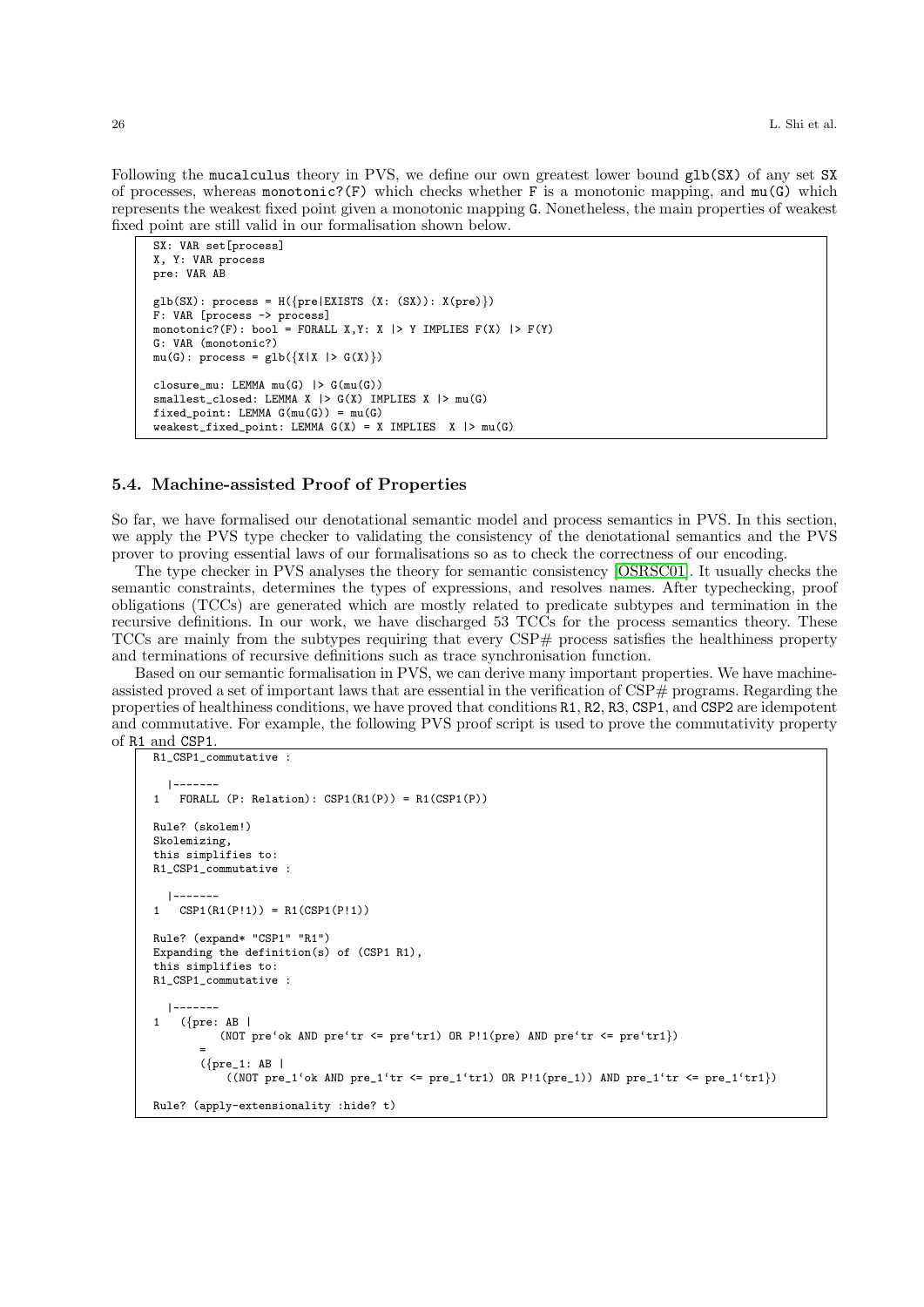```
Applying extensionality,
this simplifies to:
R1_CSP1_commutative :
     |-------
1 ((NOT x!1'ok AND x!1'tr \leq x!1'tr1) OR P!1(x!1) AND x!1'tr \leq x!1'tr1)
                =
               ((\text{NOT } x \text{!1}' \text{ok AND } x \text{!1}' \text{tr} \leq x \text{!1}' \text{tr} \leq x \text{!1}' \text{tr}) \text{OR } P \text{!1}(x \text{!1}) AND x \text{!1}' \text{tr} \leq x \text{!1}' \text{tr} \leq x \text{!1}' \text{tr} \leq x \text{!1}' \text{tr} \leq x \text{!1}' \text{tr} \leq x \text{!1}' \text{tr} \leq x \text{!1}' \text{tr} \leq x \text{!1}' \text{tr} \leq x \text{!1}' \text{tr} \Rule? (grind)
Trying repeated skolemization, instantiation, and if-lifting,
Q.E.D.
```
In the above proof script, command skolem! introduces Skolem constant for the universally quantified variable P in the lemma, command expand\* expands the definitions of CSP1 and R1, command applyextensionality :hide? t uses extensionality to prove equality, and command grind installs rewrites and repeatedly applies simplification.

From these lemmas, we show that our formalisation of condition  $H$  is idempotent and every  $CSP#$  process is healthy. We have also proved that some important algebraic laws of  $CSP#$  processes: law (guard-3) is valid; internal choice is commutative and idempotent; etc.

# <span id="page-26-0"></span>6. Related Work

The denotational semantics of CSP has been defined using two approaches. On one hand, Roscoe [\[Ros97\]](#page-29-10) and Hoare [\[Hoa85\]](#page-28-0) provided a trace model, a stable-failures model and a failures-divergences model for CSP processes. In the trace model, every process is mapped to a set of traces which capture sequences of event occurrences during the process execution. In the stable-failures model, every process is mapped to a set of pairs, and each pair consists of a trace and a refusal. In the failures-divergences model, every process is mapped to a pair, where one component is a set of traces that can lead to divergent behaviours, and the other component contains all stable failures which are all pairs, and each pair is in the form of a trace and a refusal. On the other hand, Hoare and He [\[HH98\]](#page-28-7) defined a denotational semantics for CSP processes using the UTP theory. Each process is formalised as a relation between an initial observation and a subsequent observation; such relations are represented as predicates over observational variables which record process stability, termination, traces and refusals before or after the observation. Cavalcanti and Woodcock [\[CW06\]](#page-28-16) related the UTP theory of CSP to the failures-divergences model of CSP.

The aforementioned denotational semantics for CSP does not deal with data aspects. To solve this problem, several attempts have been made to provide the denotational semantics for languages which integrate CSP with state-based notations. For example, Oliveira et al. [\[OCW09\]](#page-28-18) presented a denotational semantics for Circus based on a UTP theory. The proposed semantics includes two parts: one is for Circus actions, guarded commands, etc., and the other is for Circus processes which contain an encapsulated state, a main action, etc. However, this proposed semantics assumes that the sets of variables in processes shall be *disjoint* when those processes run in parallel or interleaving. Qin et al. [\[QDC03\]](#page-29-3) formalised the denotational semantics of Timed Communicating Object Z (TCOZ) based on the UTP framework. Their unified semantic model can deal with channel-based and sensor/actuator-based communications [\[MD99\]](#page-28-19), although shared variables in TCOZ are restricted to only sensors/actuators.

There exists some work on shared-variable concurrency. Brooks [\[Bro96\]](#page-28-20) defined a denotational semantics for a shared-variable parallel language, where the semantic model considers state transitions only, and thus cannot be directly applied to communicating processes. Zhu et al. [\[ZBH01\]](#page-29-14) derived a denotational semantics from the proposed operational semantics for the hardware description language Verilog. In addition, they [\[ZHB08\]](#page-29-15) derived the denotational semantics from the algebraic semantics for Verilog to explore the equivalence of two semantic models. Recently, they  $[ZYH<sup>+</sup>12]$  $[ZYH<sup>+</sup>12]$  proposed a probabilistic language *PTSC* which integrates probability, time and shared-variable concurrency. The operational semantics of PTSC is explored and a set of algebraic laws are presented via bisimulation. Furthermore, a denotational semantics using the UTP approach [\[ZQHB09\]](#page-29-17) is derived from the algebraic laws based on the head normal form of PTSC constructs. These semantic models lack expressive power to capture more complicated system behaviours like channel-based communications.

Besides the above approaches on defining denotational semantics, considerable effort has been made around the encoding of various CSP models. Camilleri [\[Cam90\]](#page-28-21) encoded the trace model of CSP and later a variation of the failures-divergences model [\[Cam91\]](#page-28-22) into the HOL system [\[Gor88\]](#page-28-23). Dutertre and Schnei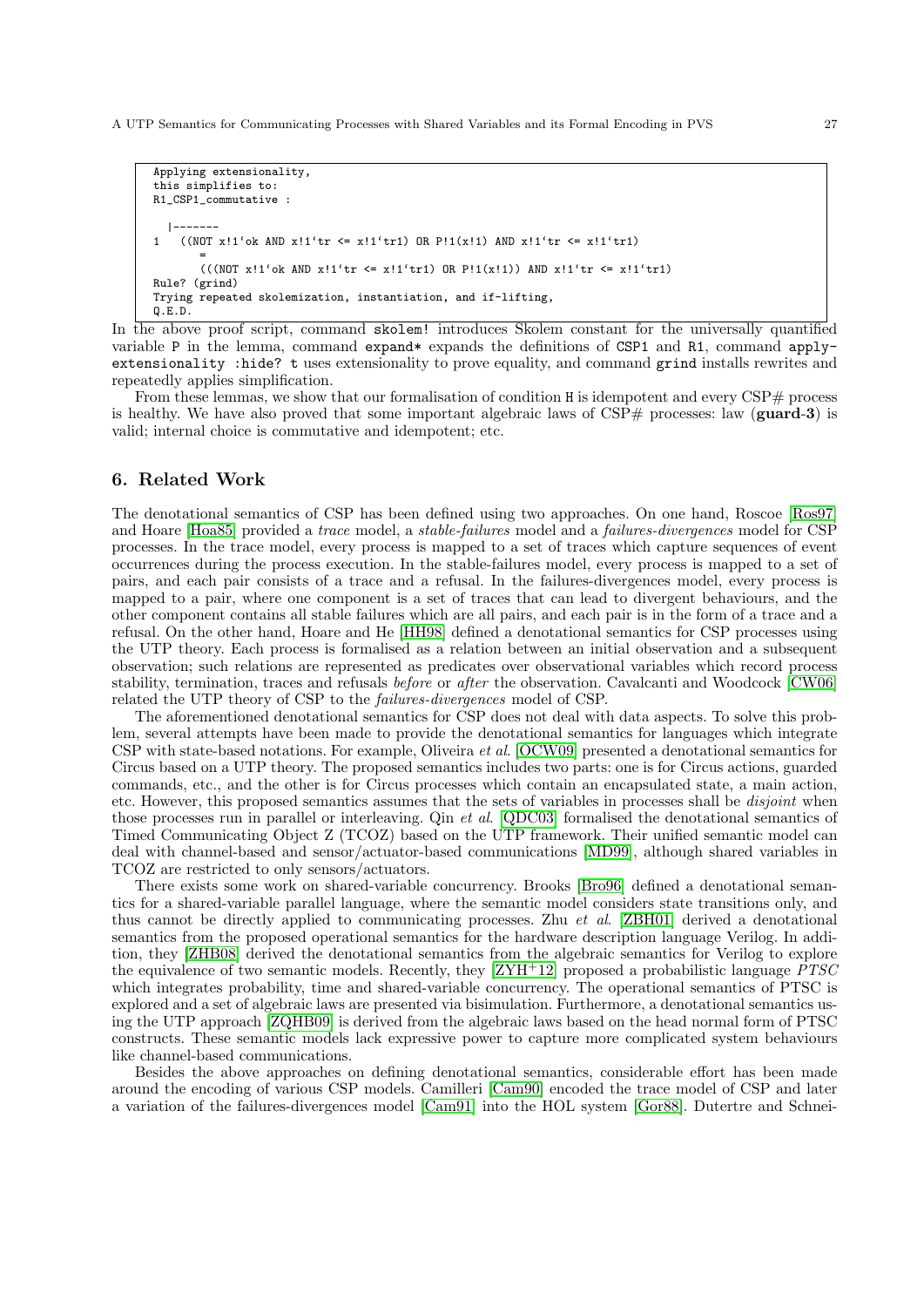der [\[DS97\]](#page-28-24) formalised the trace model of CSP in PVS, tailored to reason about security protocols; Wei and Heather [\[WH05\]](#page-29-18) extended this formalisation to the stable-failures model in order to verify liveness properties. Tej and Wolff [\[TW97\]](#page-29-19) encoded the failures-divergences model in Isabelle/HOL. Isobe and Roggenbach [\[IR05,](#page-28-25) [IR08\]](#page-28-26) improved this work with tool support from CSP-Prover which handles more CSP models including trace model, stable-failures model and stable-revivals model [\[SRI09\]](#page-29-20). However, all the above formalisation of various CSP models lacks the support of complex data.

There exists other research on encoding denotational semantics of integrated languages with CSP. For example, Oliveira et al. [\[OCW06\]](#page-28-27) presented the encoding of the UTP semantics of Circus in ProofPower-Z [\[Pro\]](#page-29-21); the formalised semantics is defined using a set-based theory. Moreover, the machine-assisted proof of various refinement laws was reported in [\[OCW09\]](#page-28-18). Wei et al. [\[WWB09\]](#page-29-22) encoded the UTP semantics of Timed Circus in PVS, where the formalisation of time operators Delay, Timeout and Deadline was presented. Our work follows in a similar way of their encoding, but covers the formalisation of sequential programs such as assignments, sequential composition on shared variables, while Timed Circus supports assignments on local variables only. Moreover, we formalise different event types covering both event synchronisation and pairwise handshake through synchronous channels.

This work is also related to research on formalisation of UTP theories. Feliachi et al. [\[FGW10\]](#page-28-28) formalised a part of UTP theory in Isabelle/HOL including theories of alphabetised relations and designs. Recently Foster and Woodcock [\[FW13\]](#page-28-29) improved the encoding of UTP theory, by defining a unified type for predicates and supporting more operators and meta-theoretic proofs; their Isabelle/UTP currently only supports theories of relations and designs, and it lacks the support of more UTP theories like theories of reactive processes (e.g., healthiness conditions  $\bf R1, \bf R2$  and  $\bf R3$ ). Nonetheless, Isabelle/UTP provides a platform for encoding the UTP semantics for specification languages like CSP.

# <span id="page-27-0"></span>7. Conclusion and Future Work

In this article, we proposed an observation-oriented semantics for the CSP# language based on the UTP framework. The formalised semantics covers different types of concurrency, i.e., communications and shared variable parallelism. In addition, a set of algebraic laws were proposed based on the denotational model for communicating processes involving shared variables. Furthermore, we encoded the proposed semantics into the PVS theorem prover. The consistency of encoded semantics was validated by proving the TCCs generated from typechecking. Based on the encoding, we also proved properties of healthiness conditions and algebraic laws related to process definitions in PVS.

There are several directions of the future work. One direction is to extend our proposed denotational semantic model to cover more system behaviours such as timed aspects and probability  $[SLS+11, DSC+15,$  $[SLS+11, DSC+15,$  $[SLS+11, DSC+15,$  $[SLS+11, DSC+15,$  $SLH+17$  $SLH+17$ ; for example, *Stateful Timed CSP* [\[SLD](#page-29-25)<sup>+</sup>13] extends CSP# with time process constructs like timeout and *deadline*. Another direction is to enhance our verification framework by validating more complex theories (e.g., monotonicity property and algebraic laws in Section [4\)](#page-14-0), and further to apply our framework to verifying real-world case studies, especially systems of infinite states, by leveraging the induction technique which complements model checking techniques.

#### Acknowledgements

The authors would like to thank Prof. Jim Woodcock for insightful comments on the denotational semantics of CSP#. This research is partially supported by the National Research Foundation, Prime Ministers Office, Singapore under its National Cybersecurity R&D Program (Award No. NRF2014NCR-NCR001-30) and administered by the National Cybersecurity R&D Directorate, and National Research Foundation (No. NRF2015NCR-NCR003-003), Singapore. This work is partially supported by Science and Technology Commission of Shanghai Municipality Projects (No. 15511104700 and No. 16DZ1100600), Shanghai SHEITC Project (No. 160602), National Natural Science Foundation of China (NSFC 61402176 and 61602177).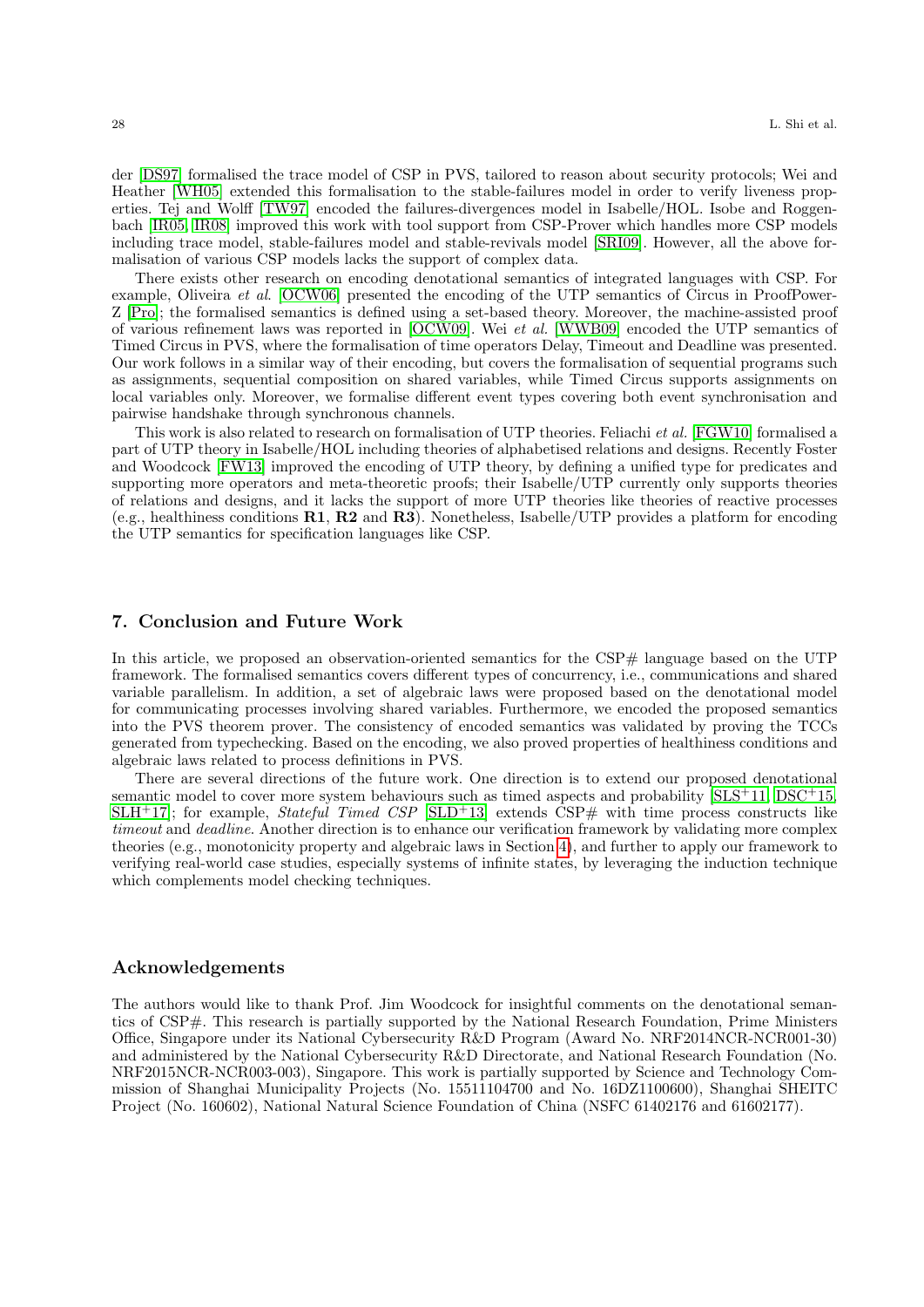#### References

- <span id="page-28-30"></span><span id="page-28-29"></span><span id="page-28-28"></span><span id="page-28-24"></span><span id="page-28-22"></span><span id="page-28-21"></span><span id="page-28-20"></span><span id="page-28-16"></span><span id="page-28-15"></span><span id="page-28-14"></span><span id="page-28-13"></span><span id="page-28-12"></span><span id="page-28-5"></span><span id="page-28-2"></span>[BBC+96] B. Barras, S. Boutin, C. Cornes, J. Courant, J.-C. Filliâtre, H. Herbelin, G. Huet, P. Manoury, C. Muñoz, C. Murthy, C. Parent, C. Paulin-Mohring, A. Saïbi, and B. Werner. The Coq Proof Assistant Reference Manual Version 6.1. INRIA-Rocquencourt-CNRS-ENS Lyon, 1996. [Bro96] Stephen D. Brookes. Full Abstraction for a Shared-Variable Parallel Language. Information and Computation, 127(2):145–163, 1996. [Cam90] Albert John Camilleri. Mechanizing CSP trace theory in higher order logic. IEEE Transations on Software Engineering, 16(9):993–1004, 1990. [Cam91] Albert John Camilleri. A Higher Order Logic Mechanization of the CSP Failure-Divergence Semantics. In IV Higher Order Workshop, Banff 1990, pages 123–150. Springer London, 1991. [CH09] Robert Colvin and Ian J. Hayes. CSP with Hierarchical State. In 7th International Conference on Integrated Formal Methods (IFM'09), volume 5423 of Lecture Notes in Computer Science, pages 118–135. Springer, 2009. [COR+95] Judy Crow, Sam Owre, John Rushby, Natarajan Shankar, and Mandayam Srivas. A Tutorial Introduction to PVS. In Workshop on Industrial-Strength Formal Specification Techniques, Boca Raton, Florida, April 1995. [CW06] Ana Cavalcanti and Jim Woodcock. A Tutorial Introduction to CSP in Unifying Theories of Programming. In Refinement Techniques in Software Engineering, volume 3167 of Lecture Notes in Computer Science, pages 220– 268. Springer, 2006. [Dek] Dekker's algorithm. [https://en.wikipedia.org/wiki/Dekker%27s\\_algorithm](https://en.wikipedia.org/wiki/Dekker%27s_algorithm). [Dij68] Edsger W. Dijkstra. Cooperating sequential processes. In Programming Languages: NATO Advanced Study Institute, pages 43–112. Academic Press, 1968. [DS97] Bruno Dutertre and Steve Schneider. Using a PVS embedding of CSP to verify authentication protocols. In 10th International Conference on Theorem Proving in Higher Order Logics (TPHOLs'97), volume 1275 of Lecture Notes in Computer Science, pages 121–136. Springer, 1997. [DSC+15] Jin Song Dong, Ling Shi, Le Vu Nguyen Chuong, Kan Jiang, and Jing Sun. Sports Strategy Analytics Using Probabilistic Reasoning. In 20th International Conference on Engineering of Complex Computer Systems, (ICECCS), pages 182–185, 2015. [FGW10] Abderrahmane Feliachi, Marie-Claude Gaudel, and Burkhart Wolff. Unifying Theories in Isabelle/HOL. In Third International Symposium on Unifying Theories of Programming (UTP'10), volume 6445 of Lecture Notes in Computer Science, pages 188–206. Springer, 2010. [Fis97] Clemens Fischer. Combining Object-Z and CSP. In FBT, pages 119–128. GMD-Forschungszentrum Informationstechnik GmbH, 1997. [FW13] Simon Foster and Jim Woodcock. Unifying Theories of Programming in Isabelle. In ICTAC Training School on Software Engineering, volume 8050 of Lecture Notes in Computer Science, pages 109–155. Springer, 2013. [GM93] M. J. C. Gordon and T. F. Melham. Introduction to HOL: A Theorem Proving Environment for Higher Order Logic. Cambridge University Press, 1993. [Gor88] Michael J. C. Gordon. HOL: a proof generating system for Higher Order Logic. In Graham Birtwistle and P. A. Subrahmanyam, editors, VLSI Specification, Verification and Synthesis, pages 73–128. Springer US, 1988. [GS97] Andy Galloway and Bill Stoddart. An Operational Semantics for ZCCS. In 1st International Conference on Formal Engineering Methods (ICFEM'97), pages 272–282. IEEE Computer Society, 1997. [HH98] C.A.R. Hoare and Jifeng He. *Unifying Theories of Programming*. Prentice-Hall, 1998.<br>[HHH<sup>+</sup>87] C. A. R. Hoare, Ian J. Hayes, Jifeng He, Carroll Morgan, A. W. Roscoe, Jeff W. Sanders, Ib Holm Sørensen, J. Michael Spivey, and Bernard Sufrin. Laws of Programming. Communications of the ACM, 30(8):672–686, 1987. [Hoa85] C.A.R. Hoare. *Communicating Sequential Processes*. Prentice-Hall, 1985.<br>[IR05] Yoshinao Isobe and Markus Roggenbach. A Generic Theorem Prover of Yoshinao Isobe and Markus Roggenbach. A Generic Theorem Prover of CSP Refinement. In 11th International Conference on Tools and Algorithms for the Construction and Analysis of Systems (TACAS'05), volume 3440 of Lecture Notes in Computer Science, pages 108–123. Springer, 2005. [IR08] Yoshinao Isobe and Markus Roggenbach. Proof Principles of CSP CSP-Prover in Practice. In First International Conference on Dynamics in Logistics (LDIC'07), pages 425–442. Springer Berlin Heidelberg, 2008. [MD99] Brendan P. Mahony and Jin Song Dong. Sensors and Actuators in TCOZ. In World Congress on Formal Methods in the Development of Computing Systems (FM'99), pages 1166–1185. Springer Berlin Heidelberg, 1999. [MD00] Brendan P. Mahony and Jin Song Dong. Timed Communicating Object Z. IEEE Transactions on Software Engineering, 26(2):150–177, 2000. [MD02] Brendan P. Mahony and Jin Song Dong. Deep Semantic Links of TCSP and Object-Z: TCOZ Approach. Formal Aspect of Computing, 13(2):142–160, 2002. [Mil89] Robin Milner. *Communication and Concurrency*. Prentice Hall, 1989. [OCW06] Marcel Oliveira, Ana Cavalcanti, and Jim Woodcock. Unifying Theor Marcel Oliveira, Ana Cavalcanti, and Jim Woodcock. Unifying Theories in Proofpower-Z. In First International Symposium on Unifying Theories of Programming (UTP'06), volume 4010 of Lecture Notes in Computer Science, pages 123–140. Springer, 2006. [OCW09] Marcel Oliveira, Ana Cavalcanti, and Jim Woodcock. A UTP Semantics for Circus. Formal Aspects of Computing, 21(1-2):3–32, 2009. [ORS92] Sam Owre, John M. Rushby, and Natarajan Shankar. PVS: A Prototype Verification System. In 11th International Conference on Automated Deduction (CADE), pages 748–752. Springer-Verlag, 1992. [OSRSC01] Sam Owre, Natarajan Shankar, John Rushby, and David WJ Stringer-Calvert. PVS System Guide. SRI International, November 2001. [Pau94] Lawrence C. Paulson. Isabelle: a Generic Theorem Prover, volume 828 of Lecture Notes in Computer Science.
- <span id="page-28-27"></span><span id="page-28-26"></span><span id="page-28-25"></span><span id="page-28-23"></span><span id="page-28-19"></span><span id="page-28-18"></span><span id="page-28-17"></span><span id="page-28-11"></span><span id="page-28-10"></span><span id="page-28-9"></span><span id="page-28-8"></span><span id="page-28-7"></span><span id="page-28-6"></span><span id="page-28-4"></span><span id="page-28-3"></span><span id="page-28-1"></span><span id="page-28-0"></span>Springer, 1994.